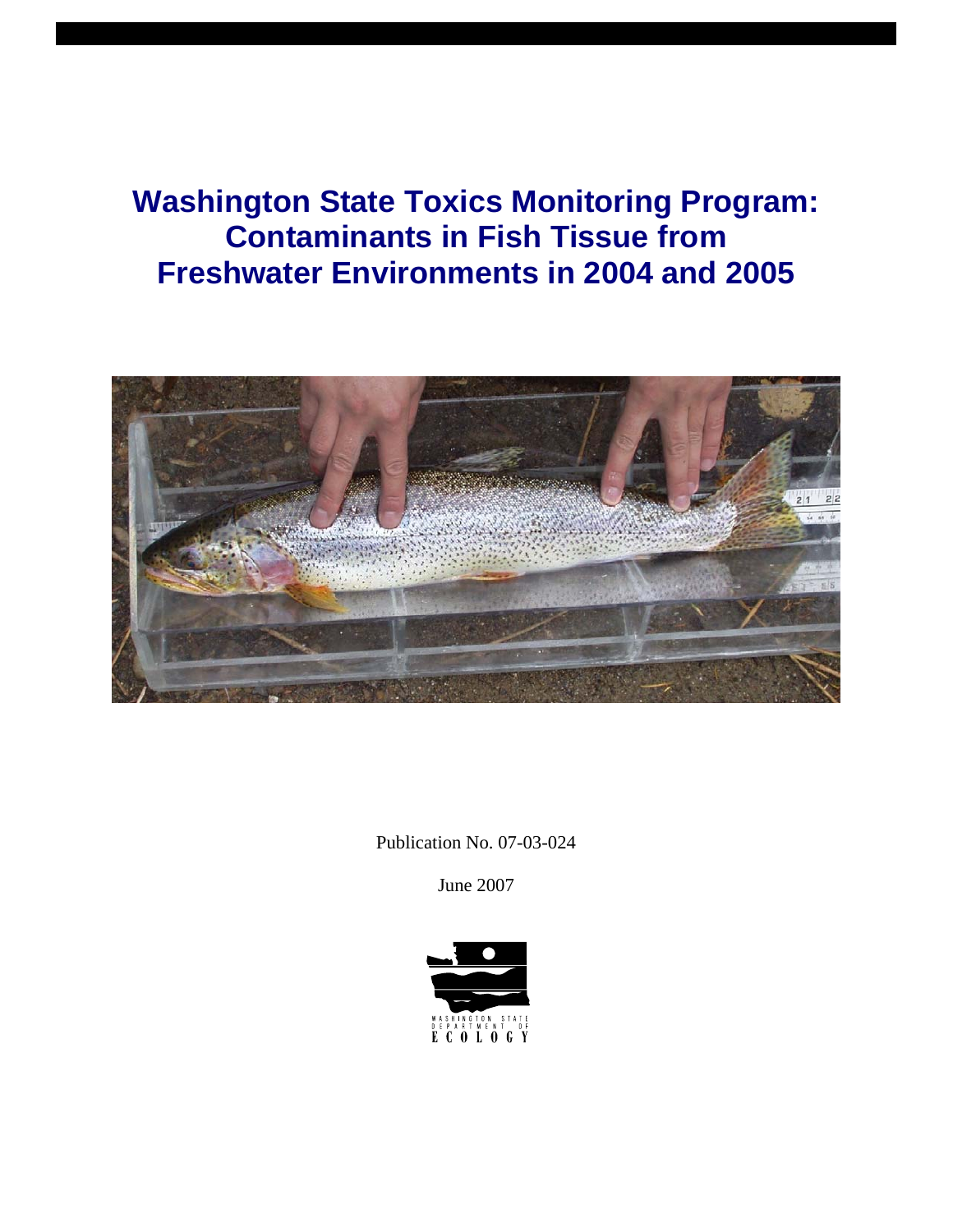# **Publication Information**

This report is available on the Department of Ecology's website at [www.ecy.wa.gov/biblio/0703024.html](http://www.ecy.wa.gov/biblio/0703024.html)

Data for this project are available on Ecology's Environmental Information Management (EIM) website at [www.ecy.wa.gov/eim/index.htm.](http://www.ecy.wa.gov/eim/index.htm) Search User Study IDs: WSTMP04 and WSTMP05.

Ecology's Study Tracker Codes for this study are 02-500-01-03 and 02-500-01-04.

For more information contact:

Publications Coordinator Environmental Assessment Program P.O. Box 47600 Olympia, WA 98504-7600

E-mail: [jlet461@ecy.wa.gov](mailto:jlet461@ecy.wa.gov) Phone: 360-407-6764

*Any use of product or firm names in this publication is for descriptive purposes only and does not imply endorsement by the author or the Department of Ecology.* 

*If you need this publication in an alternate format, call Joan LeTourneau at 360-407-6764. Persons with hearing loss can call 711 for Washington Relay Service. Persons with a speech disability can call 877-833-6341.*

Cover photo: Cutthroat trout (*Oncorhynchus clarkii*).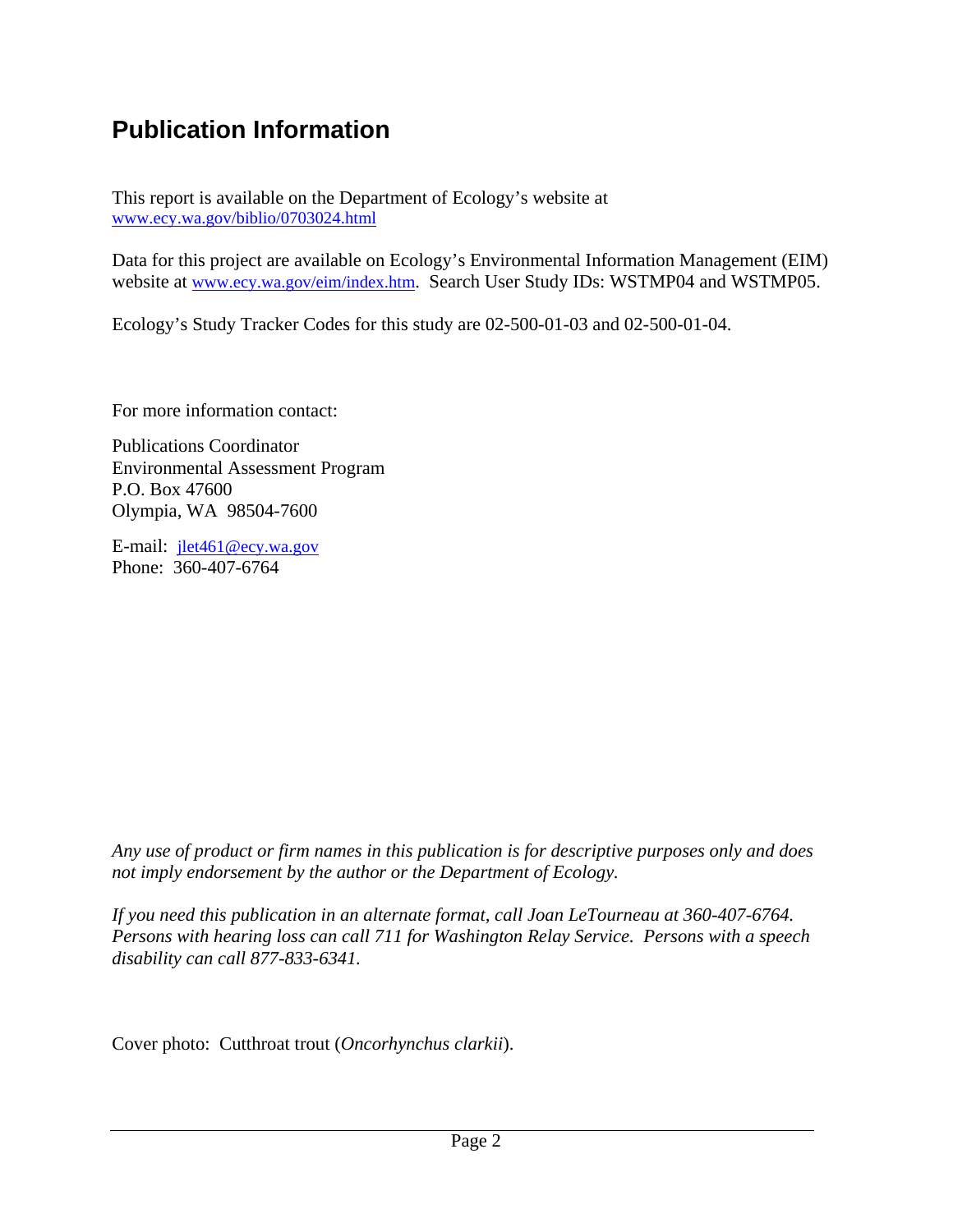# **Washington State Toxics Monitoring Program: Contaminants in Fish Tissue from Freshwater Environments in 2004 and 2005**

by

Keith Seiders, Casey Deligeannis, and Patti Sandvik

Environmental Assessment Program Washington State Department of Ecology Olympia, Washington 98504-7710

June 2007

Waterbody Numbers: Statewide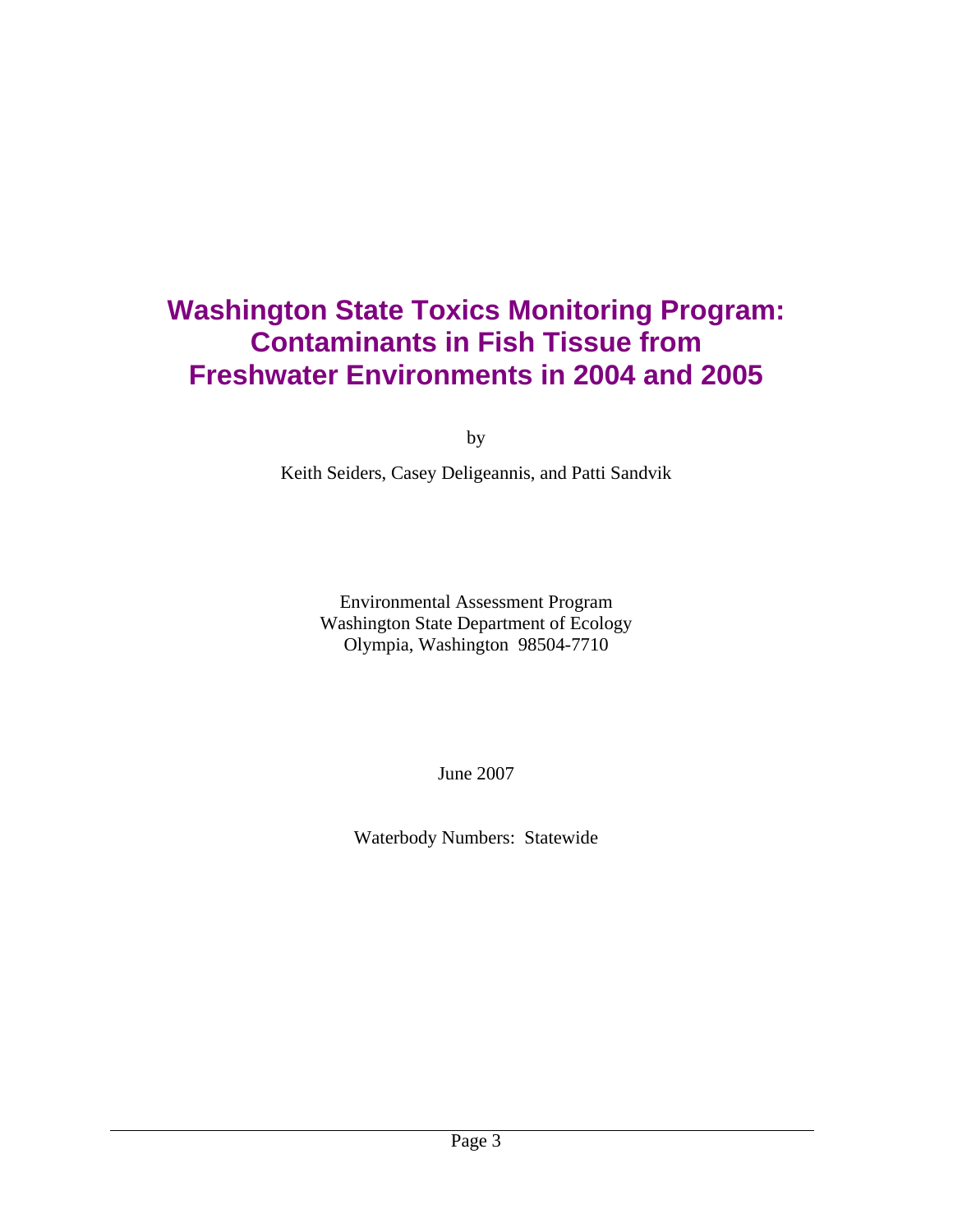*This page is purposely left blank*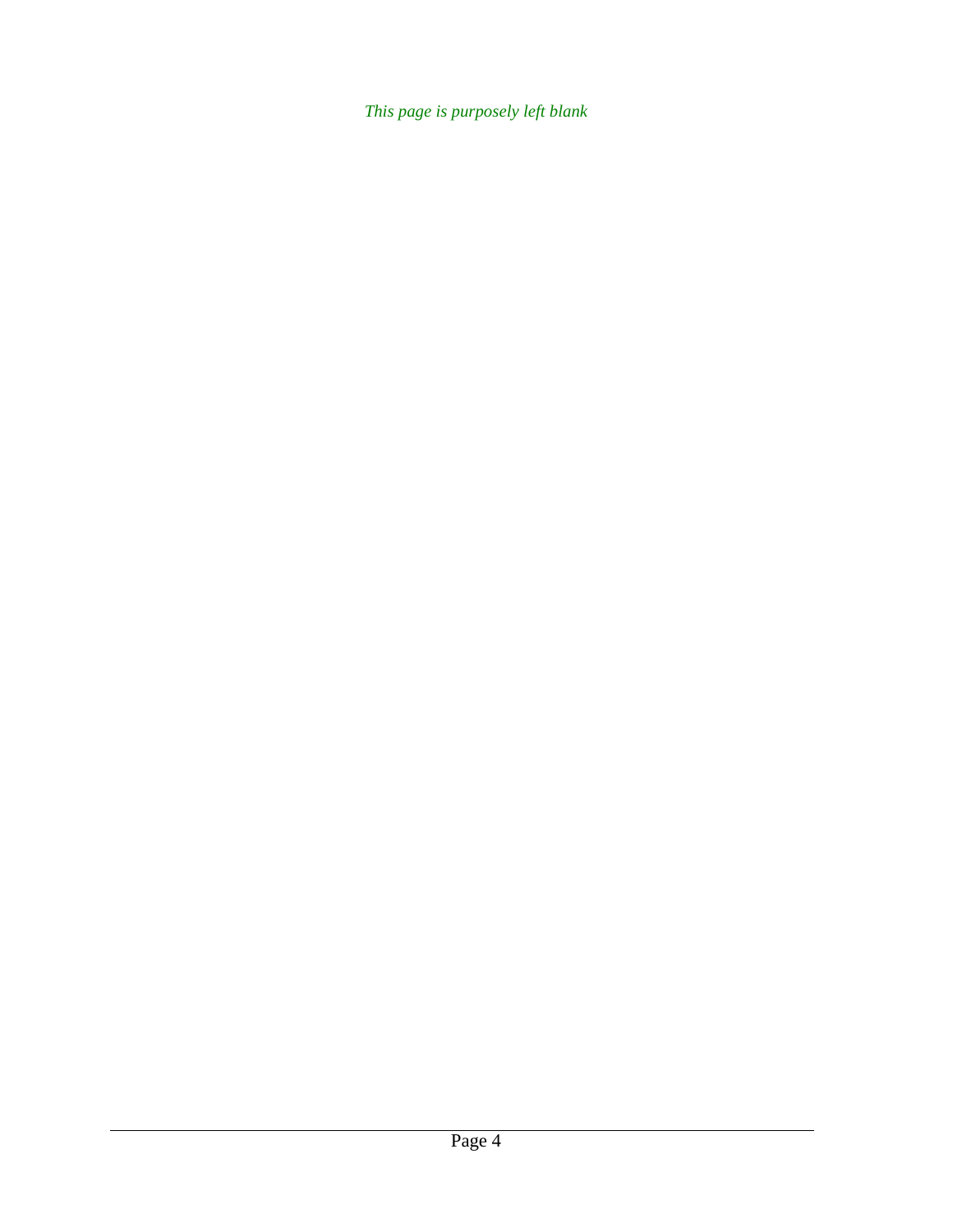# **Table of Contents**

| Appendix B. National Toxics Rule Criteria, National Recommended Water<br>Quality Criteria, and EPA Screening Values for the Protection of<br>Human Health for Contaminants Detected in Fish Tissue, |  |
|-----------------------------------------------------------------------------------------------------------------------------------------------------------------------------------------------------|--|
|                                                                                                                                                                                                     |  |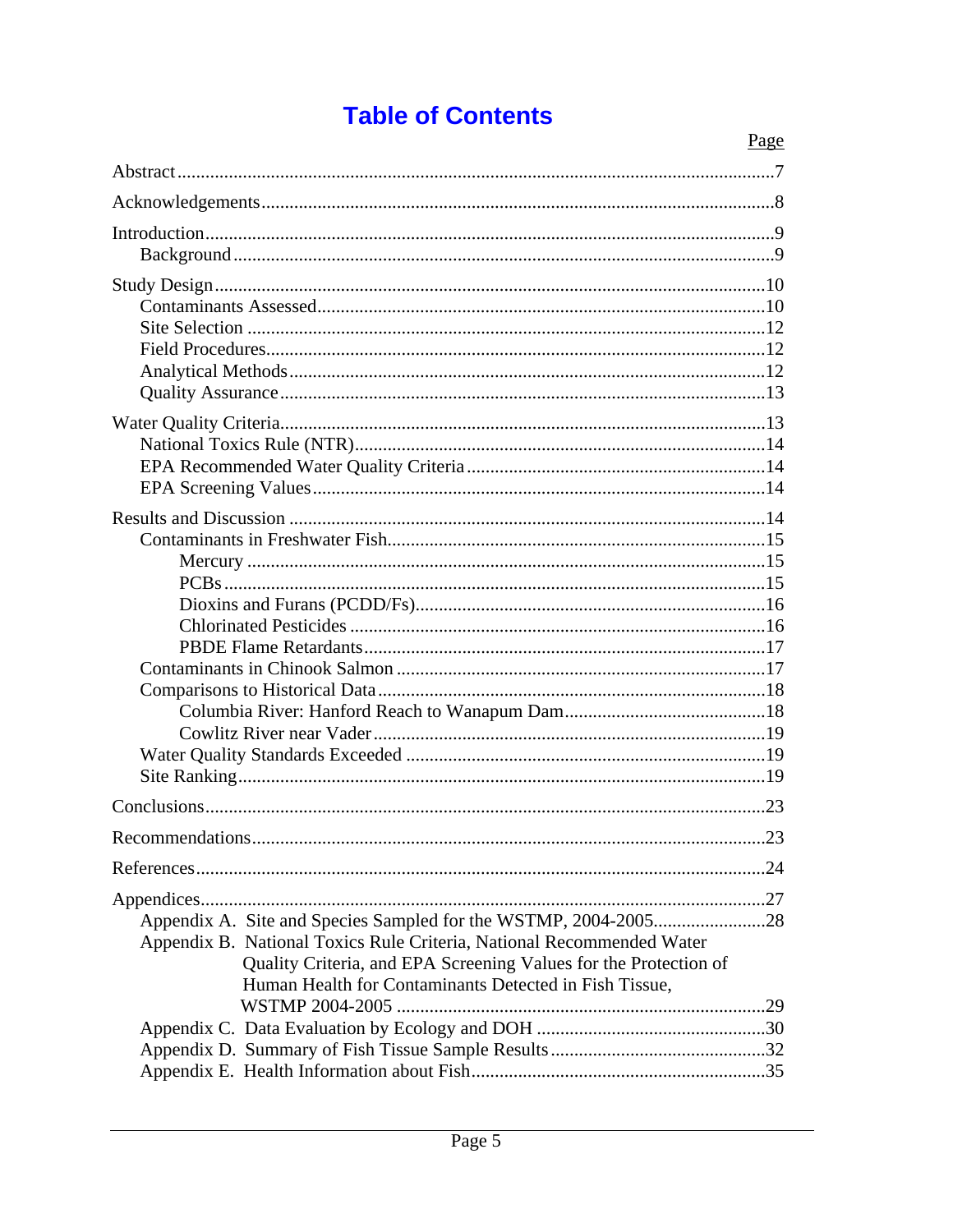*This page is purposely left blank*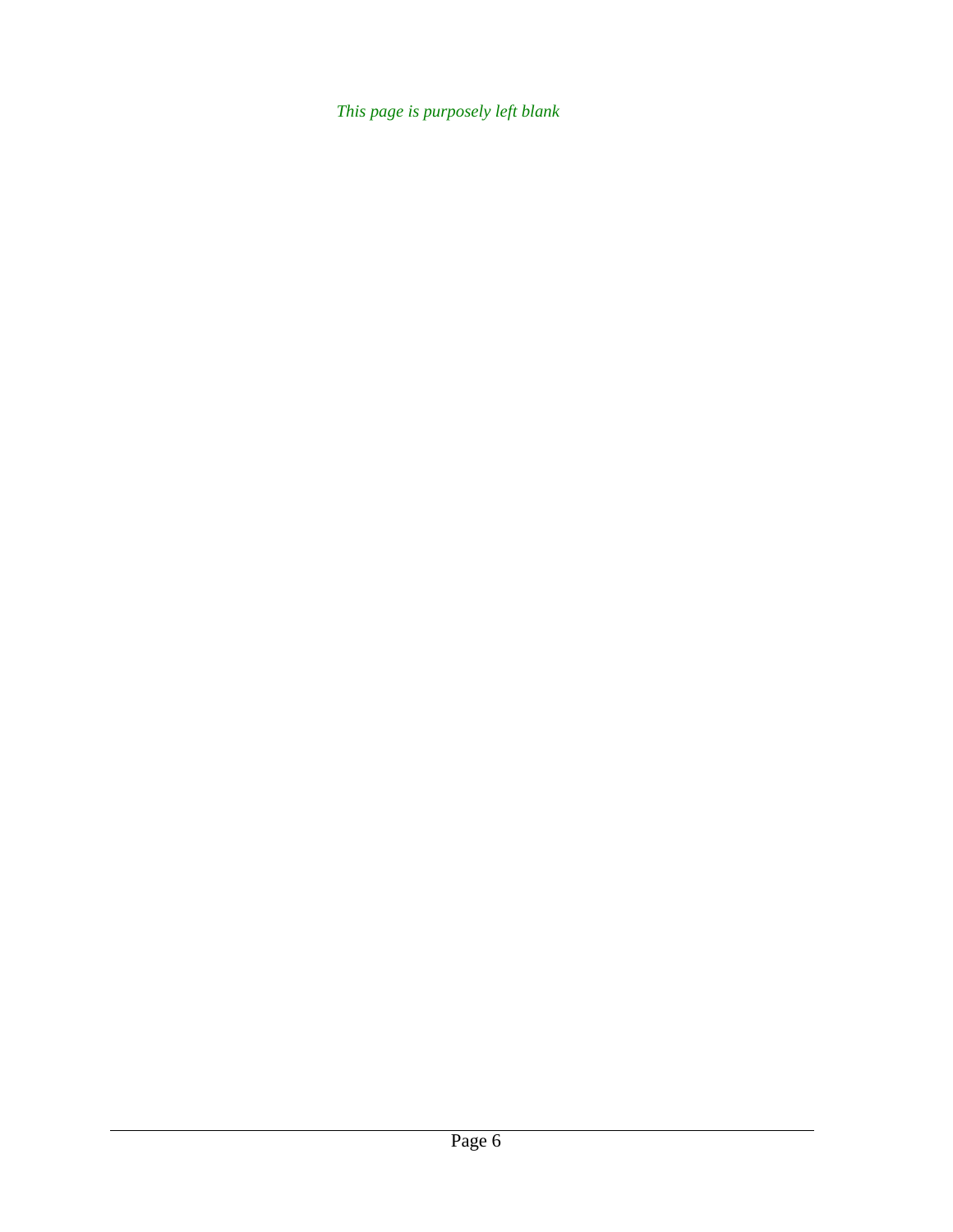# **Abstract**

<span id="page-6-0"></span>The exploratory monitoring component of the Washington State Toxics Monitoring Program (WSTMP) has characterized toxic contaminants in freshwater fish since 2001, primarily from sites never before sampled. Contaminants assessed include persistent, bioaccumulative, and toxic chemicals such as mercury, PCBs, dioxins and furans, chlorinated pesticides, and PBDE flame retardants.

During the 2004-2005 study, a total of 52 sites across the state were sampled which yielded 104 fish tissue samples representing 19 species. Detection frequencies ranged from 59% to 100% for mercury, PCBs, dioxins and furans, DDT pesticides, and PBDEs. Older and larger fish showed higher concentrations of organic contaminants.

Contaminants were detected in Chinook salmon from three coastal rivers with most results being near reporting limits. Levels of PCBs and DDTs in coastal fish were lower

than levels found in fish from Puget Sound and the Columbia River. Total PCBs, 2,3,7,8-TCDD TEQ, and toxaphene were detected at levels higher than (exceeding) EPA's Screening Values for Subsistence Fishers.

A total of 45 sites had 93 fish tissue results that exceeded the National Toxics Rule (NTR) criteria for contaminants in fish tissue. Four contaminants accounted for 85% of the exceedances: PCBs, 2,3,7,8- TCDD, 4,4'-DDE, and dieldrin. Other NTR exceedances were due to mercury and four pesticides: 4,4'-DDD, total chlordane, hexachlorobenzene, and toxaphene.

This study recommends that these 45 sites be added to the federal Clean Water Act Section 303(d) List for Washington State.

This study also recommends that the Washington State Department of Health, local health jurisdictions, and affected Tribes should (1) evaluate the results from this study, and (2) assess the risks to human health from the consumption of contaminated fish.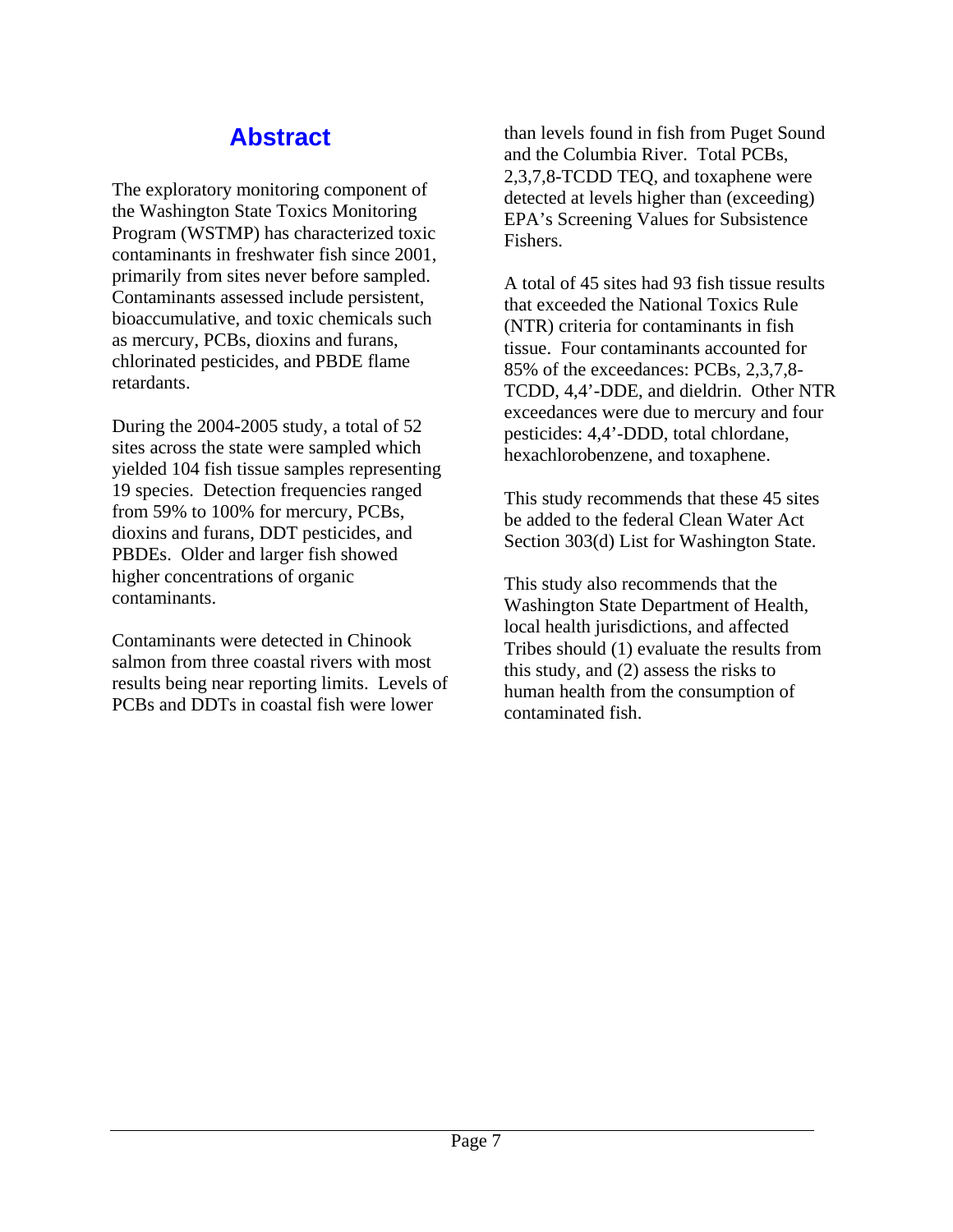# <span id="page-7-0"></span>**Acknowledgements**

The authors thank the following people and organizations for their cooperation and help with this study:

- Washington State Department of Fish and Wildlife (WDFW) Warmwater Enhancement Program staff and others for helping with fish collection and site information: Bruce Bolding, Marc Divens, Marc Petersen, Steve Caromile, Art Viola, Mark Downen, Gary Osborne, Dan Collins, Eric Shoblom, and Matt Polacek. John Sneva and Lucinda Morrow for providing the ages of fish. Many other WDFW staff and citizen volunteers also helped.
- The National Park Service and Makah Indian Tribe for helping with the Lake Ozette fishing effort: Jerry Freilich, Mark McCool, Sam Brenkman, and Caroline Peterschmidt. Ed Bowen also helped with local knowledge of the lake.
- Dennis Flowers, Marta Branch, and others from Moran State Park and the Moran Outdoor School for helping with fishing Cascade and Mountain Lakes and for a warm meal after a long day.
- Robert Leach, Will Pink, and others of Taholah, Washington, for helping collect Chinook salmon from the Queets, Quinault, and Chehalis Rivers.
- Rene Hamilton (Northwest Land Management) and Rex Baxter (Army Corps of Engineers) for Snake River access and information.
- David Beauchamp, Nathanael Overman, and Christopher Sergeant from the University of Washington's School of Aquatic and Fisheries Sciences; and Liz Carr and Dave McBride at the

Washington State Department of Health, for collecting Lake Washington fish and for sharing data.

- Jane Hills and others at PacifiCorp for access to Lake Merwin.
- Al George and others from the City of Longview for access and field support on Lake Sacajawea.
- Nan Berger, U.S. Forest Service, for access and information for Bead Lake.
- U.S. Fish and Wildlife Service staff at the Twisp office for help collecting fish from the Methow River.
- Bob and Deanna Gossett for help with Haven Lake.
- Manchester Environmental Laboratory staff for laboratory services: Myrna Mandjikov, Debi Case, Dean Momohara, Greg Perez, Kamilee Ginder, Bridget Mason, Jessica Daiker, Kelly Donegan, Karin Feddersen, Stuart Magoon, Cheryln Milne, Pam Covey, Will White, and Leon Weiks.
- Department of Ecology Olympia staff for help with many hours of sample collection, processing, and data management: Dave Serdar, Brandee Era-Miller, Paul Anderson, Kristin Kinney, Brenda Nipp, Art Johnson, Randy Coots, Darren Alkire, Craig Graber, Chris Burke, and Carolyn Lee.
- Department of Ecology Olympia staff for other support: Dale Norton for project guidance and for design and review of this summary report; Randy Coots, Cheryl Niemi, and Melissa Gildersleeve for reviewing the draft report; and Joan LeTourneau for formatting and editing the final document.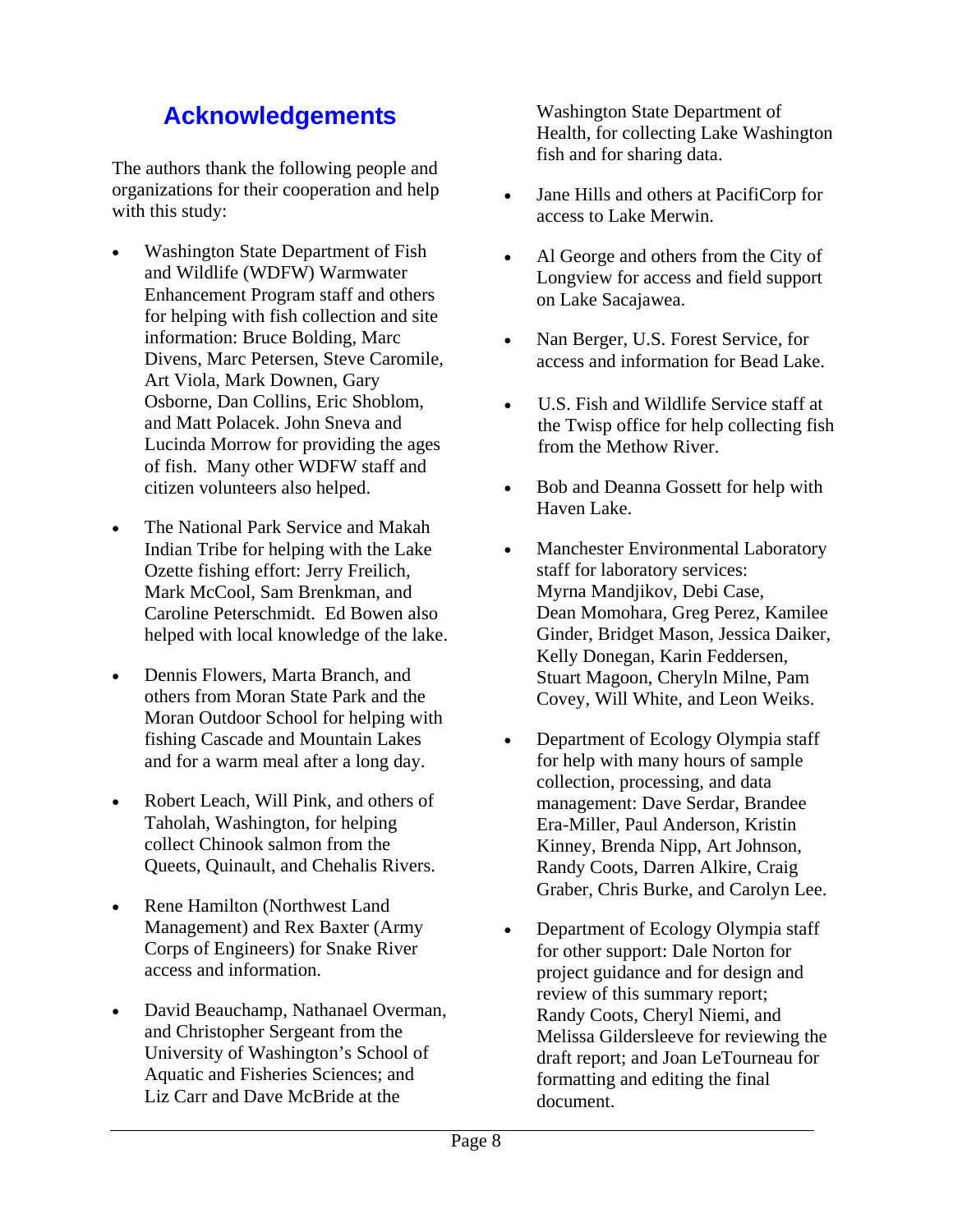# **Introduction**

<span id="page-8-0"></span>Various monitoring efforts by the Washington State Department of Ecology (Ecology) and others have found toxic chemicals in water, sediment, and fish throughout Washington's freshwater and marine environments. Many of these chemicals are persistent, bioaccumulative, and toxic compounds (PBTs). For many areas of Washington, there is little information about the levels of toxic contaminants in the environment

Ecology and the Washington State Department of Health (DOH) are developing strategies to address PBTs in our environment. These strategies involve learning more about the sources, uses, risks, and fate of these compounds. Mercury and flame retardants were the first PBTs for which chemical action plans were developed ([www.ecy.wa.gov/programs/eap/toxics/PBT\\_str](http://www.ecy.wa.gov/programs/eap/toxics/PBT_strategy.html) [ategy.html\)](http://www.ecy.wa.gov/programs/eap/toxics/PBT_strategy.html).

Fish are an important indicator of contaminant levels in the environment. Fish tissue contaminant data collected by various agencies are evaluated by DOH and local health jurisdictions to determine whether fish consumption advisories are needed. While many areas of Washington do not warrant consumption advisories, a number of site-specific and statewide fish consumption advisories have been issued. ([www.doh.wa.gov/ehp/oehas/fish/advisoriesmap](http://www.doh.wa.gov/ehp/oehas/fish/advisoriesmap.htm) [.htm\)](http://www.doh.wa.gov/ehp/oehas/fish/advisoriesmap.htm).

Ecology evaluates fish tissue contaminant data to determine whether state water quality standards are being met. Contaminant concentrations in fish tissue that do not meet water quality standards are not necessarily high enough to warrant advice about eating less fish. DOH evaluates the need for consumption advice based on multiple

factors including the benefits of eating fish as part of a healthy diet.

## **Background**

During the 1980s and 1990s, Ecology and other agencies found toxic contaminants in fish, water, sediment, and soil throughout Washington at varied levels of concern ([www.ecy.wa.gov/toxics.html\)](http://www.ecy.wa.gov/toxics.html). In 2000, renewed concern about toxic contaminants in the environment led Ecology to revitalize a program to address toxic contaminants: the Washington State Toxics Monitoring Program (WSTMP).

The goals of the WSTMP are to:

- Conduct exploratory monitoring to characterize toxic contaminants in freshwater fish across Washington where historical data are lacking.
- Conduct trend monitoring for persistent toxic chemicals.
- Improve access to information about monitoring contaminants in Washington: [www.ecy.wa.gov/programs/eap/toxics/index](http://www.ecy.wa.gov/programs/eap/toxics/index.html) [.html.](http://www.ecy.wa.gov/programs/eap/toxics/index.html)
- Establish cooperative efforts with other agencies and develop monitoring efforts to address issues of concern.

Between 2001 and 2005, 150 fish tissue samples from over 70 sites were analyzed for various contaminants as part of the WSTMP's Exploratory Monitoring component. Three annual reports were published (Seiders et al, 2006; Seiders and Kinney, 2004; Seiders, 2003) and over 27,000 results are now available in Ecology's Environmental Information Management database (EIM) at [www.ecy.wa.gov/eim/](http://www.ecy.wa.gov/eim/).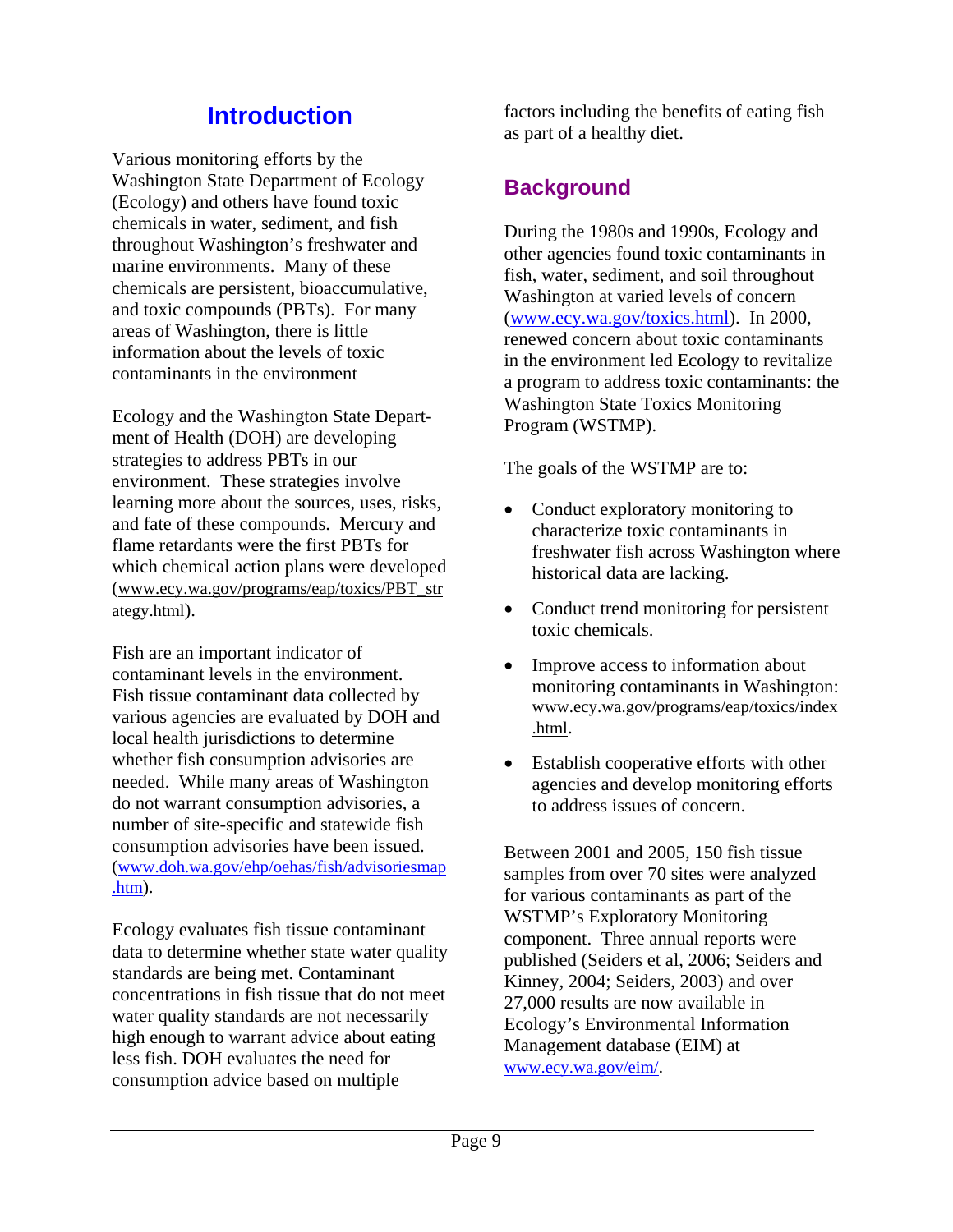<span id="page-9-0"></span>This report summarizes results from fish samples collected in 2004 and 2005.

Sampling occurred at 21 sites in 2004 and at 31 sites in 2005 (Figure 1 and Appendix A). These 52 sites yielded 104 samples representing 18 freshwater and one marine (Chinook salmon) species.

# **Study Design**

The study targeted a broad range of contaminants in fish tissue from multiple sites. Site selection involved reviewing existing information on fish contaminants in Washington and choosing sites and species where historical data were lacking or were more than ten years old. The project plan for the WSTMP describes the selection of sites, species, and analytes in more detail (Seiders and Yake, 2002).

## **Contaminants Assessed**

Target analytes included persistent, bioaccumulative, and toxic chemicals (PBTs) described below. Lipid content of samples was also determined. A brief description of contaminants is given here. More detailed information about individual analytes is available through internet links in EIM.

### **Mercury**

Mercury occurs in the earth's crust and is released to the environment from natural events (e.g., volcanoes, weathering, and forest fires) and human activities (e.g., fossil fuel combustion, mining, and industrial processes).

Methylmercury is the toxic form of mercury which persists in the environment as it accumulates in the food web. Eating fish and shellfish contaminated with methyl-

mercury is the primary route for exposure to mercury for most people (ATSDR, 1999; Ecology and DOH, 2003; EPA, 2007).

### PCBs

PCBs are synthetic organic compounds historically used as cooling fluids in electrical equipment, and in inks, paints, and plastics. PCBs are stable, have low solubility in water, and have a high affinity for sediments and animal fats. The production of PCBs was banned in the U.S. in 1979 due to their persistence and toxicity (ASTDR, 2000).

There are 209 individual PCBs, or congeners. Commercial mixtures of PCB congeners were known in the United States by the trade name Aroclor. PCB Aroclors were analyzed in all WSTMP samples from 2004 and 2005; individual PCB congeners were analyzed in about half of these samples.

### Dioxins and Furans (PCDD/Fs)

Dioxins and furans, or polychlorinated dibenzo-p-dioxins and -furans (PCDD/Fs), are unintentional byproducts of combustion processes (e.g., burning household trash, forest fires, waste incineration), chlorine bleaching in paper production, and chemical and pesticide manufacturing. Agent Orange, used as a defoliant in the Vietnam War, contained dioxins (ATSDR 2006).

About half of the 2004-2005 samples were analyzed for the 17 most toxic congeners. These congeners have different levels of toxicity compared to 2,3,7,8-TCDD, the most toxic congener. The cumulative toxicity of mixtures of congeners in a sample can be expressed as a toxic equivalent (TEQ) to 2,3,7,8-TCDD.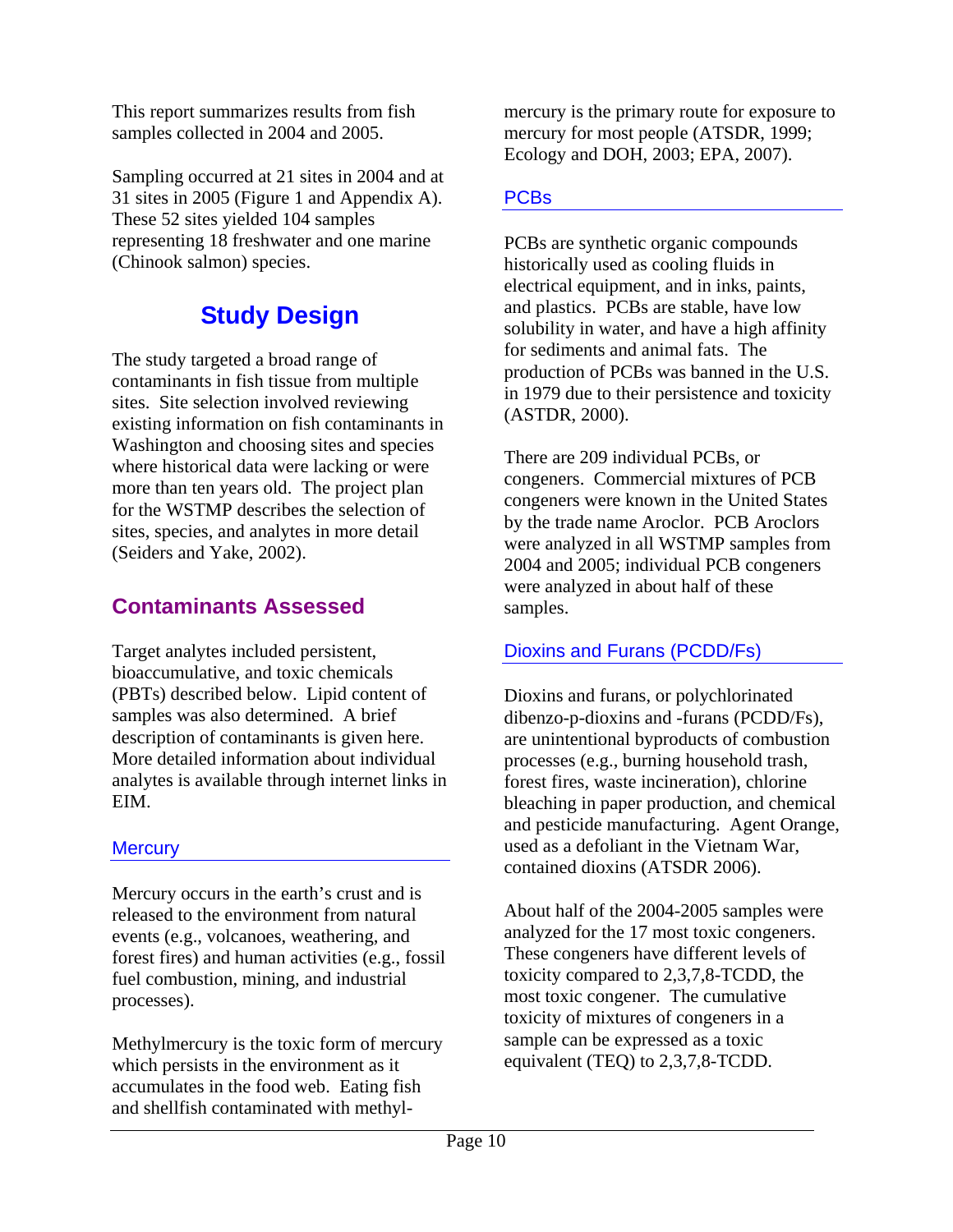

Figure 1. Sample Sites for the WSTMP, 2004-2005.

### Chlorinated Pesticides

Pesticides include insecticides, herbicides, fungicides, and related chemicals used to control pests. Chlorinated pesticides were analyzed for in this study because of their widespread occurrence and persistence in the environment.

Many of these pesticides are neurotoxins and are suspected or known carcinogens (EPA, 2000). Some were banned from use in the United States during the 1970s and 1980s as their hazards became evident (e.g., DDT, chlordane, and dieldrin).

### PBDE Flame Retardants

Flame retardants, specifically polybrominated diphenyl ethers (PBDEs), are compounds added to plastic and foam products such as electronic enclosures, wire insulation, adhesives, textile coatings, foam cushions, and carpet padding. Increasing concentrations of PBDEs in humans and wildlife worldwide continue to raise concerns about their health effects. The highest levels of PBDE in human tissue have been found in the U.S. and Canada (Ecology and DOH, 2006).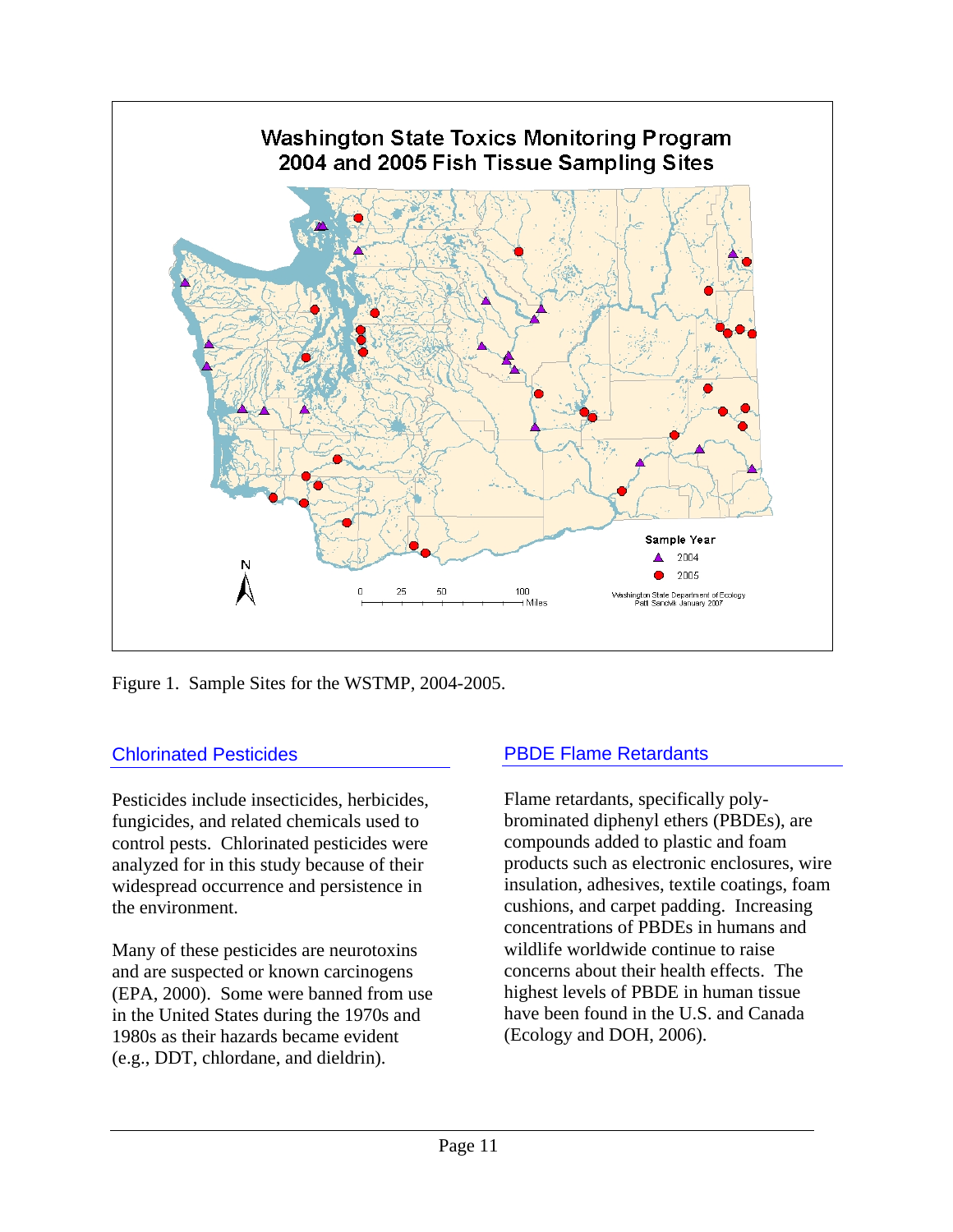## <span id="page-11-0"></span>**Site Selection**

Sites were selected by examining various factors, such as the type of species present, the presence or absence of historical data, the value of the site for fishing, and the ability to coordinate with other monitoring or watershed planning efforts. Site location information is further described in EIM.

Other monitoring efforts provided tissue samples to the WSTMP which helped enlarge the sampling area of the WSTMP. Using fish from other sites allowed analyses of these already-collected samples for analytes targeted by the WSTMP but not examined by the other studies. These additional tissue samples were from the Pend Oreille and Wenatchee Rivers (Era-Miller and Kinney, 2005; and Era-Miller, 2004); Palouse River (Johnson et al., 2007); Spokane River (Serdar and Johnson, 2006); and Lake Washington (DOH, 2007). These studies provide more detailed information about fish tissue contaminants in their respective geographic areas.

## **Field Procedures**

Target fish species were chosen based on recommendations from the U.S. Environmental Protection Agency (EPA, 2000) and previous experience with fish collection efforts. Most fish were collected in late summer or fall by electro-fishing, gill netting, angling, or trapping. Fish kept for analyses were given a unique identifying code, measured for length and weight, individually wrapped in aluminum foil and put in plastic bags, and transported to freezer storage.

Fish were later processed at Ecology facilities. Composite samples were made up of skin-on fillets from five to ten fish of the same species from the same site. For catfish, skin was removed from the fillet before processing. The sex and age of each fish was determined. Samples were then sent to laboratories for chemical analyses. Sample collection and processing details are described in a standard operating procedure (SOP) (Ecology, 2006a).

## **Analytical Methods**

Table 1 describes analytical methods. Most analyses were performed by Manchester Environmental Laboratory (MEL). Pacific Rim Laboratories, Inc. of Surry B.C. conducted analyses for PCB congeners and PCDD/Fs. At Ecology's request, PCDD/Fs results were reported down to the method detection limit (MDL). Values were qualified as estimates if they were between the MDL and the quantitation limit.

Fish tissue was analyzed for total mercury because analytical costs for methylmercury are prohibitive. Methylmercury is the predominant form of mercury in fish tissue (Bloom, 1995). EPA's National Recommended Water Quality Criteria and EPA's Screening Values are based on methylmercury.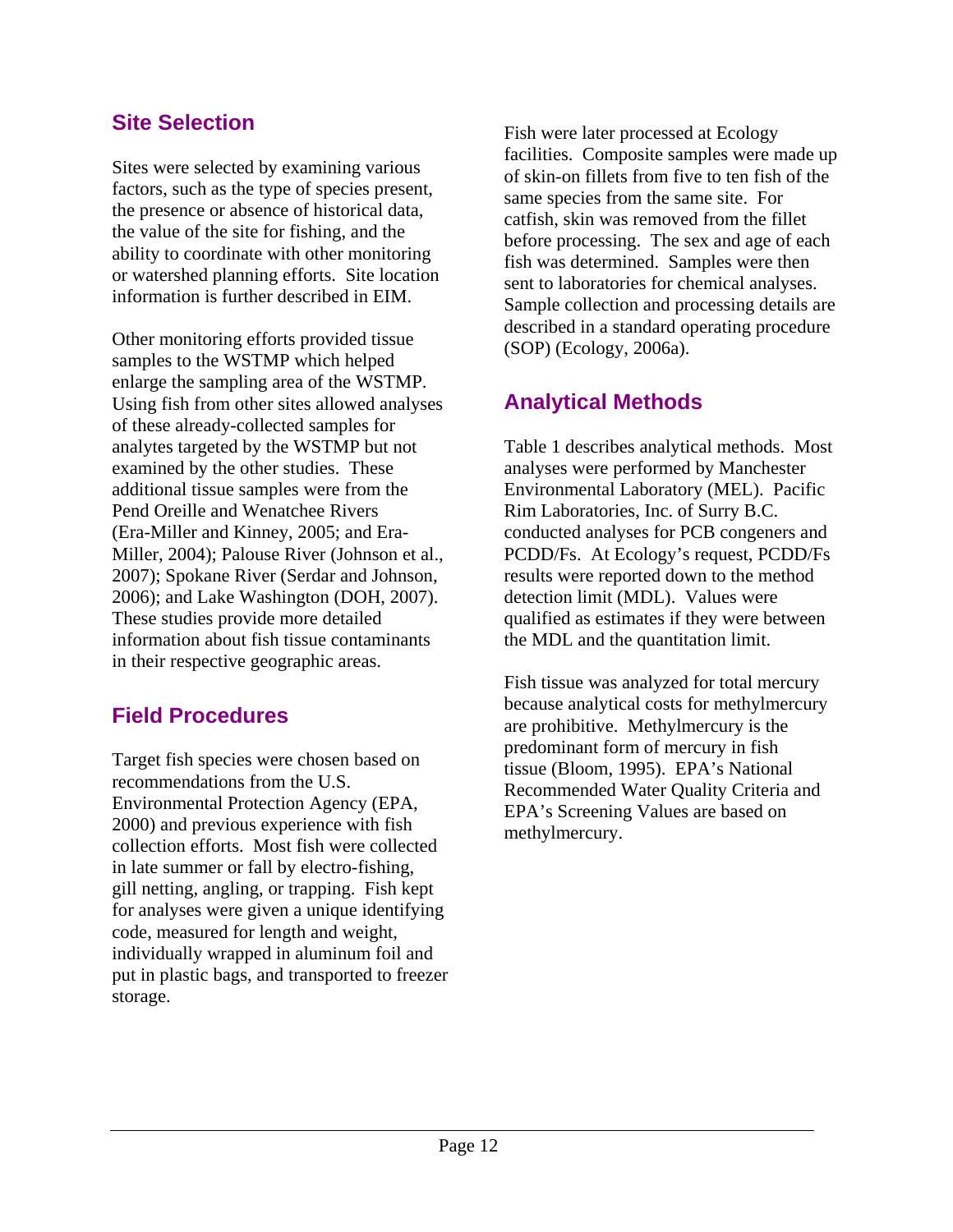| <b>Parameter</b>              | <b>Description</b> | <b>Method</b>         | <b>Reporting Limit</b>    |
|-------------------------------|--------------------|-----------------------|---------------------------|
| <b>PCB Aroclors</b>           | GC/ECD             | EPA 8082              | 0.5 ug/kg, wet wt         |
| <b>PCB Congeners</b>          | <b>HiRes GC/MS</b> | <b>EPA 1668A</b>      | 0.02 - 0.08 ug/kg, wet wt |
| <b>Chlorinated pesticides</b> | GC/ECD             | EPA 8081 <sup>1</sup> | 0.25 -15 ug/kg, wet wt    |
| <b>PBDEs</b>                  | <b>GC/MS SIM</b>   | EPA 8270 <sup>2</sup> | 0.5 - 1.0 ug/kg, wet wt   |
| PCDD/PCDFs                    | <b>HiRes GC/MS</b> | <b>EPA 1613B</b>      | 0.1 - 1.0 ng/kg, wet wt   |
| Mercury (total mercury)       | <b>CVAA</b>        | EPA 245.6             | 0.017 mg/kg, wet wt       |
| Lipids - percent              | gravimetric        | <b>MEL SOP 700009</b> | 0.1 percent               |

<span id="page-12-0"></span>**Table 1. Analytical Methods for Fish Tissue Samples, WSTMP 2004-2005.**

1 - MEL SOP 730073, a modification of EPA 8081 and others, was used in sample analyses.

2 - MEL SOP 730096, a modification of EPA 8270, was used in sample analyses.

### **Quality Assurance**

Data quality was assessed by reviewing laboratory case narratives, analytical results, and field replicate data. Case narratives were written by the laboratory's analytical staff. The narratives described conditions of the samples upon receipt, analytical quality control procedures, and data qualifications.

Overall, the 2004 and 2005 data met most quality control criteria defined by MEL and the quality assurance project plan. Some data were rejected, and many results were qualified. Estimates of precision for six field replicates were typical for samples of fish tissue. Detailed quality assurance information is available by contacting the authors.

# **Water Quality Criteria**

Fish tissue results were compared to Washington's water quality standards to determine how sites should be assessed in Washington's Statewide Water Quality Assessment (the 303(d) assessment).

Washington's water quality standards for toxic compounds (the National Toxics Rule criteria) are one set of values that can be

used in helping to gauge the potential for human health risks from eating contaminated fish. EPA developed more recent criteria and guidance values which are summarized below (*EPA Recommended Water Quality Criteria* and *EPA Screening Values*).

Report results are not compared to these EPA criteria because Ecology lacks authority to begin corrective actions where these criteria are exceeded. Yet these EPA criteria can be used by state, tribal, and local health jurisdictions in evaluating risks to human health from the consumption of contaminated fish.

These EPA criteria and guidance values are compared with Washington's water quality standards criteria in Appendix B. Appendix C describes how Ecology and DOH evaluate fish tissue data.

These Washington State and EPA criteria and guidance values exist because of changing knowledge about the toxic effects of chemicals and subsequent risks to consumers of fish. The various criteria and guidance values are often based on different assumptions used in determining risk, such as daily consumption rates, toxicological data used in calculations, and risk levels.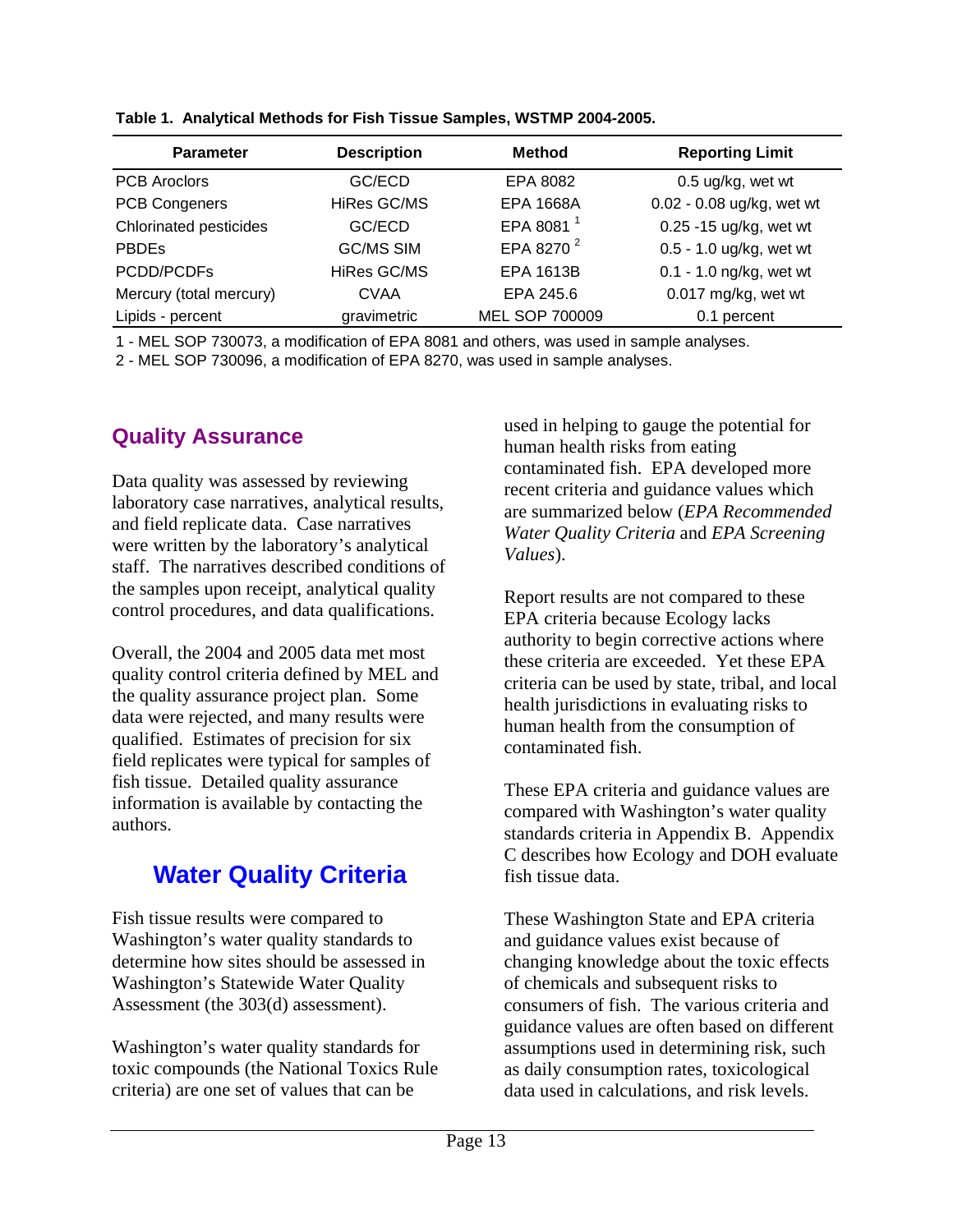## <span id="page-13-0"></span>**National Toxics Rule (NTR)**

Washington State's water quality standards for toxic substances (WAC 173-201A-040[5]) define human health-based water quality criteria by referencing 40 CFR 131.36, also known as the National Toxics Rule (NTR).

The NTR criteria were issued by EPA to Washington State in 1992. These criteria are designed to minimize the risk of adverse effects occurring to humans from chronic (lifetime) exposure to toxic substances through the ingestion of drinking water and contaminated fish and shellfish obtained from surface waters. The NTR criteria are regulatory values used by Ecology for a number of different purposes, including permitting wastewater discharges and assessing when waterbodies are adversely impacted by contaminants.

The NTR criteria values are based on a daily fish consumption rate of 6.5 grams/day and a risk level of 10-6.

A risk level is an estimate of the number of cancer cases that could be caused by exposure to a specific contaminant. At a risk level of  $10^{-6}$ , one person in a million would be expected to contract cancer due to long-term exposure to a specific contaminant.

### **EPA Recommended Water Quality Criteria**

EPA has published *National Recommended Water Quality Criteria* for some substances such as mercury and pesticides (EPA, 2001, 2002a, and 2003). These recommended criteria are updates to previously developed criteria that occur on an ongoing basis. EPA recommends these criteria be used when states and tribes revise their regulatory

criteria. These EPA recommended criteria are not regulatory levels. Most of EPA's Recommended Water Quality Criteria are based on a daily fish consumption rate of 17.5 grams/day and a risk level of  $10^{-6}$ .

## **EPA Screening Values**

Screening values (SVs) for carcinogenic and non-carcinogenic substances were developed by EPA to help prioritize areas that may present risks to humans from fish consumption. The EPA SVs are considered guidance only; they are not regulatory thresholds (EPA, 2000).

The approach in developing the EPA SVs was similar to that used for developing the NTR, yet differ in two key assumptions:

- A cancer risk level of  $10^{-5}$ .
- Two consumption rates: 17.5 grams/day for recreational fishers and 142.4 grams/day for subsistence fishers.

# **Results and Discussion**

In 2004 and 2005, 52 sites were sampled and yielded 104 samples representing 18 freshwater and one anadromous species (Chinook salmon). Results for the Chinook salmon are discussed later in this report, separately from results for freshwater fish.

The concentrations of contaminants in fish tissue are expressed in wet weight basis using these units of measure:

- $mg/kg =$  ppm, or parts per million
- $\frac{u g}{k g} = \frac{p b}{n}$ , or parts per billion
- $ng/kg =$  ppt, or parts per trillion

Table 2 shows summary statistics for key contaminants in freshwater fish. Detection frequencies ranged from 59% to 100% for PCBs, DDTs, PBDEs, PCDD/Fs, and mercury. Contaminant levels in samples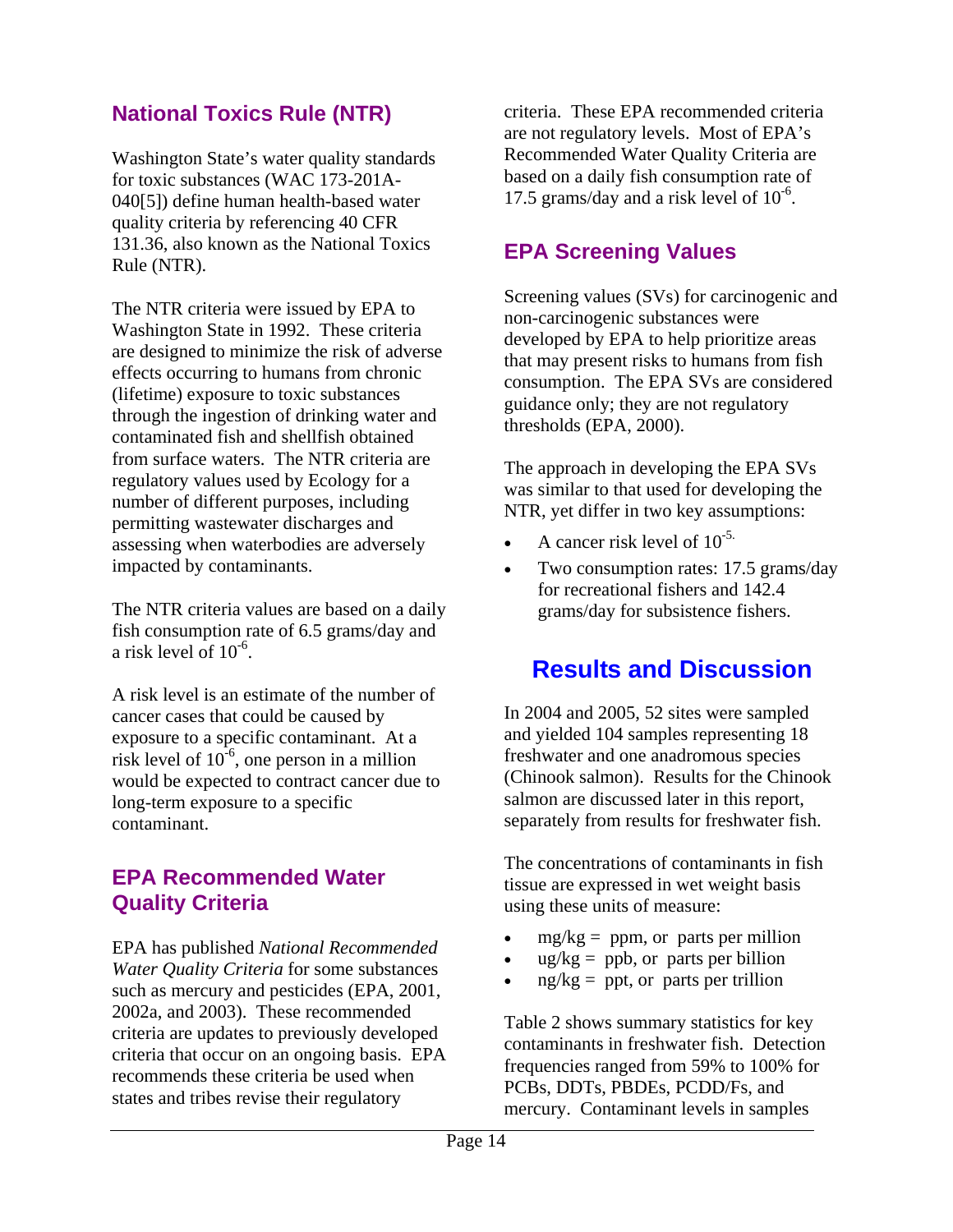<span id="page-14-0"></span>frequently exceeded the NTR criteria for PCBs (58-82% of samples) and 2,3,7,8- TCDD (73% of samples) in resident species. Appendix D shows results for key analytes in fish tissue samples.

The 2004-2005 WSTMP results were within the range of values detected in other studies of fish tissue in Washington. The 2004- 2005 median values for PCBs, PBDEs, DDTs, and 2,3,7,8-TCDD TEQs were generally lower than median values derived from other fish tissue studies in Washington.

### **Contaminants in Freshwater Fish**

#### **Mercury**

Mercury was detected in all but one of 97 samples, with 4% of samples exceeding the NTR criterion of 0.825 mg/kg. The range of values was similar to those seen in other mercury monitoring efforts in Washington (Serdar et al., 2001; Fischnaller et al., 2003;

Furl et al., 2007). Larger and older piscivorous fish tended to have higher mercury levels. The highest levels of mercury  $(> 0.500 \text{ ug/kg})$  were found in (1) northern pikeminnow from the Chehalis, Cowlitz, Pend Oreille, Palouse, Snohomish, and Columbia Rivers, and Lake Washington, and (2) largemouth bass from Ozette, Leland, and Silver Lakes.

Other species having levels greater than EPA's Recommended Water Quality Criterion for methylmercury of 0.300 mg/kg (EPA, 2001) were smallmouth bass, yellow perch, cutthroat trout, and channel catfish.

#### PCBs

PCB levels in excess of 40 ug/kg were found in fish from the Columbia, Snake, Spokane, Palouse, and Cowlitz Rivers, and Lake Washington. Species having higher levels of PCBs include channel catfish, common carp, mountain whitefish, northern pikeminnow, and cutthroat trout.

Table 2. Summary Statistics for 2004-2005 WSTMP Fish Tissue Sample Results.

| <b>Parameter</b>                         | n   | Min       | Max   | <b>Median</b> | <b>Mean</b> | <b>Standard</b> | <b>Detection</b><br><b>Deviation Frequency</b> | No.<br><b>Exceeding</b><br><b>NTR Criteria</b> |
|------------------------------------------|-----|-----------|-------|---------------|-------------|-----------------|------------------------------------------------|------------------------------------------------|
| Total PCB Aroclors <sup>1</sup> (ug/kg)  | 101 | 4.2 U     | 1339  | 10.9          | 65.2        | 196.0           | 59%                                            | 59                                             |
| Total PCB congeners <sup>1</sup> (ug/kg) | 49  | 0.91      | 1632  | 21.1          | 92.7        | 250.3           | 100%                                           | 40                                             |
| Total DDT $2$ (ug/kg)                    | 98  | 0.21      | 509   | 5.8           | 56.0        | 118.7           | 88%                                            |                                                |
| Total PBDE $3$ (ug/kg)                   | 100 | 0.17      | 1136  | 5.5           | 22.7        | 114.0           | 87%                                            |                                                |
| Total Chlordane <sup>4</sup> (ug/kg)     | 98  | 0.22      | 68    | 1.0           | 3.4         | 10.7            | 33%                                            | 6                                              |
| 2,3,7,8-TCDD TEQ <sup>5</sup> (ng/kg)    | 48  | 0.01      | 12    | 0.30          | 0.88        | 2.02            | 98%                                            |                                                |
| 2,3,7,8-TCDD (ng/kg)                     | 48  | $0.03$ UJ | 1.9   | 0.10          | 0.183       | 0.316           | 69%                                            | 35                                             |
| Mercury (mg/kg)                          | 97  | 0.017 U   | 0.964 | 0.154         | 0.231       | 0.225           | 99%                                            | 4                                              |

1 - Total PCBs is the sum of the individual Aroclors or congeners.

2 - Total DDT is the sum of 4,4' and 2,4' isomers of DDT, DDD, and DDE.

3 - Total chlordane is the sum of cis- and trans- chlordane, cis- and trans- nonachlor, and oxychlordane.

4 - Total PBDE is the sum of the individual congeners.

5 - 2,3,7,8-TCDD TEQ is the sum of the 17 PCDD/F congener results using TEFs by Van den Berg et al. (1998).

The summing process used values without qualifiers and values qualified as estimates. Non-detect values were excluded.  $U$  = The analyte was not detected at or above the reported value.

UJ = The analyte was not detected at or above the estimated reported value.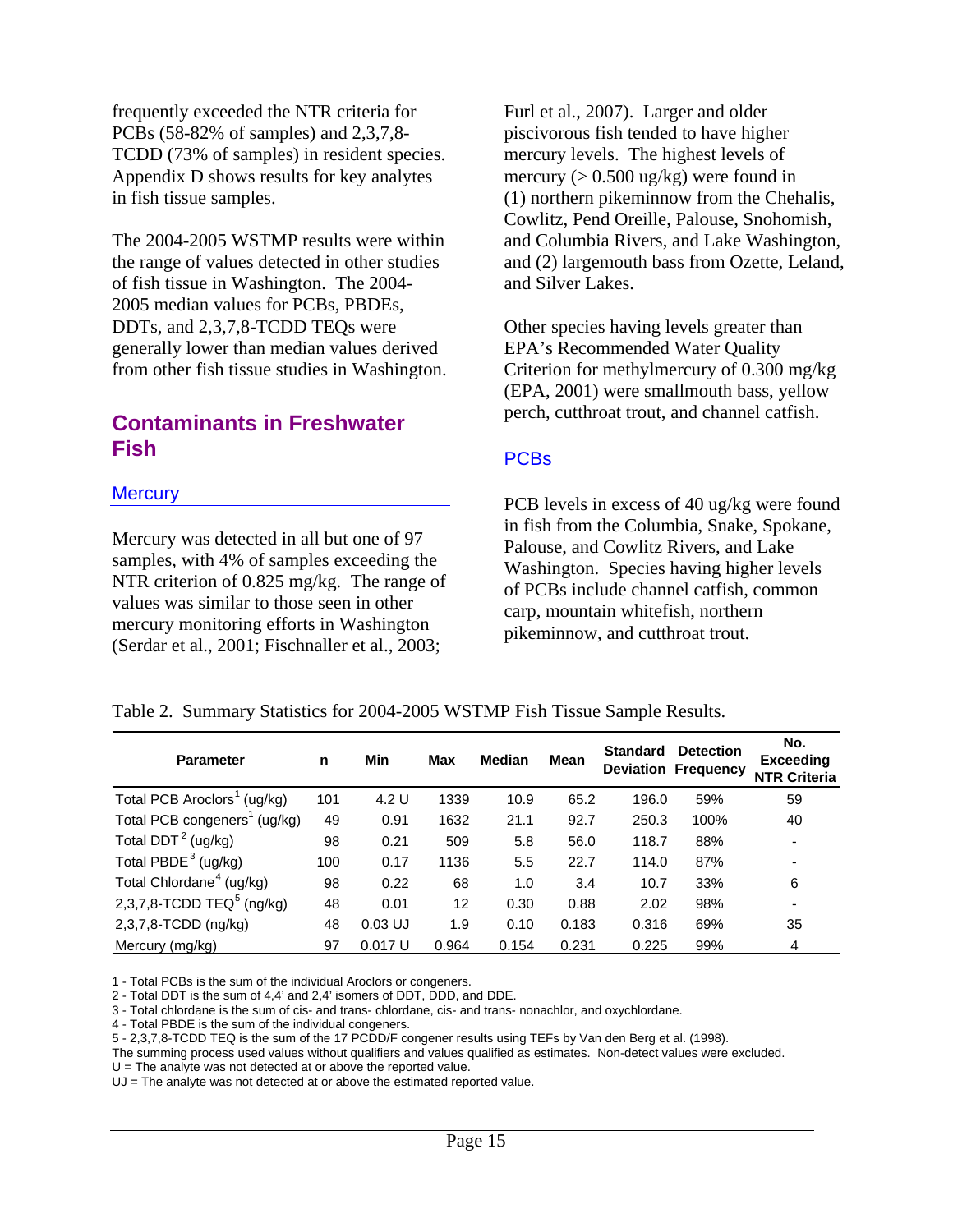<span id="page-15-0"></span>The highest levels of PCBs were found in Wenatchee River. PCB levels in Lake Washington fish were: common carp (1339) – (370 and 232 ug/kg Aroclors, and 292 fish from Lake Washington and the ug/kg Aroclors and 611 ug/kg congeners), northern pikeminnow (375 ug/kg Aroclors and 241 ug/kg congeners), and cutthroat trout from the south and north basins 383 ug/kg congeners), respectively.

PCB levels in Wenatchee River fish were congeners for mountain whitefish from the documented in previous studies (Era-Miller, 1300 ug/kg Aroclors and 1632 ug/kg Leavenworth area, and 542 ug/kg Aroclors for mountain whitefish near Wenatchee. Similarly high levels of PCBs were 2004; Davis et al., 1995; and Hopkins et al., 1985).

### Dioxins and Furans (PCDD/Fs)

Dioxins and furans were detected in 98% of exceeded the NTR criterion for 2,3,7,8-TCDD. The highest levels of  $2,3,7,8$ -TCDD from the Snake River at Central Ferry had Corresponding 2,3,7,8-TCDD TEQ values 48 samples tested. 73% of samples were found in the four samples from Lake Washington  $(0.68 - 1.9 \text{ ng/kg})$ . Catfish the next highest levels at 0.37 ng/kg. for Lake Washington samples were 4.6 – 12 ng/kg and 1.1 ng/kg for catfish from the Snake River at Central Ferry.

The Lake Washington carp result of 12 ng/kg for 2,3,7,8-TCDD TEQ is the improved wastewater treatment processes highest value found in Washington since 1990, based on data from EIM. Fish from upper Lake Roosevelt had TEQ values up to 17 ng/kg in 1990 which have decreased since a pulp mill in Celgar, Canada (Serdar et al., 1994; Munn, 2000).

### Chlorinated Pesticides

The most frequently detected chlorinated - pesticides were 4,4'-DDE, 4,4'-DDD, 4,4' DDT, hexachlorobenzene, trans-nonachlor, dieldrin, and cis-chlordane. Eleven other pesticides were detected at frequencies less than 4%.

The highest levels of total DDT were found Lake Washington. Northern pikeminnow, remaining 2004-2005 samples had lower in fish from the Columbia, Snake, and Wenatchee Rivers, and in fish from mountain whitefish, walleye, and peamouth from the mid- to upper-Columbia River sites had total DDT levels from 112 to 509 ug/kg. Lake Washington carp contained 418 ug/kg total DDT which was the third highest level found during this study. Most of the levels of total DDT, with 75% of samples having less than 29 ug/kg total DDT.

Haven Lake, Snake River, and Lake Washington fish had some of the highest Washington (5-12 ug/kg). Largemouth bass 12 ug/kg. Rainbow and cutthroat trout had levels of hexachlorobenzene found in from Haven Lake exceeded the NTR criteria for hexachlorobenzene, with a level of hexachlorobenzene levels of 5 and 6 ug/kg, respectively, which are slightly below the NTR criterion.

Chlordane was detected in 33% of the 98 samples, of which six samples exceeded the review of data in Ecology's EIM database. NTR criterion. These exceedances included four samples from Lake Washington, with chlordane levels from 36 – 68 ug/kg, and catfish from two sites on the Snake River (Central Ferry and downstream of Lower Monumental Dam) which had 9.1 and 9.9 ug/kg. Fish from Lake Washington appear to contain the highest chlordane levels found in Washington, based on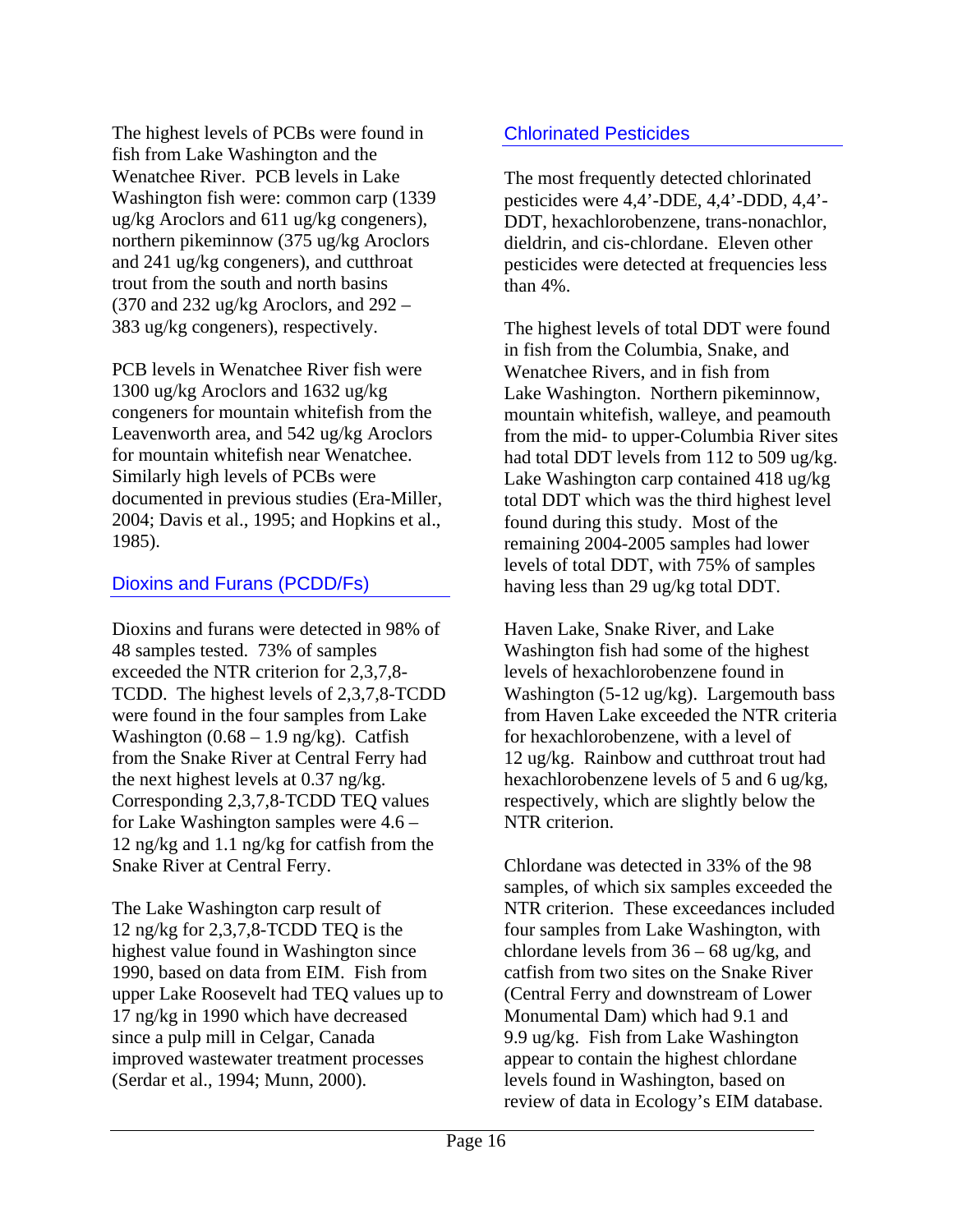<span id="page-16-0"></span>11% of samples exceeded the NTR crit erion for dieldrin. The highest levels (2.0-3.9 (Bead, Potholes, Rock, and Whatcom) and four rivers (Snake, Methow, Snohomish, and ug/kg) were found in fish from four lakes Cowlitz).

### PBDE Flame Retardants

Like PCBs, higher levels of PBDEs  $($  > 7 ug/kg) were found in fish from the Columbia, Snake, Spokane, Palouse, and Cowlitz Rivers, and Lake Washington.

Fish from the Spokane River had the highest levels of PBDEs  $(102-1136 \text{ ug/kg})$ ,  $(54-102 \text{ ug/kg})$ . PBDE levels in these areas Generally, PBDE levels from the 2004-2005 WSTMP were within the range of values followed by fish from Lake Washington are described in more detail by Serdar and Johnson (2006) and DOH (2007). seen in a recent survey of PBDEs in Washington (Johnson et al., 2006).

### **Contaminants in Chinook Salmon**

Chinook salmon were sampled to supplement data collected for this species by EPA in the Columbia River basin, WDFW in Puget Sound, and the U.S. Fish and Wildlife Service in two coastal fish hatcheries and two hatcheries in Puget Sound.

Table 3 shows contaminants detected in returning fall Chinook salmon from the 2004. Most results were near the reporting Queets, Quinault, and Chehalis Rivers in limit, yet PCBs, 2,3,7,8-TCDD TEQ, and toxaphene were detected at levels exceeding one or more of the NTR criteria, EPA's

Recommended Water Quality Criteria, and EPA's Screening Values for Subsistence Fishers.

Contaminant levels detected in Chinook salmon from coastal rivers during this study were lower than levels found in several other studies.

Levels of PCBs in Chinook salmon collected in 2004 for the WSTMP were about six times lower than levels in Columbia River fall and spring Chinook salmon (37-38 ug/kg) sampled in 1996-98 (EPA, 2002b). Similarly, 2004 levels of 2,3,7,8-TCDD TEQs in coastal Chinook salmon were two to three times lower than levels found in fall and spring Chinook salmon (mean of 0.4 – 0.6 ng/kg) from the Columbia River basin during 1996-98 (EPA, 2002b).

Levels of total PCBs and total DDTs in coastal Chinook salmon collected during this study in 2004 were nearly ten times lower than the mean value (54 ug/kg PCBs and 21 ug/kg DDTs) of over 200 muscle tissue samples from Puget Sound Chinook salmon collected by WDFW during the 1990s (O'Neill et al., 1998; West et al., 2001; and Hardy and Palcisko, 2006). Mercury levels in Puget Sound Chinook salmon were about two times higher than those found in Chinook salmon from coastal rivers in 2004.

Missildine et al (2005) reported PCBs levels of 16-19 ug/kg in Chinook salmon that returned to the Makah National Fish Hatchery and the Quinault Tribal Hatchery in 2003. These hatcheries are located in the coastal Sooes and Quinault River basins. These PCB levels were about three times higher than levels found during the 2004 WSTMP.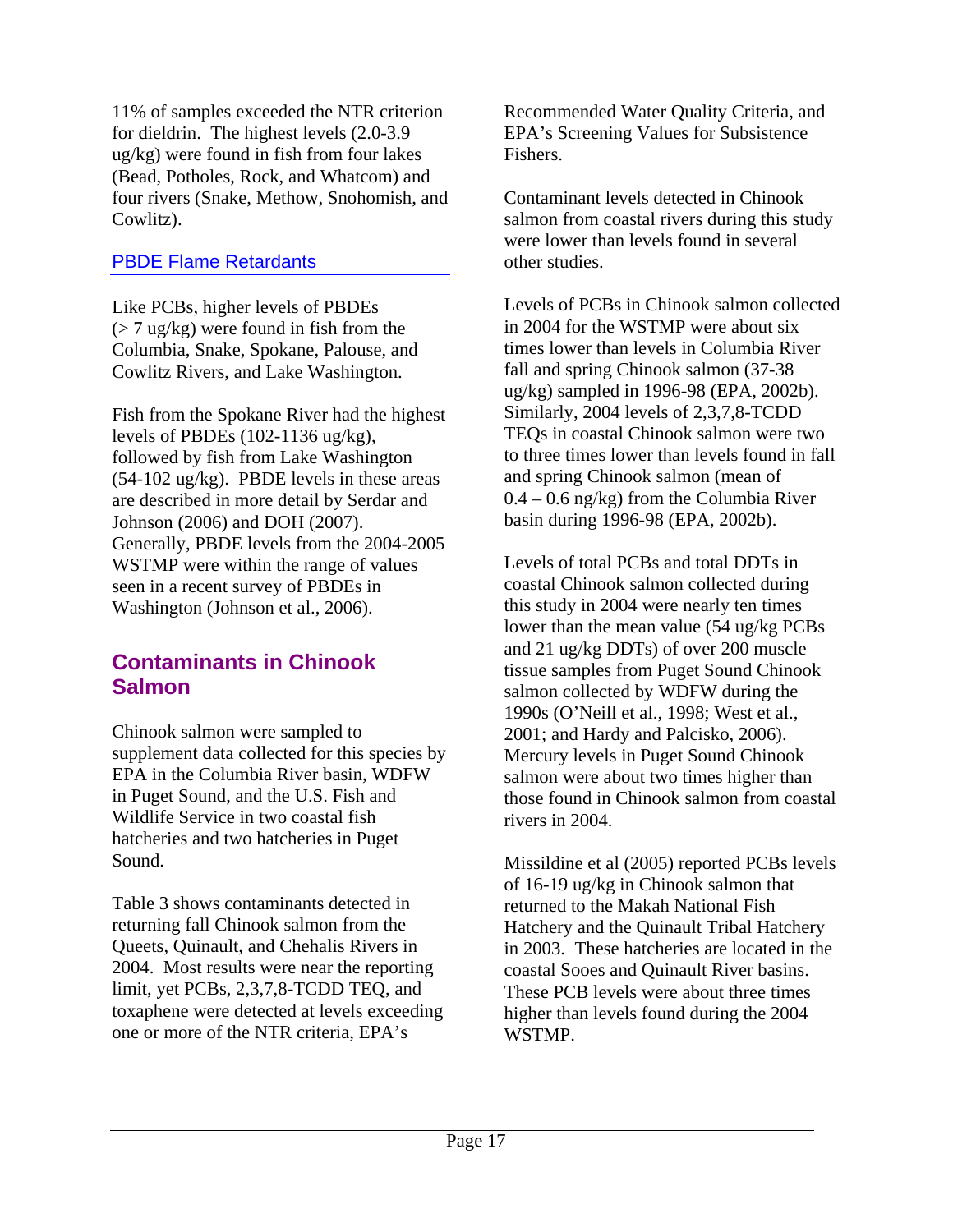| <b>Parameter</b>            | <b>Chehalis</b> |          | <b>Queets</b> |     | Quinault |     |
|-----------------------------|-----------------|----------|---------------|-----|----------|-----|
| Total PCB Aroclors (ug/kg)  | 5.00            |          | 5.60          |     | 6.30     |     |
| Total PCB congeners (ug/kg) | 5.12            |          | 4.71          |     | 4.44     |     |
| Total DDT (ug/kg)           | 2.63            |          | 2.56          |     | 3.53     |     |
| Total PBDE (ug/kg)          | 2.30            |          | 0.28          |     | 0.42     |     |
| Total Chlordane (ug/kg)     | 0.76            |          | 1.26          |     | 1.68     |     |
| 2,3,7,8-TCDD TEQ (ng/kg)    | 0.09            |          | 0.23          |     | 0.22     |     |
| $2,3,7,8$ -TCDD (ng/kg)     | 0.10            | U        | 0.10          | -U  | 0.10     | U   |
| Mercury (mg/kg)             | 0.049           |          | 0.041         |     | 0.030    |     |
| Toxaphene (ug/kg)           | 5.7             | <u>ل</u> | 9.7           | NJ. | 9.7      | - U |
| Lipids (percent)            | 3.6             |          | 2.8           |     | 3.5      |     |
| Mean Age (years)            | 4.8             |          | 4.8           |     | 4.0      |     |

<span id="page-17-0"></span>Table 3. Contaminants in Chinook Salmon from Three Coastal Rivers.

U - not detected at given reporting limit.

J - The analyte was positively identified. The reported result is an estimate.

NJ - The analysis indicates the presence of an analyte that has been tentatively identified. The reported result is an estimate.

## **Comparisons to Historical Data**

There were only two sites where the 2004- 2005 results could be compared to historical data because the exploratory monitoring component of the WSTMP focuses on sites where no data exist. The two sites were the mid-Columbia River and the Cowlitz River. Comparison of recent and historical walleye results from Potholes Reservoir was not pursued because of dissimilar fish sizes.

Historical data were obtained from published EPA and Ecology reports or Ecology's EIM database. The same methods for deriving summed values were used among the recent and historical data to allow comparisons (e.g., total PCB Aroclors).

#### Columbia River: Hanford Reach to Wanapum Dam

Figure 2 shows that levels of DDTs and PCBs in one sample of mountain whitefish collected in 2004 just downstream of Wanapum Dam were lower than the mean value from three samples collected by EPA (2002b) in 1997 from the Hanford Reach by factors of about 2 and 9, respectively. The level of 2,3,7,8-TCDD TEQ in the 2004 sample was about five times lower than the mean 1997 value. The 2004 and 1997 samples contained fish having similar size, weight, and lipid content.

Dioxin/furan levels in a sample of walleye collected downstream of Wenatchee in 2004 were slightly lower than levels found in 1990 (Serdar et al., 1991). The TEQ for the 2004 sample of 0.13 ng/kg was about half of the 1990 mean TEQ of 0.25 ng/kg. The TEQ calculation for this comparison used only the TCDD and TCDF congeners. The fish used in the 2004 samples were also older and larger than those used in the 1990 sample; this strengthens the interpretation that contaminant levels have decreased over time.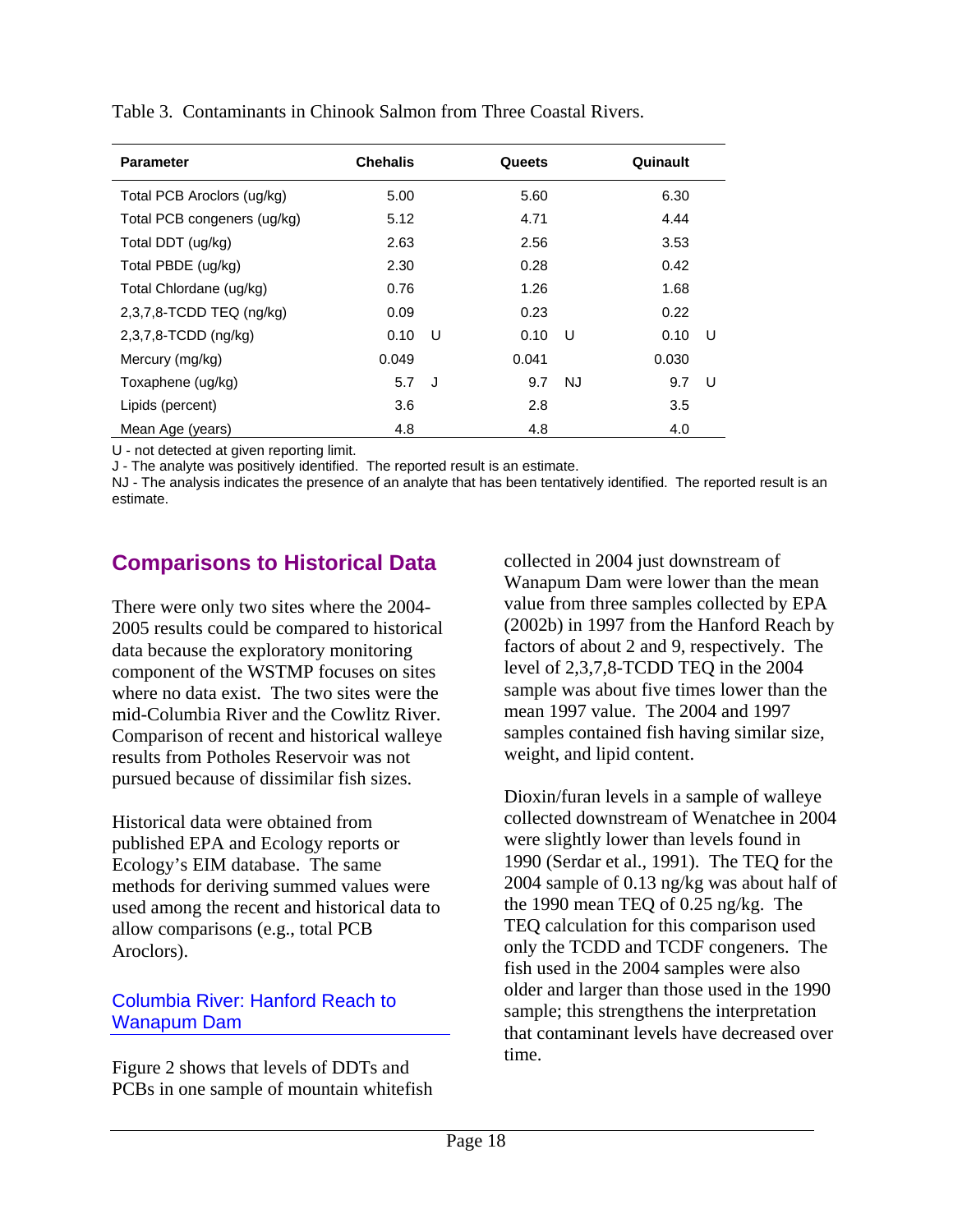<span id="page-18-0"></span>



### Cowlitz River near Vader

Levels of total PCB Aroclors in cutthroat trout and mountain whitefish from the Cowlitz River were slightly lower in the WSTMP 2005 samples (55 and 46 ug/kg) than in samples collected in 1995 (84 and 60 ug/kg) (Davis et al., 1998). Levels of total DDT in these two species were also lower in 2005 compared to those seen in 1995. The 2005 fish were also larger and had higher lipid content than those analyzed in 1995; this strengthens the interpretation that contaminant levels have decreased over time.

### **Water Quality Standards Exceeded**

A total of 45 of the 49 sites where resident fish were collected had 93 fish tissue results exceeding the NTR criteria. Four contaminants accounted for 85% of these exceedances: total PCBs, 2,3,7,8-TCDD, 4,4'-DDE, and dieldrin. Other contaminants that exceeded criteria were 4,4'-DDD, mercury, total chlordane, hexachlorobenzene, and toxaphene. Table 4 shows the 93 cases recommended for Category 5 classification, *Does Not Meet Criteria*, in Ecology's 303(d) assessment (Ecology, 2006b).

Chinook salmon are excluded from the 303(d) assessment because they accumulate contaminants in the ocean environment which is outside of Ecology's ability to address contaminants in these fish.

A total of 36 sites had fish with 2,3,7,8- TCDD TEQs levels exceeding the NTR criterion for 2,3,7,8-TCDD. Ecology recently changed how dioxin/furan data are assessed (Ecology, 2006b), and TEQ values are no longer used for Category 5 classification. Therefore, these cases are recommended for Category 2 classification, *Waters of Concern* (Table 4).

A total of 159 analyses for toxaphene, aldrin, and dieldrin could not be compared to NTR criteria because the analyte was not detected at reporting limits that were greater than the respective criteria. These cases are recommended for a Category 3 classification, *Lack of Sufficient Data*. The remaining results (n=1761) that met NTR criteria are recommended for Category 1 classification, *Meets Tested Criteria*.

## **Site Ranking**

In order to compare results across many species and sites, a scoring and ranking method was created. The scoring method used results for key contaminants that had high frequencies of detection and/or exceeded their respective benchmark values. The sample and site scores give an overall picture of how far contaminant levels in fish are above benchmark values.

This scoring and ranking method has not been applied to results from other fish tissue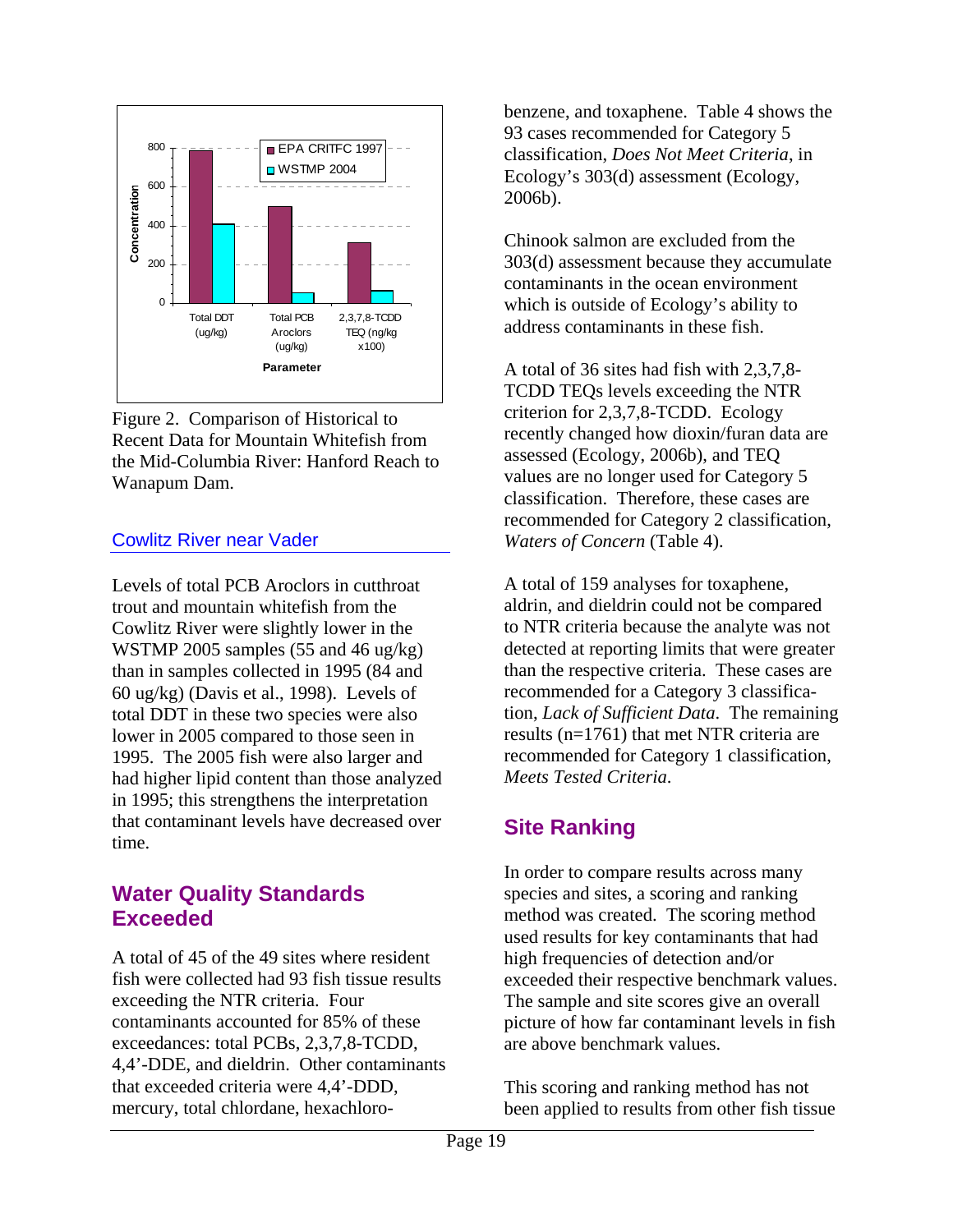| Recommended Category for 303(d) Assessment -->              | 5                                                            |                                |                    |                |                    |          |                 |                    |                        |           |         |                      |
|-------------------------------------------------------------|--------------------------------------------------------------|--------------------------------|--------------------|----------------|--------------------|----------|-----------------|--------------------|------------------------|-----------|---------|----------------------|
| <b>Site Name</b>                                            | <b>Species</b><br><b>Exceeding</b><br>NTR<br><b>Criteria</b> | Sum<br><b>Cat. 5</b>           | <b>Total PCBs</b>  | 2,3,7,8-TCDD   | 4,4'-DDE           | 4,4'-DDD | <b>Dieldrin</b> | Total<br>Chlordane | Hexachloro-<br>benzene | Toxaphene | Mercury | 2,3,7,8-TCDD<br> ΤΕQ |
| <b>Bead Lake</b>                                            | PEA, KOK, NPM                                                | $\overline{2}$                 | X                  | X              |                    |          |                 |                    |                        |           |         |                      |
| <b>Black Lake</b>                                           | <b>RBT</b>                                                   | $\mathbf{1}$                   |                    |                |                    |          |                 |                    |                        |           |         | X                    |
|                                                             |                                                              | $\overline{2}$                 | $\pmb{\mathsf{x}}$ |                |                    |          |                 |                    |                        |           |         |                      |
| Chehalis R, near Satsop                                     | CTT, NPM                                                     |                                | $\pmb{\times}$     |                |                    |          |                 |                    |                        |           | x       | х                    |
| Columbia R, above Rock Island Dam                           | NPM, WAL, PEA                                                | 3<br>$\overline{2}$            | $\pmb{\mathsf{x}}$ |                | X                  | x        |                 |                    |                        |           |         | x                    |
| Columbia R, below Rocky Reach Dam                           | <b>MWF</b><br><b>MWF</b>                                     |                                | X                  |                | $\pmb{\times}$     |          |                 |                    |                        |           |         | x                    |
| Columbia R, below Wanapum Dam                               | <b>MWF</b>                                                   | 3<br>3                         | x                  |                | x                  | X        |                 |                    |                        |           |         | x                    |
| Columbia R, below Wells Dam                                 | NPM, PEA                                                     | 3                              | x                  |                | x                  | x        |                 |                    |                        |           |         | x                    |
| Columbia R, near Beebe Bridge<br>Columbia R, near Cathlamet | NPM, PEA                                                     | $\overline{2}$                 | x                  |                | X                  | x        |                 |                    |                        |           |         |                      |
|                                                             |                                                              |                                | x                  | x              |                    |          |                 |                    |                        |           |         | х                    |
| Cowlitz R, near Vader                                       | CTT, MWF, NPM                                                | 3                              | x                  | x              |                    |          |                 |                    |                        |           | x       | x                    |
| Haven Lake                                                  | RBT, CTT, LMB                                                | 2<br>5                         | x                  |                |                    |          |                 |                    | x                      |           |         | x                    |
| Lake Washington, Entire                                     | CCP, NPM                                                     |                                | x                  | x              | X                  | x        |                 | x                  |                        |           |         | x                    |
| Lake Washington, North                                      | CTT                                                          | $\overline{c}$                 | x                  | x              |                    |          |                 |                    |                        |           |         | x                    |
| Lake Washington, South                                      | <b>CTT</b>                                                   | $\overline{2}$                 | x                  | x              |                    |          |                 |                    |                        |           |         | x                    |
| Leland Lake                                                 | LMB                                                          | 3                              | x                  | x              |                    |          |                 |                    |                        |           | x       | x                    |
| Liberty Lake                                                | <b>SMB</b>                                                   | $\mathbf{1}$                   | x                  |                |                    |          |                 |                    |                        |           |         |                      |
| Long Lake, near Othello                                     | SMB, WAL                                                     | $\mathbf{1}$                   |                    |                |                    |          | х               |                    |                        |           |         |                      |
| Loon Lake                                                   | LMB                                                          | 2                              | X                  |                |                    |          | x               |                    |                        |           |         | х                    |
| Mayfield Reservoir                                          | LMB, NPM                                                     | 1                              | X                  |                |                    |          |                 |                    |                        |           |         |                      |
| Merwin Lake                                                 | <b>NPM</b>                                                   | 1                              | x                  |                |                    |          |                 |                    |                        |           |         | х                    |
| Methow R, SE of Winthrop                                    | CTT, MWF                                                     | 1                              |                    | X              |                    |          |                 |                    |                        |           |         | x                    |
| Mountain Lake, Orcas Island                                 | <b>KOK</b>                                                   | 1                              | X                  |                |                    |          |                 |                    |                        |           |         | x                    |
| Northwestern Lake                                           | RBT                                                          | 1                              | X                  |                |                    |          |                 |                    |                        |           |         | x                    |
| Ozette Lake                                                 | NPM, LMB                                                     | $\mathbf{1}$                   |                    |                |                    |          |                 |                    |                        |           | x       | x                    |
| Palouse R, Lower                                            | <b>NPM</b>                                                   | $\overline{c}$                 | X                  |                | x                  |          |                 |                    |                        |           |         | x                    |
| Palouse R, North Fork                                       | <b>NPM</b>                                                   | $\overline{2}$                 | x                  |                | x                  |          |                 |                    |                        |           |         | x                    |
| Palouse R, South Fork                                       | <b>NPM</b>                                                   | 3                              | x                  |                | X                  |          | х               |                    |                        |           |         | x                    |
| Pend Oreille R, South                                       | <b>NPM</b>                                                   | $\mathbf{1}$                   | $\pmb{\mathsf{x}}$ |                |                    |          |                 |                    |                        |           |         |                      |
| Potholes Reservoir                                          | LWF, SMB, WAL                                                | $\overline{4}$                 | x                  | x              | x                  |          | х               |                    |                        |           |         | х                    |
| Rock Lake                                                   | LMB, YP                                                      | 1                              |                    |                |                    |          | х               |                    |                        |           |         |                      |
| Sacajawea Lake, at Longview                                 | GCP, LMB                                                     | $\mathbf{1}$                   | X                  |                |                    |          |                 |                    |                        |           |         |                      |
| Silver Lake, near Castle Rock                               | CCP, LMB                                                     | $\overline{2}$                 | $\mathsf{x}$       | x              |                    |          |                 |                    |                        |           |         | х                    |
| Skagit R, near Burlington<br>Snake R, at Central Ferry      | CTT, MWF                                                     | $\mathbf{1}$<br>5              | x                  |                |                    |          |                 |                    |                        |           |         | x                    |
| Snake R, below Lower Monumental Dam                         | CC, LMB, PEA<br>CC                                           | $\,6\,$                        | x                  | x              | x                  |          | x               | x                  |                        |           |         | x                    |
| Snake R, below Clarkston                                    | MWF, PEA                                                     | 3                              | x                  | X              | x                  |          | x               | x                  |                        | x         |         | x                    |
| Snake R, above Ice Harbor Dam                               | CCP, PEA                                                     |                                | x                  |                | x                  |          | x               |                    |                        |           |         | x                    |
|                                                             | CTT, MWF, NPM                                                | 3<br>2                         | х                  | x              | x                  |          |                 |                    |                        |           |         | х                    |
| Snohomish R, above Snohomish<br>Spokane R, at Monroe St.    |                                                              | $\mathbf 0$                    | x                  | x              |                    |          |                 |                    |                        |           |         | х                    |
|                                                             | RBT<br><b>MWF</b>                                            |                                |                    |                |                    |          |                 |                    |                        |           |         | x                    |
| Spokane R, above Ninemile Dam                               | <b>RBT</b>                                                   | $\mathbf{1}$                   |                    | x              |                    |          |                 |                    |                        |           |         | x                    |
| Spokane R, at Plante Ferry                                  |                                                              | 1                              |                    | X              |                    |          |                 |                    |                        |           |         | x                    |
| Stan Coffin Lake                                            | CС<br><b>MWF</b>                                             | $\mathbf{1}$<br>$\overline{2}$ |                    | X              |                    |          |                 |                    |                        |           |         | x                    |
| Wenatchee R, near Leavenworth                               |                                                              |                                | x                  |                | x                  |          |                 |                    |                        |           |         | x                    |
| Wenatchee R, near Wenatchee                                 | <b>MWF</b>                                                   | $\boldsymbol{2}$               | x                  |                | $\pmb{\mathsf{x}}$ |          |                 |                    |                        |           |         |                      |
| <b>Whatcom Lake</b>                                         | <b>CTT</b>                                                   | $\overline{c}$                 | $\pmb{\times}$     | x              |                    |          |                 |                    |                        |           |         | x                    |
| Count of Recommended Category 5 or Category 2 Listings:     | 93                                                           | 37                             | 18                 | 16             | 5                  | 8        | 3               | 1                  | 1                      | 4         | 36      |                      |
| Percent of Recommended Category 5 Listings:                 |                                                              |                                |                    | 40% 19% 17% 5% |                    | 9%       | 3%              | 1%                 | 1%                     | 4%        |         |                      |

#### Table 4. Recommended 303(d) Listings for 2004-2005 WSTMP Fish Tissue Sample Results.

Species Codes: CC = Channel catfish, CCP = Common carp, CTT = Cutthroat trout, GCP = Grass carp, KOK = Kokanee salmon, LMB = Largemouth bass, LWF = Lake whitefish, MWF = Mountain whitefish, NPM = Northern pikeminnow, PEA = Peamouth,

RBT = Rainbow trout, SMB = Smallmouth bass, WAL = Walleye, YP = Yellow perch.

Recommendations for listing are based on 2004/2005 data only. Some sites already listed are based on previous studies (example= Spokane River for PCBs)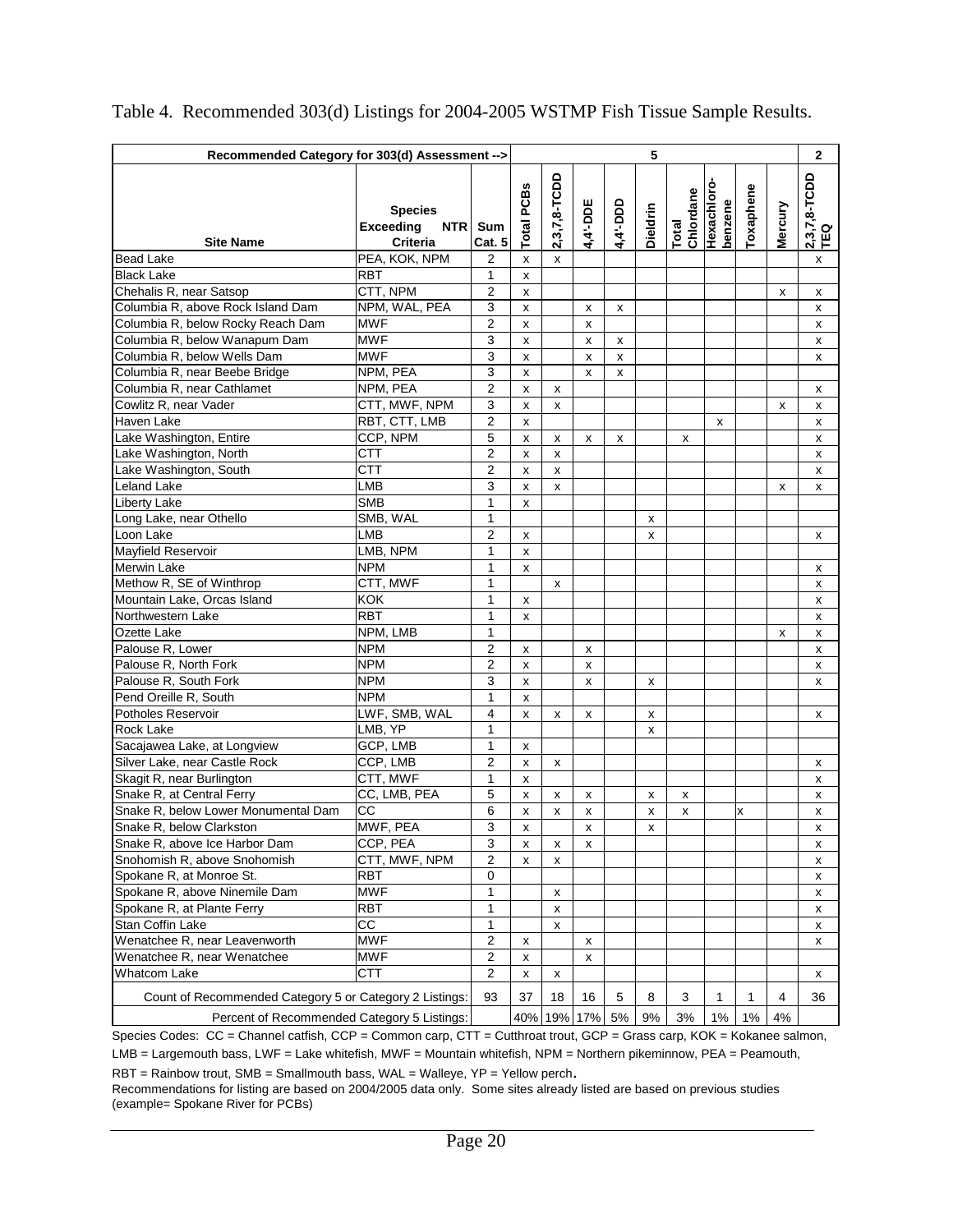studies conducted in Washington, so a statewide perspective is limited to sites sampled in 2004 and 2005 by the WSTMP.

Contaminant scores were first developed from results for each sample as described below. Sample contaminant scores from each site were then averaged to produce a site contaminant score. Site contaminant scores were then ranked from high to low to help show the relative amount of contamination in fish from sampled sites (Figure 3).

Table 5 shows the benchmark values that were used and the contaminant scores generated for three samples from one site. Levels of contaminants in each sample were divided by the benchmark value which produced a ratio of the contaminant concentration to the benchmark value. These ratios show whether individual contaminants are higher or lower than the benchmark values and by how much. These ratios were then summed to give a sample contaminant score, which is an overall indicator of the amount of toxic pollutants in each sample. Appendix D shows the fish species sampled at each site and the results for key contaminants. Results for Chinook salmon were excluded from this ranking process.

Contaminant scores for individual samples ranged from 1.1 for Silver Lake bluegill, where samples did not exceed any benchmark values, to 446 for Lake Washington carp, where benchmark values were exceeded for all contaminants except mercury. The median score for all samples was 4.6. PCBs, dioxin/furans, and total DDT contributed most to these scores. For example, the total PCB value of 1339 ug/kg in Lake Washington carp exceeded the benchmark value of 5.3 ug/kg by a factor of 253, accounting for about 57% of that sample's contaminant score of 446.

Table 5. Example Calculation of Contaminant Scores for Samples and Sites Using the Columbia River Site above Rock Island Dam.

|                                     |                    |                                  | <b>Sample Result Value</b> |            | <b>Ratio of Sample Result to</b><br><b>Benchmark Value</b> |            |            |  |  |  |  |  |
|-------------------------------------|--------------------|----------------------------------|----------------------------|------------|------------------------------------------------------------|------------|------------|--|--|--|--|--|
|                                     | <b>Benchmark</b>   |                                  |                            |            |                                                            |            |            |  |  |  |  |  |
| Contaminant                         | Value <sup>1</sup> | <b>NPM</b>                       | <b>PEA</b>                 | <b>WAL</b> | <b>NPM</b>                                                 | <b>PEA</b> | <b>WAL</b> |  |  |  |  |  |
| Total PCB Aroclors (ppb)            | 5.3                | 52.0                             | 15.0                       | 46.0       | 9.81                                                       | 2.83       | 8.68       |  |  |  |  |  |
| Total DDT (ppb)                     | 32                 | 415                              | 151                        | 343        | 13.0                                                       | 4.71       | 10.7       |  |  |  |  |  |
| Total PBDE (ppb) <sup>3</sup>       | 31.0               | 10.8                             | 6.18                       | 21.9       | 0.35                                                       | 0.20       | 0.71       |  |  |  |  |  |
| Total Chlordane (ppb)               | 8.3                | 0.78                             | 0.23                       | 0.84       | 0.09                                                       | 0.03       | 0.10       |  |  |  |  |  |
| 2,3,7,8-TCDD TEQ (ppt) <sup>2</sup> | 0.07               | 0.442                            | na                         | 0.318      | 6.31                                                       | na         | 4.54       |  |  |  |  |  |
| Mercury (ppm)                       | 0.825              | 0.515                            | 0.110                      | 0.644      | 0.62                                                       | 0.13       | 0.78       |  |  |  |  |  |
| Dieldrin (ppb)                      | 0.65               | nd                               | nd                         | nd         | nd                                                         | nd         | nd         |  |  |  |  |  |
|                                     |                    | <b>Sample Contaminant Score:</b> |                            |            | 30.2                                                       | 7.9        | 25.5       |  |  |  |  |  |
|                                     |                    | <b>Site Contaminant Score:</b>   |                            |            | 21.2                                                       |            |            |  |  |  |  |  |

1 - Benchmark values are NTR criterion unless noted otherwise.

2 - Benchmark value is the NTR criterion for 2,3,7,8-TCDD.

3 - Benchmark value is the 90th percentile from statewide study of PBDEs (Johnson et al., 2006).

4 - The site contaminant score is the mean of the sample contaminant scores from that site.

na - Not analyzed, excluded from calculations. nd - Not detected, excluded from calculations.

Species Codes: NPM - northern pikeminnow, PEA - peamouth, WAL - walleye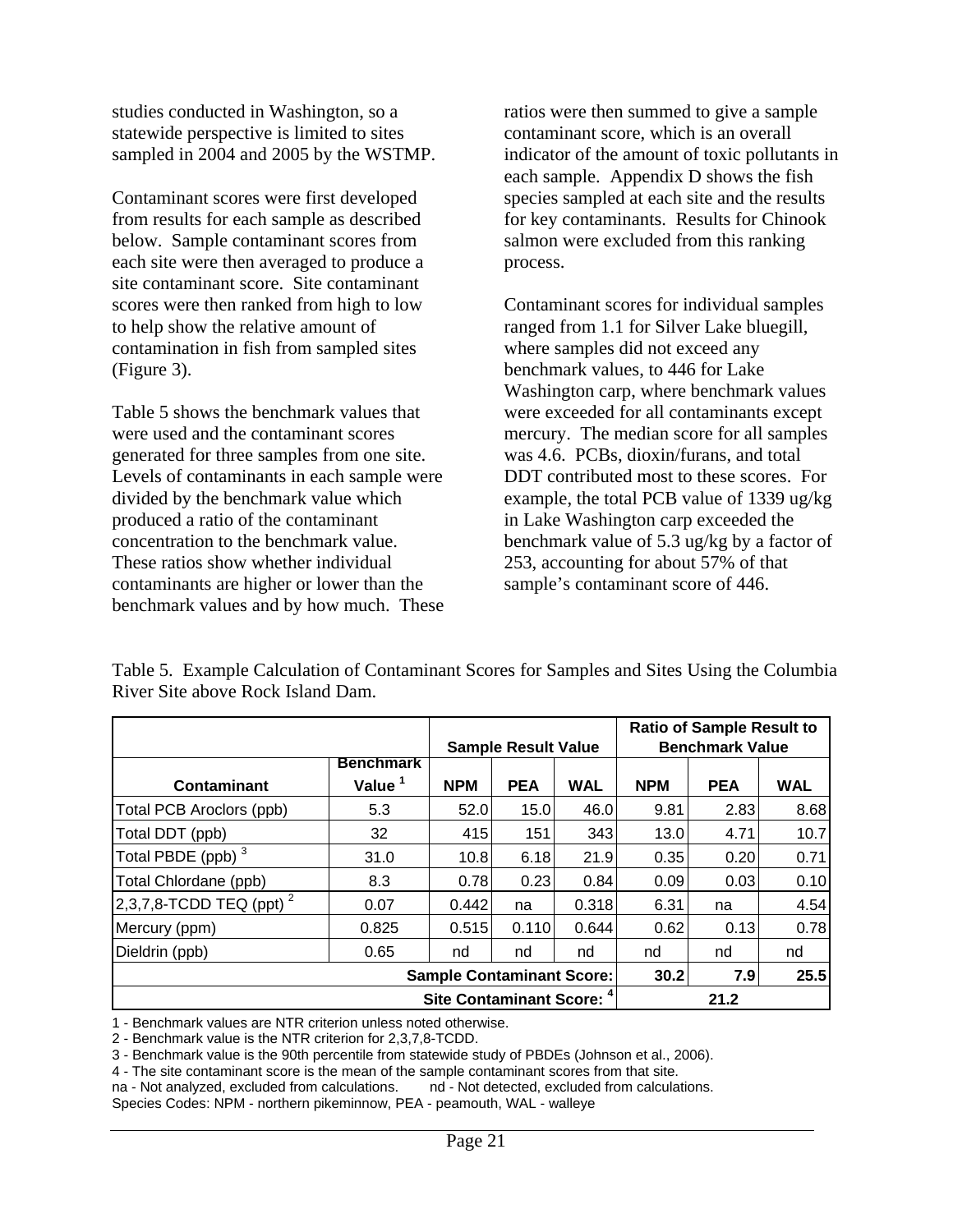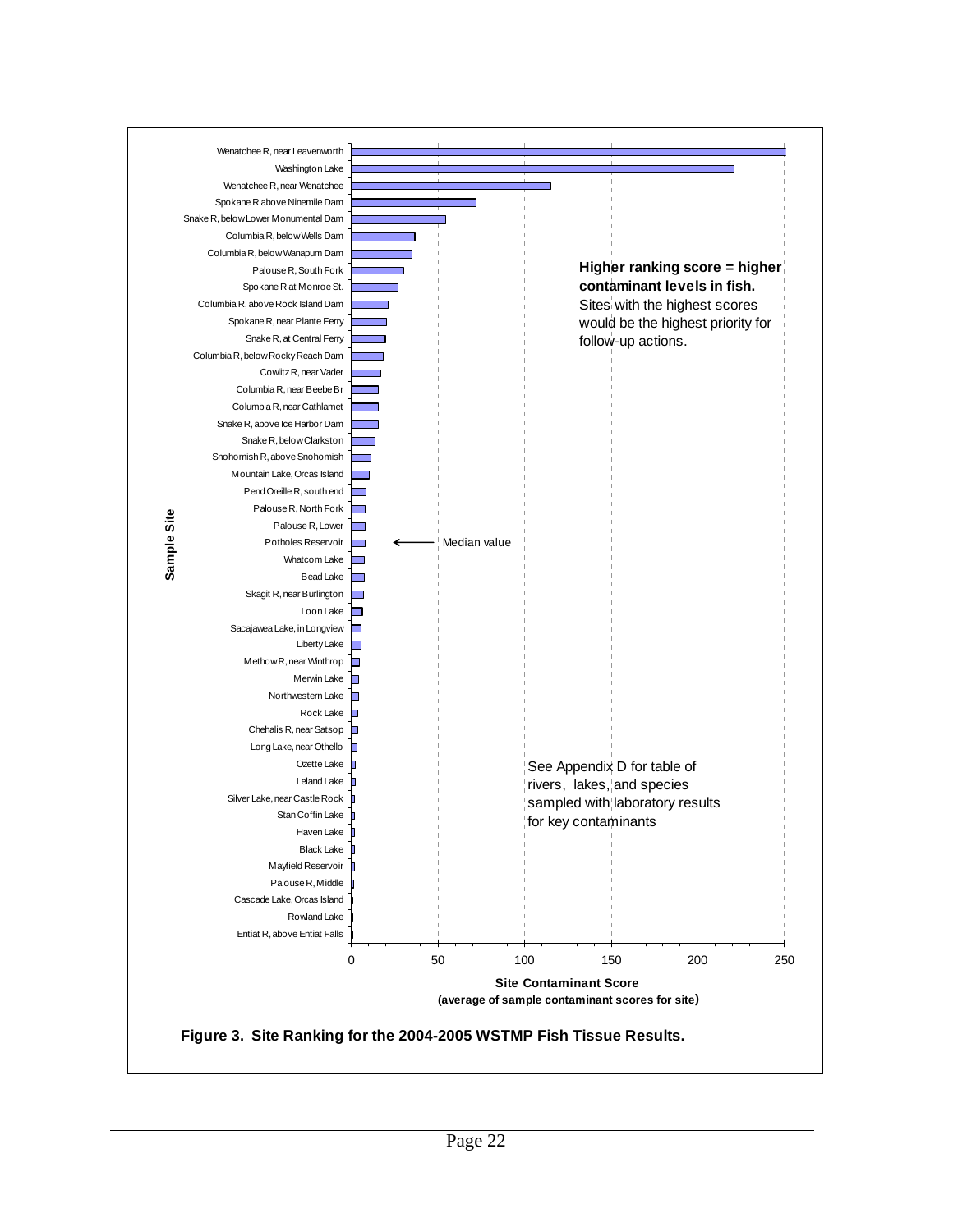<span id="page-22-0"></span>Site contaminant scores ranged from 1.1 (Entiat River) to 252 (Wenatchee River near Leavenworth): the median score for sites was 8.1. Most sites had at least one sample that exceeded NTR criteria as described earlier and shown in Table 4.

The sites with the highest contaminant scores include Lake Washington and the Wenatchee, Spokane, Snake, Columbia, Palouse, and Cowlitz Rivers. The species having higher levels of contamination at these sites include mountain whitefish, common carp, northern pikeminnow, cutthroat trout, and channel catfish.

# **Conclusions**

PCBs, dioxin/furans, chlorinated pesticides, flame retardants, and mercury were frequently detected in 104 samples of fish from 52 lakes and rivers across Washington during 2004-2005.

A total of 45 sites had 93 fish tissue results that exceeded National Toxics Rule (NTR) criteria for contaminants in fish tissue. Four contaminants accounted for 85% of these exceedances: total PCBs, 2,3,7,8-TCDD, 4,4'-DDE, and dieldrin. Other contaminants exceeding NTR criteria were 4,4'-DDD, mercury, total chlordane, hexachlorobenzene, and toxaphene.

The highest levels of contamination were in fish from Lake Washington and the Wenatchee, Spokane, Snake, Columbia, Palouse, and Cowlitz Rivers. Larger rivers and highly urbanized lake basins (e.g., Lake Washington) generally had fish with higher levels of contaminants. Older, larger, and more piscivorous fish generally had greater occurrences and levels of contaminants.

Chinook salmon from three coastal rivers had lower levels of contaminants than Chinook salmon from the Puget Sound basin and the Columbia River. Nevertheless, total PCBs and dioxin/furan levels in coastal river Chinook salmon exceeded NTR criteria and EPA's Screening Values for Subsistence Fishers.

Comparison of recent data to historical data was possible in two cases: (1) Levels of PCBs, dioxins/furans, and DDTs have likely decreased in fish from the mid-Columbia River area, and (2) Levels of PCBs and DDTs appear to have decreased in fish from the Cowlitz River near Vader.

# **Recommendations**

The Washington State Department of DOH, local health jurisdictions, and affected Tribes should evaluate the results from this study and determine the need for additional sampling in order to assess the risks to human health from the consumption of contaminated fish.

Ecology should review the fish tissue data from the 45 sites listed in Table 4 for placement in Categories 5 and 2 of Washington State's 303(d) assessment. Other results from this 2004-2005 sampling effort should be reviewed and corresponding sites placed in Categories 1 and 3 of the 303(d) assessment.

Ecology should determine what action to take for the most contaminated sites identified in this study, particularly Lake Washington and the Wenatchee, Spokane, Snake, and Columbia Rivers.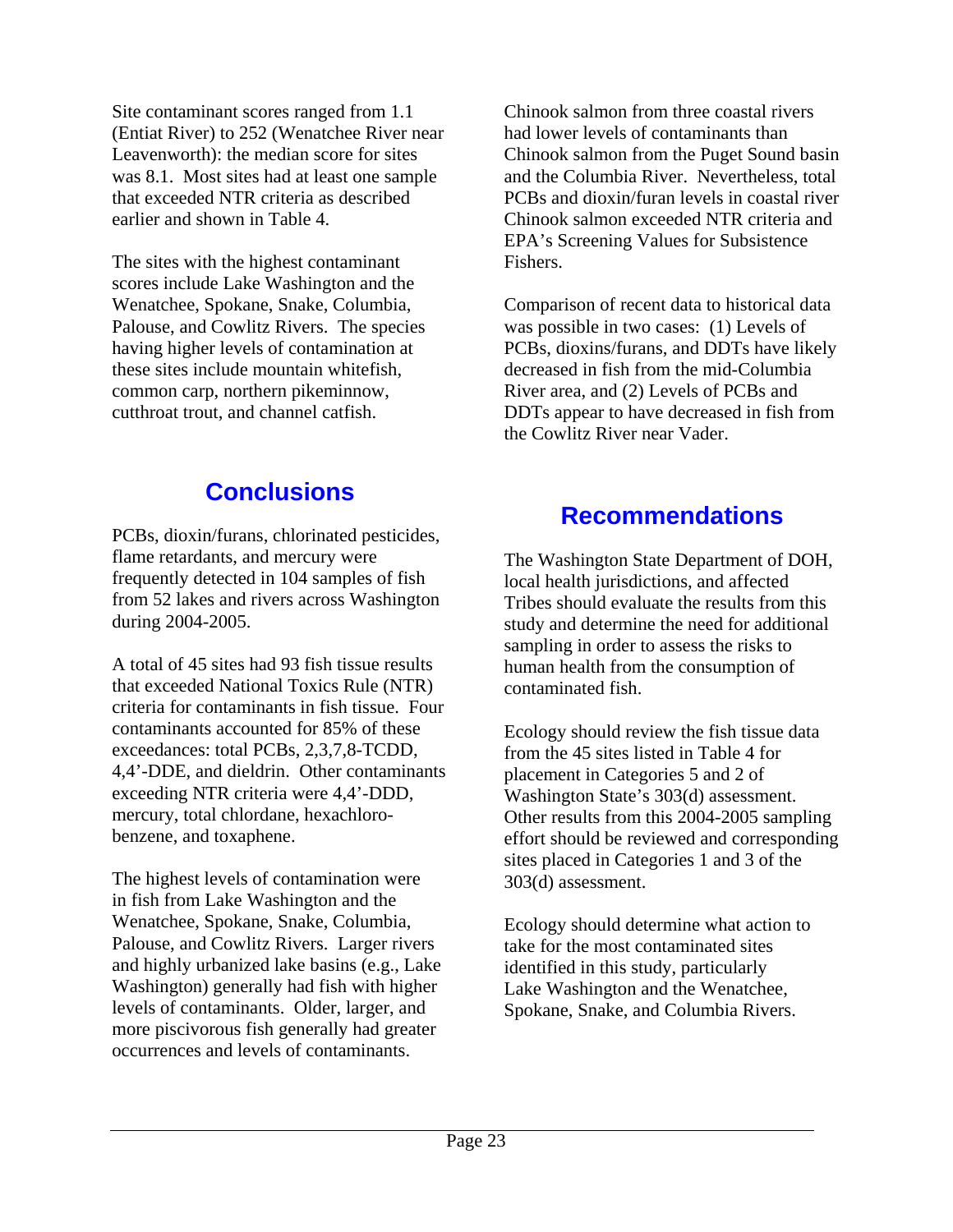# **References**

<span id="page-23-0"></span>ATSDR, 1999. Toxicological Profile for Mercury. Agency for Toxic Substances and Disease Registry, Atlanta, GA: U.S. Department of Health and Human Services, Public Health Service.

[www.atsdr.cdc.gov/toxprofiles/tp46.html](http://www.atsdr.cdc.gov/toxpro2.html)

ATSDR, 2000. Toxicological Profile for Polychlorinated Biphenyls (PCBs). Agency for Toxic Substances and Disease Registry, Atlanta, GA: U.S. Department of Health and Human Services, Public Health Service. [www.atsdr.cdc.gov/toxprofiles/tp17.html](http://www.atsdr.cdc.gov/toxprofiles/tp17.html)

ATSDR, 2006. Dioxins. ToxFAQs™: Chemical Agent Briefing Sheets (CABS). Agency for Toxic Substances and Disease Registry, Atlanta, GA: U.S. Department of Health and Human Services, Public Health Service. [www.atsdr.cdc.gov/cabs/dioxins/index.html](http://www.atsdr.cdc.gov/cabs/dioxins/index.html) 

Bloom, N., 1995. Considerations in the analysis of water and fish for mercury. In National Forum on Mercury in Fish: Proceedings. EPA Office of Water, Washington D.C. EPA Publication 823-R-95-002.

Davis, D., A. Johnson, and D. Serdar, 1995. Washington State Pesticide Monitoring Program: 1993 Fish Tissue Sampling Report. Washington State Department of Ecology, Olympia, WA. Publication No. 95-356. [www.ecy.wa.gov/biblio/95356.html](http://www.ecy.wa.gov/biblio/95356.html)

Davis, D., D. Serdar, and A. Johnson, 1998. Washington State Pesticide Monitoring Program: 1995 Fish Tissue Sampling Report. Washington State Department of Ecology, Olympia, WA. Publication No. 98-312. [www.ecy.wa.gov/biblio/98312.html](http://www.ecy.wa.gov/biblio/98312.html)

DOH, 2007 (draft). Human Health Evaluation of Contaminants in Lake Washington Fish. 2007 Update. Washington State Department of Health, Olympia, WA.

Ecology, 2006a. Standard operating procedures for resecting finfish wholebody, body parts or

tissue samples. Washington State Department of Ecology, Olympia, WA. [www.ecy.wa.gov/programs/eap/quality.html](http://www.ecy.wa.gov/programs/eap/quality.html)

Ecology, 2006b. Water Quality Program Policy 1-11: Assessment of Water Quality for the Clean Water Act Sections 303(d) and 305(b) Integrated Report. September 6, 2006. Water Quality Program, Washington State Department of Ecology, Olympia, WA. [www.ecy.wa.gov/programs/wq/303d/2006/wqp0](http://www.ecy.wa.gov/programs/wq/303d/2006/wqp01-11-ch1_final2006.pdf) [1-11-ch1\\_final2006.pdf](http://www.ecy.wa.gov/programs/wq/303d/2006/wqp01-11-ch1_final2006.pdf)

Ecology and DOH, 2003. Washington State Mercury Chemical Action Plan. Washington State Department of Ecology, and State Department of Health, Olympia, WA. Ecology Publication No. 03-03-001. [www.ecy.wa.gov/biblio/0303001.html](http://www.ecy.wa.gov/biblio/0303001.html) [www.ecy.wa.gov/programs/eap/pbt/mercuryplan](http://www.ecy.wa.gov/programs/eap/pbt/mercuryplan.html) [.html](http://www.ecy.wa.gov/programs/eap/pbt/mercuryplan.html)

Ecology and DOH, 2006. Washington State Polybrominated Diphenyl Ether (PBDE) Chemical Action Plan: Final Plan. Washington State Department of Ecology, and Washington State Department of Health, Olympia, WA. Ecology Publication No. 05-07-048. [www.ecy.wa.gov/biblio/0507048.html](http://www.ecy.wa.gov/biblio/0507048.html)

EPA, 2000. Guidance for Assessing Chemical Contaminant Data for Use in Fish Advisories - Volume 1: Field Sampling and Analysis, Third Edition. U.S. Environmental Protection Agency, Office of Water. Washington, D.C. Publication No. EPA-823-B-00-007. [www.epa.gov/ost/fishadvice/volume1/](http://www.epa.gov/ost/fishadvice/volume1/)

EPA, 2001. Water Quality Criterion for the Protection of Human Health: Methylmercury. U.S. Environmental Protection Agency, Office of Science and Technology. Washington, D.C. Publication No. EPA-823-R-01-001.

EPA, 2002a. National Recommended Water Quality Criteria: 2002. U.S. Environmental Protection Agency, Office of Science and Technology, Washington, D.C. Publication No. EPA-823-R-02-047.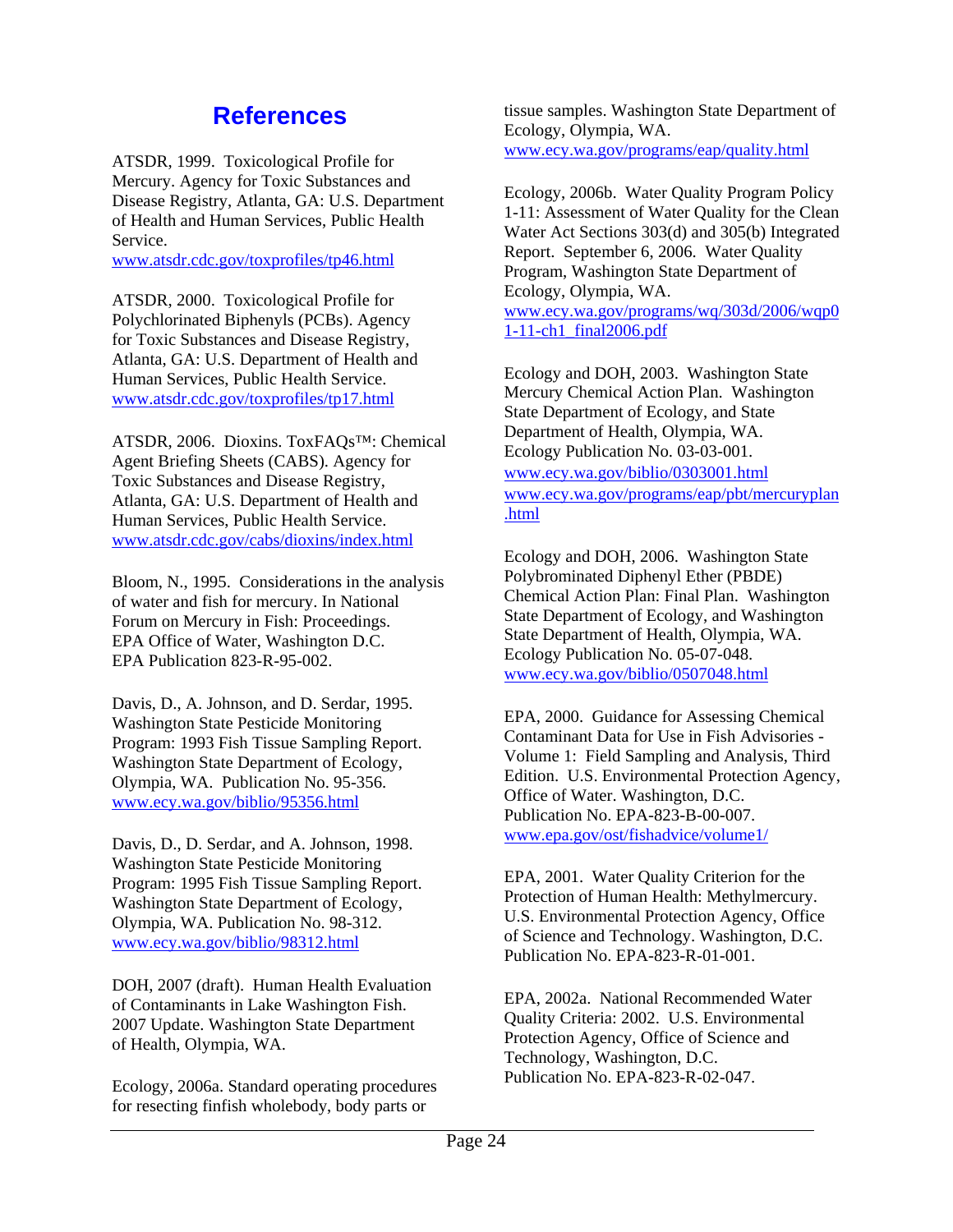EPA, 2002b. Columbia River Basin Fish Contaminant Survey, 1996-1998. U.S. Environmental Protection Agency, Region 10, Office of Water, Seattle, WA. Publication No. EPA-910/R-02-006. [http://yosemite.epa.gov/r10/oea.nsf/0703BC6B0](http://yosemite.epa.gov/r10/oea.nsf/0703BC6B0C5525B088256BDC0076FC44/C3A9164ED269353788256C09005D36B7?OpenDocument) [C5525B088256BDC0076FC44/C3A9164ED269](http://yosemite.epa.gov/r10/oea.nsf/0703BC6B0C5525B088256BDC0076FC44/C3A9164ED269353788256C09005D36B7?OpenDocument) [353788256C09005D36B7?OpenDocument](http://yosemite.epa.gov/r10/oea.nsf/0703BC6B0C5525B088256BDC0076FC44/C3A9164ED269353788256C09005D36B7?OpenDocument)

EPA, 2003. Revised National Recommended Water Quality Criteria for the Protection of Human Health. U.S. Environmental Protection Agency, Washington, D.C. [www.epa.gov/waterscience/criteria/humanhealth](http://www.epa.gov/waterscience/criteria/humanhealth/15table-fs.htm) [/15table-fs.htm](http://www.epa.gov/waterscience/criteria/humanhealth/15table-fs.htm)

EPA, 2005. National Lake Fish Tissue Study. U.S. Environmental Protection Agency, Office of Water, Washington D.C. First through Fourth Year (1999-2004) Results: Data Released to States.

[www.epa.gov/waterscience/fishstudy/overview.htm](http://www.epa.gov/waterscience/fishstudy/overview.htm)

EPA, 2007. Mercury. U.S. Environmental Protection Agency, Washington, D.C. [www.epa.gov/pesticides/](http://www.epa.gov/pesticides/) Accessed February 2007.

Era-Miller, B., 2004. Verification of 303(d) listed Sites in Northwest, Central, and Eastern Regions of Washington State. Washington State Department of Ecology, Olympia, WA. Publication No. 04-03-035. [www.ecy.wa.gov/biblio/0403035.html](http://www.ecy.wa.gov/biblio/0403035.html)

Era-Miller, B. and K. Kinney, 2005. Verification of 303(d)-listings for Fish Tissue in the Skagit and Pend Oreille Rivers. Washington State Department of Ecology, Olympia, WA. Publication No. 05-03-017. [www.ecy.wa.gov/biblio/0503017.html](http://www.ecy.wa.gov/biblio/0503017.html)

Fischnaller, S., P. Anderson, and D. Norton, 2003. Mercury in Edible Fish Tissue and Sediments from Selected Lakes and Rivers of Washington State. Washington State Department of Ecology, Olympia, WA. Publication No. 03-03-026. [www.ecy.wa.gov/biblio/0303026.html](http://www.ecy.wa.gov/biblio/0303026.html)

Furl, C., K. Seiders, D. Alkire, and C. Deligeannis, 2007. Measuring Mercury Trends in Freshwater Fish in Washington State: 2005 Sampling Results. Washington State Department of Ecology, Olympia, WA. Publication No. 07- 03-007. [www.ecy.wa.gov/biblio/0703007.html](http://www.ecy.wa.gov/biblio/0703007.html)

Hardy, J. and G. Palcisko, 2006. Human Health Evaluation of Contaminants in Puget Sound Fish. Washington State Department of Health, Olympia, WA. Publication No. 334-104.

Hopkins, B., D. Clark, M. Schlender, and M. Stinson, 1985. Basic Water Monitoring Program Fish Tissue and Sediment Sampling for 1984. Washington State Department of Ecology, Olympia, WA. Publication No. 85-7. [www.ecy.wa.gov/biblio/857.html](http://www.ecy.wa.gov/biblio/857.html)

Johnson, A., K. Seiders, C. Deligeannis, K. Kinney, P. Sandvik, B. Era-Miller, and D. Alkire, 2006. PBDEs Flame Retardants in Washington Rivers and Lakes: Concentrations in Fish and Water, 2005-06. Washington State Department of Ecology, Olympia, WA. Publication No. 06-03-027. [www.ecy.wa.gov/biblio/0603027.html](http://www.ecy.wa.gov/biblio/0603027.html)

Johnson, A., B. Era-Miller, K. Kinney, and E. Snouwaert, 2007 (draft). Palouse River Chlorinated Pesticide and PCB Total Maximum Daily Load: Water Quality Improvement Report. Washington State Department of Ecology, Olympia, WA. Publication No. 07-03-018. [www.ecy.wa.gov/biblio/0703018.html](http://www.ecy.wa.gov/biblio/0703018.html)

McBride, D., 2006. Personal communication. Overview of Health's and Ecology's approach to fish tissue evaluation. March 16, 2006. Washington State Department of Health, Olympia, WA.

Missildine, B., R. Peters, G. Chin-Leo, and D. Houck. 2005. Polychlorinated Biphenyl Concentrations in Adult Chinook Salmon (*Oncorhynchus tshawytscha*) Returning to Coastal and Puget Sound Hatcheries of Washington State. Environmental Science and Technology. 2005, 39, 6944-6951.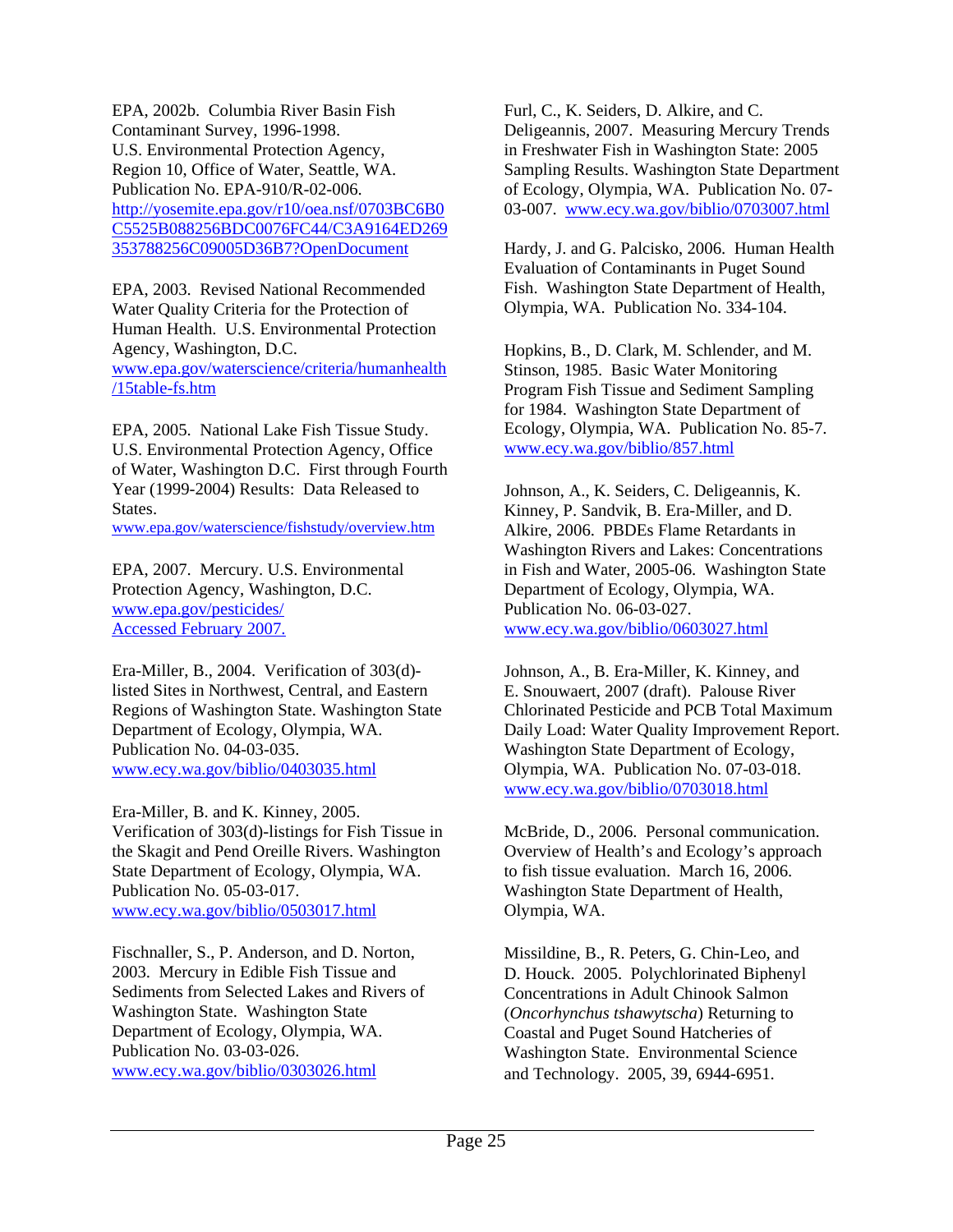Munn, M.D., 2000. Contaminant trends in sport fish from Lake Roosevelt and upper Columbia River, Washington, 1994 – 1998. U.S. Geological Survey Water Resources Investigations Report 00-4024, 13 p.

O'Neill, S., J. West, and J. Hoeman, 1998. Spatial Trends in the Concentration of Polychlorinated Biphenyls (PCBs) in Chinook (Oncorhynchus tshawytscha) and Coho Salmon (O. kisutch) in Puget Sound and Factors Affecting PCB Accumulation: Results from the Puget Sound Ambient Monitoring Program. Washington Department of Fish and Wildlife, Olympia, WA.

Seiders, K., 2003. Washington State Toxics Monitoring Program: Toxic Contaminants in Fish Tissue and Surface Water in Freshwater Environments, 2001. Washington State Department of Ecology, Olympia, WA. Publication No. 03-03-012. [www.ecy.wa.gov/biblio/0303012.html](http://www.ecy.wa.gov/biblio/0303012.html)

Seiders, K. and B. Yake, 2002. Washington 025. [www.ecy.wa.gov/biblio/0603025.html](http://www.ecy.wa.gov/biblio/0603025.html) State Toxics Monitoring Program: Exploratory Monitoring of Toxic Contaminants in Edible Fish Tissue and Freshwater Environments of Washington State. Quality Assurance Project Plan. Washington State Department of Ecology, Olympia, WA. Publication No. 02-03-065. [www.ecy.wa.gov/biblio/0203065.html](http://www.ecy.wa.gov/biblio/0203065.html)

Seiders, K., C. Deligeannis, and K. Kinney, 2006. Washington State Toxics Monitoring Program: Toxic Contaminants in Fish Tissue and Surface Water in Freshwater Environments, 2003. Washington State Department of Ecology, Olympia, WA. Publication No. 06-03- 019. [www.ecy.wa.gov/biblio/0603019.html](http://www.ecy.wa.gov/biblio/0603019.html)

Seiders, K. and K. Kinney, 2004. Washington State Toxics Monitoring Program: Toxic Contaminants in Fish Tissue and Surface Water in Freshwater Environments, 2002. Washington State Department of Ecology, Olympia, WA. Publication No. 04-03-040. [www.ecy.wa.gov/biblio/0403040.html](http://www.ecy.wa.gov/biblio/0403040.html)

Serdar, D., A. Johnson, and S. Magoon, 1991. Polychlorinated Dioxins and Furans in Columbia River Sportfish: Chief Joseph Dam to McNary Dam. Washington State Department of Ecology, Olympia, WA. Publication No. 91-49. [www.ecy.wa.gov/biblio/9149.html](http://www.ecy.wa.gov/biblio/9149.html)

Serdar, D., B. Yake, and J. Cubbage, 1994. Contaminant Trends in Lake Roosevelt. Washington State Department of Ecology, Olympia, WA. Publication No. 94-185. [www.ecy.wa.gov/biblio/94185.html](http://www.ecy.wa.gov/biblio/94185.html)

Serdar, D., J. Johnston, K. Mueller, and G. Patrick, 2001. Mercury Concentrations in Edible Muscle of Lake Whatcom Fish. Washington State Department of Ecology, Olympia, WA. Publication No. 01-03-012. [www.ecy.wa.gov/biblio/0103012.html](http://www.ecy.wa.gov/biblio/0103012.html)

Serdar, D. and A. Johnson, 2006. PCBs, PBDEs, and Selected Metals in Spokane River Fish, 2005. Washington State Department of Ecology, Olympia, WA. Publication No. 06-03-

Van den Berg, M., L. Birnbaum, A. Bosveld et al., 1998. Toxic equivalency factors (TEFs) for PCBs, PCDDs, PCDFs, for humans and wildlife. Environmental Health Perspectives, 106 (12): 775-792

West, J., S. O'Neill, G. Lippert, and S. Quinell, 2001. Toxic Contaminants in Marine and Anadromous Fishes from Puget Sound, Washington. Results of the Puget Sound Ambient Monitoring Program Fish Component, 1989-1999. Washington Department of Fish and Wildlife, Olympia, WA.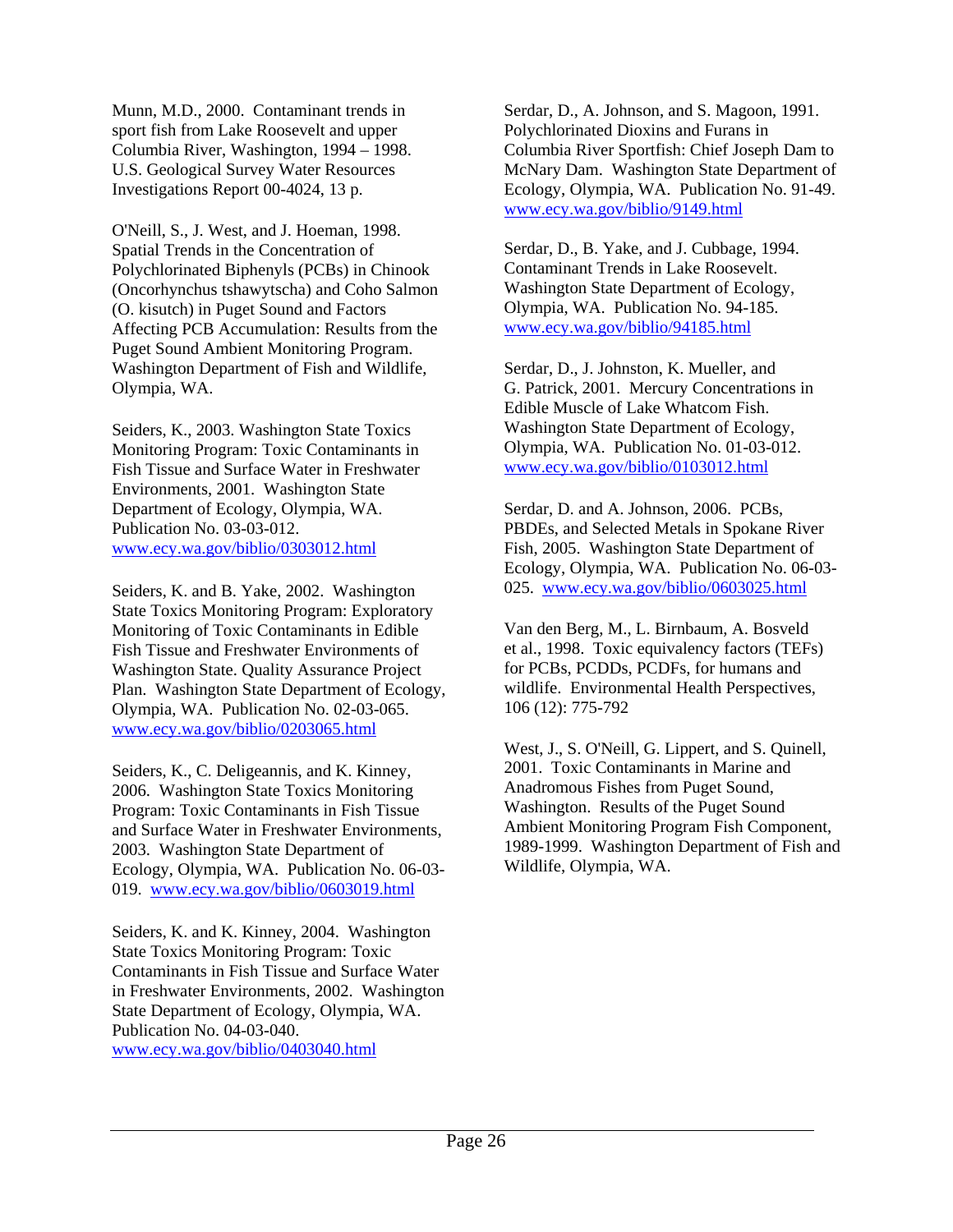# <span id="page-26-0"></span>**Appendices**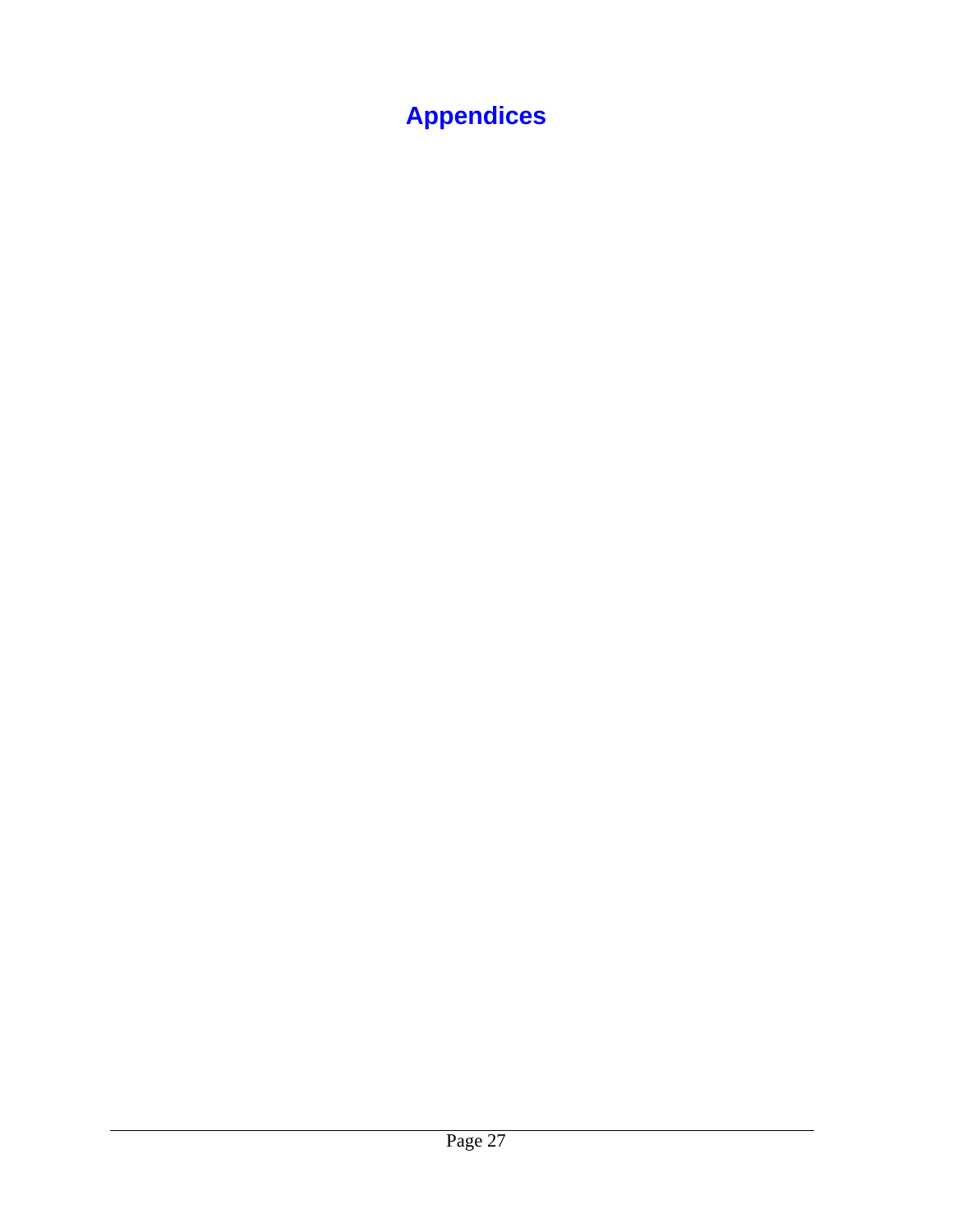## <span id="page-27-0"></span>**Appendix A. Site and Species Sampled for the WSTMP, 2004-2005**

| <b>Site</b>                       | County                    | <b>WRIA</b>    | <b>Species</b>     |  |  |  |  |  |
|-----------------------------------|---------------------------|----------------|--------------------|--|--|--|--|--|
| 2004 WSTMP Sample Year            |                           |                |                    |  |  |  |  |  |
| <b>Black L</b>                    | Thurston                  | 23             | <b>RBT</b>         |  |  |  |  |  |
| Cascade L, Orcas Is               | San Juan                  | $\overline{2}$ | KOK, LMB, RBT      |  |  |  |  |  |
| Chehalis R, nr Aberdeen           | Grays Harbor              | 22             | <b>CHK</b>         |  |  |  |  |  |
| Chehalis R, nr Satsop             | <b>Grays Harbor</b>       | 22             | CTT, NPM           |  |  |  |  |  |
| Columbia R, abv Rock Is Dam       | Chelan-Douglas            | 44             | NPM, PEA, WAL      |  |  |  |  |  |
| Columbia R, blw Rocky Reach Dam   | Chelan-Douglas            | 45             | <b>MWF</b>         |  |  |  |  |  |
| Columbia R, blw Wanapum Dam       | Kittitas-Grant            | 41             | <b>MWF</b>         |  |  |  |  |  |
| Columbia R, blw Wells Dam         | Chelan-Douglas            | 47             | <b>MWF</b>         |  |  |  |  |  |
| Columbia R, nr Beebe Bridge       | Chelan-Douglas            | 47             | NPM, PEA           |  |  |  |  |  |
| Entiat R                          | Chelan                    | 46             | <b>RBT</b>         |  |  |  |  |  |
| Mountain L, Orcas Is              | San Juan                  | $\overline{2}$ | <b>KOK</b>         |  |  |  |  |  |
| Ozette L                          | Clallam                   | 20             | CTT, LMB, NPM, YP  |  |  |  |  |  |
| Pend Oreille R, South             | Pend Oreille              | 62             | <b>NPM</b>         |  |  |  |  |  |
| Queets R                          | Jefferson                 | 21             | <b>CHK</b>         |  |  |  |  |  |
| Quinault R                        | Grays Harbor              | 21             | <b>CHK</b>         |  |  |  |  |  |
| Skagit R, nr Burlington           | Skagit                    | $\overline{3}$ | CTT, MWF, PEA      |  |  |  |  |  |
| Snake R, at Central Ferry         | Columbia-Garfield-Whitman | 35             | CC, LMB, PEA, YP   |  |  |  |  |  |
| Snake R, blw Lower Monumental Dam | Franklin-Walla Walla      | 33             | $\overline{cc}$    |  |  |  |  |  |
| Snake R, ds of Clarkston          | Whitman-Asotin            | 35             | LMB, MWF, PEA      |  |  |  |  |  |
| Wenatchee R, nr Leavenworth       | Chelan                    | 45             | <b>MWF</b>         |  |  |  |  |  |
| Wenatchee R, nr Wenatchee         | Chelan                    | 45             | <b>MWF</b>         |  |  |  |  |  |
| 2005 WSTMP Sample Year            |                           |                |                    |  |  |  |  |  |
| Bead L                            | Pend Oreille              | 62             | BUR, KOK, NPM, PEA |  |  |  |  |  |
| Columbia R, nr Cathlamet          | Wahkiakum                 | 25             | NPM, PEA           |  |  |  |  |  |
| Cowlitz R, nr Vader               | Cowlitz                   | 26             | CTT, MWF, NPM      |  |  |  |  |  |
| Haven L                           | Mason                     | 15             | CTT, LMB, RBT      |  |  |  |  |  |
| Lake Washington, Entire           | King                      | 8              | CCP, NPM           |  |  |  |  |  |
| Lake Washington, North            | King                      | 8              | <b>CTT</b>         |  |  |  |  |  |
| Lake Washington, South            | King                      | $\bf 8$        | <b>CTT</b>         |  |  |  |  |  |
| Leland L                          | Jefferson                 | 17             | BC, BG, LMB, YP    |  |  |  |  |  |
| Liberty L                         | Spokane                   | 57             | <b>SMB</b>         |  |  |  |  |  |
| Long L, nr Othello                | Grant                     | 41             | SMB, WAL           |  |  |  |  |  |
| Loon L                            | Stevens                   | 59             | LMB                |  |  |  |  |  |
| Mayfield Res.                     | Lewis                     | 26             | LMB, NPM, YP       |  |  |  |  |  |
| Merwin L                          | Lewis                     | 27             | KOK, NPM           |  |  |  |  |  |
| Methow R, SE of Winthrop          | Okanogan                  | 48             | CTT, MWF           |  |  |  |  |  |
| Northwestern L                    | Skamania-Klickitat        | 29             | <b>RBT</b>         |  |  |  |  |  |
| Palouse R, Lower                  | Whitman-Adams             | 34             | <b>NPM</b>         |  |  |  |  |  |
| Palouse R, Middle                 | Whitman                   | 34             | <b>SMB</b>         |  |  |  |  |  |
| Palouse R, North Fork             | Whitman                   | 34             | <b>NPM</b>         |  |  |  |  |  |
| Palouse R, South Fork             | Whitman                   | 34             | <b>NPM</b>         |  |  |  |  |  |
| Potholes Res                      | Grant                     | 41             | LWF, SMB, WAL      |  |  |  |  |  |
| Rock L                            | Whitman                   | 34             | BNT, LMB, YP       |  |  |  |  |  |
| Rowland L                         | Klickitat                 | 29             | BG, LMB, YP        |  |  |  |  |  |
| Sacajawea L, at Longview          | Cowlitz                   | 25             | GCP, LMB           |  |  |  |  |  |
| Silver L, nr Castle Rock          | Cowlitz                   | 26             | BG, CCP, LMB       |  |  |  |  |  |
| Snake R, ups of Ice Harbor Dam    | Franklin-Walla Walla      | 33             | CCP, PEA, YP       |  |  |  |  |  |
| Snohomish R, ups of Snohomish     | Snohomish                 | $\overline{7}$ | CTT, MWF           |  |  |  |  |  |
| Spokane R, at Monroe St.          | Spokane                   | 57             | <b>RBT</b>         |  |  |  |  |  |
| Spokane R, at Ninemile            | Spokane                   | 54             | <b>MWF</b>         |  |  |  |  |  |
| Spokane R, at Plante Ferry        | Spokane                   | 57             | <b>RBT</b>         |  |  |  |  |  |
| Stan Coffin L                     | Grant                     | 41             | CC, LMB, YP        |  |  |  |  |  |
| Whatcom L                         | Whatcom                   | $\mathbf{1}$   | CTT, PEA, SMB, YP  |  |  |  |  |  |

**Species Codes:** BC = Black crappie, BG = Bluegill, BNT = Brown trout, BUR = Burbot, CC = Channel catfish,

CCP = Common carp, CHK = chinook salmon, CTT = Cutthroat trout, GCP = Grass carp, KOK = Kokanee salmon,

LMB = Largemouth bass, LWF = Lake whitefish, MWF = Mountain whitefish, NPM = Northern pikeminnow,

PEA = Peamouth, RBT = Rainbow trout, SMB = Smallmouth bass, WAL = Walleye, YP = Yellow perch.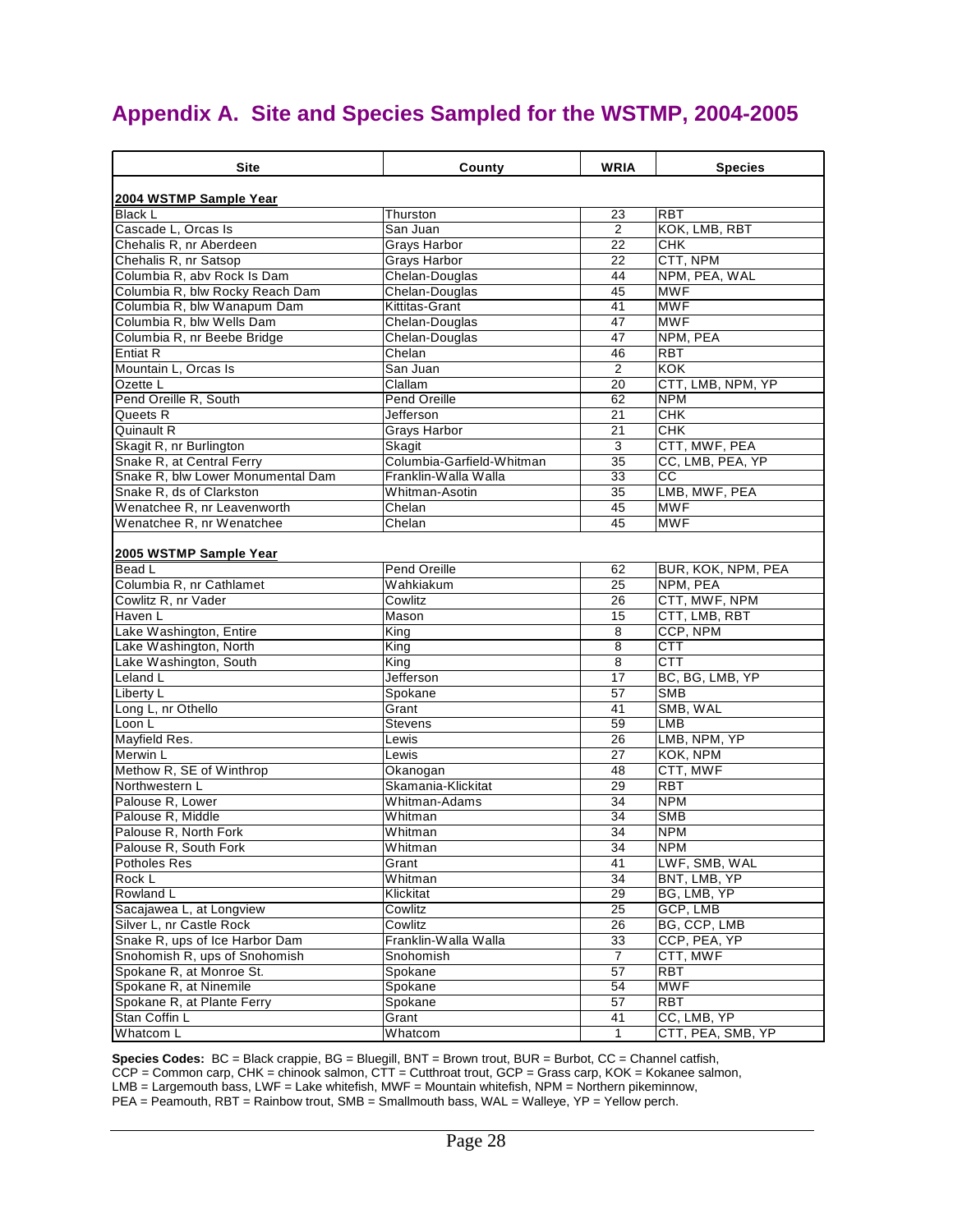### <span id="page-28-0"></span>**Appendix B. National Toxics Rule Criteria, National Recommended Water Quality Criteria, and EPA Screening Values for the Protection of Human Health for Contaminants Detected in Fish Tissue, WSTMP 2004-2005**

|                               |                          |                          |                          | <b>EPA Screening Values</b> |                             |                          |
|-------------------------------|--------------------------|--------------------------|--------------------------|-----------------------------|-----------------------------|--------------------------|
|                               |                          | <b>National</b>          |                          | <b>Subsistence Fishers</b>  | <b>Recreational Fishers</b> |                          |
| Analyte (ppb ww) <sup>1</sup> | <b>National</b>          | Recommended              | Non-                     |                             | Non-                        |                          |
|                               | <b>Toxics</b>            | <b>Water Quality</b>     | carcino-                 | Carcino-                    | carcino-                    | Carcino-                 |
|                               | <b>Rule</b>              | Criteria <sup>2</sup>    | gens                     | gens                        | gens                        | gens                     |
| Mercury                       | 825                      | 300                      | 49                       |                             | 400                         |                          |
| Total PCBs <sup>3</sup>       | 5.3                      | 2.0                      | 9.83                     | 2.45                        | 80                          | 20                       |
| $2,3,7,8$ -TCDD <sup>4</sup>  | 0.07                     |                          | $\overline{\phantom{a}}$ | $\overline{\phantom{a}}$    | $\overline{\phantom{a}}$    | $\blacksquare$           |
| $2,3,7,8$ -TCDD TEQ $4,5$     | $\frac{1}{2}$            | 0.026                    |                          | 0.0315                      | $\overline{\phantom{a}}$    | 0.256                    |
| 4,4'-DDD                      | 45                       | 17                       | $\overline{\phantom{0}}$ | $\blacksquare$              | $\overline{\phantom{a}}$    |                          |
| 4,4'-DDE                      | 32                       | 12                       | $\blacksquare$           |                             | $\blacksquare$              |                          |
| 4,4'-DDT                      | 32                       | 12                       | $\blacksquare$           | $\blacksquare$              | $\overline{\phantom{a}}$    | $\overline{\phantom{a}}$ |
| Total DDT $6$                 |                          | $\overline{\phantom{a}}$ | 245                      | 14.4                        | 2000                        | 117                      |
| Chlordane <sup>7</sup>        | 8.3                      | 11                       | 245                      | 14.0                        | 2000                        | 114                      |
| Aldrin                        | 0.65                     | 0.23                     | $\overline{\phantom{a}}$ |                             |                             |                          |
| Alpha-BHC                     | 1.7                      | 0.64                     | $\blacksquare$           | $\mathbb{Z}^2$              | $\overline{\phantom{a}}$    | $\blacksquare$           |
| Beta-BHC                      | 6.0                      | 2.2                      |                          |                             |                             |                          |
| Chlorpyriphos                 | $\overline{a}$           | $\frac{1}{2}$            | 147                      | $\blacksquare$              | 1200                        | $\overline{\phantom{a}}$ |
| Chlorthal-Dimethyl (Dacthal)  |                          | $\overline{\phantom{0}}$ |                          |                             |                             |                          |
| <b>Dieldrin</b>               | 0.65                     | 0.25                     | 24                       | 0.307                       | 200                         | 2.5                      |
| <b>Endosulfan Sulfate</b>     | 540                      | 24000                    | $\blacksquare$           |                             |                             |                          |
| Endrin                        | 3200                     | 230                      | 147                      |                             | 1200                        |                          |
| <b>Heptachlor Epoxide</b>     | 1.2                      | 0.44                     | 6.39                     | 0.54                        | 52                          | 4.39                     |
| Hexachlorobenzene             | 6.7                      | 2.5                      | 393                      | 3.07                        | 3200                        | 25.0                     |
| gamma-BHC (Lindane)           | 8.2                      | 230                      | 147                      | 3.8                         | 1200                        | 30.7                     |
| Methoxychlor                  | $\frac{1}{2}$            |                          | $\blacksquare$           |                             |                             |                          |
| <b>Mirex</b>                  | $\overline{\phantom{0}}$ | $\overline{\phantom{a}}$ | 98                       | $\blacksquare$              | 800                         | $\blacksquare$           |
| Pentachloroanisole            | $\overline{\phantom{a}}$ |                          | $\blacksquare$           | $\overline{\phantom{a}}$    |                             | $\blacksquare$           |
| Toxaphene                     | 9.8                      | 3.7                      | 122                      | 4.46                        | 1000                        | 36.3                     |
| <b>PBDEs</b>                  | $\overline{a}$           | $\overline{\phantom{a}}$ |                          | $\blacksquare$              |                             |                          |

1. Values in parts per billion wet weight (ug/kg ww) unless otherwise noted.

2. EPA 2001 for methylmercury, EPA 2003 for endrin and gamma-BHC, EPA 2002 for others.

3. Total PCBs is sum of Aroclors or congeners.

4. Values in parts per trillion wet weight (ng/kg ww).

5. The cumulative toxicity of a mix of congeners is expressed as Toxic Equivalent (TEQ) to 2,3,7,8-TCDD.

6. Total DDT is the sum of 2,4'- and 4,4'- isomers of DDD, DDE, and DDT.

 $DDD = p, p'-dichlorodiphenyldichloroethane. \nDDE = p, p'-dichlorodiphenyldichloroethylene.$ DDT = p,p'-dichlorodiphenyltrichloroethane

7. The NTR criterion for chlordane is interpreted as the sum of five chlordane components: these can be individually quantified through laboratory analyses while chlordane cannot. The EPA Screening Values are for "Total chlordane" which is the sum of five compounds: cis- and trans- chlordane, cis- and trans- nonachlor, and oxychlordane.

Note: The NTR Criteria and National Recommended Water Quality Criteria for fish tissue are calculated using water column concentrations (the human health water quality criteria for consumption of organisms only: column D2 of the matrix in 40 CFR 131.36) and bioconcentration factors from EPA's 1980 Ambient Water Quality Criteria documents.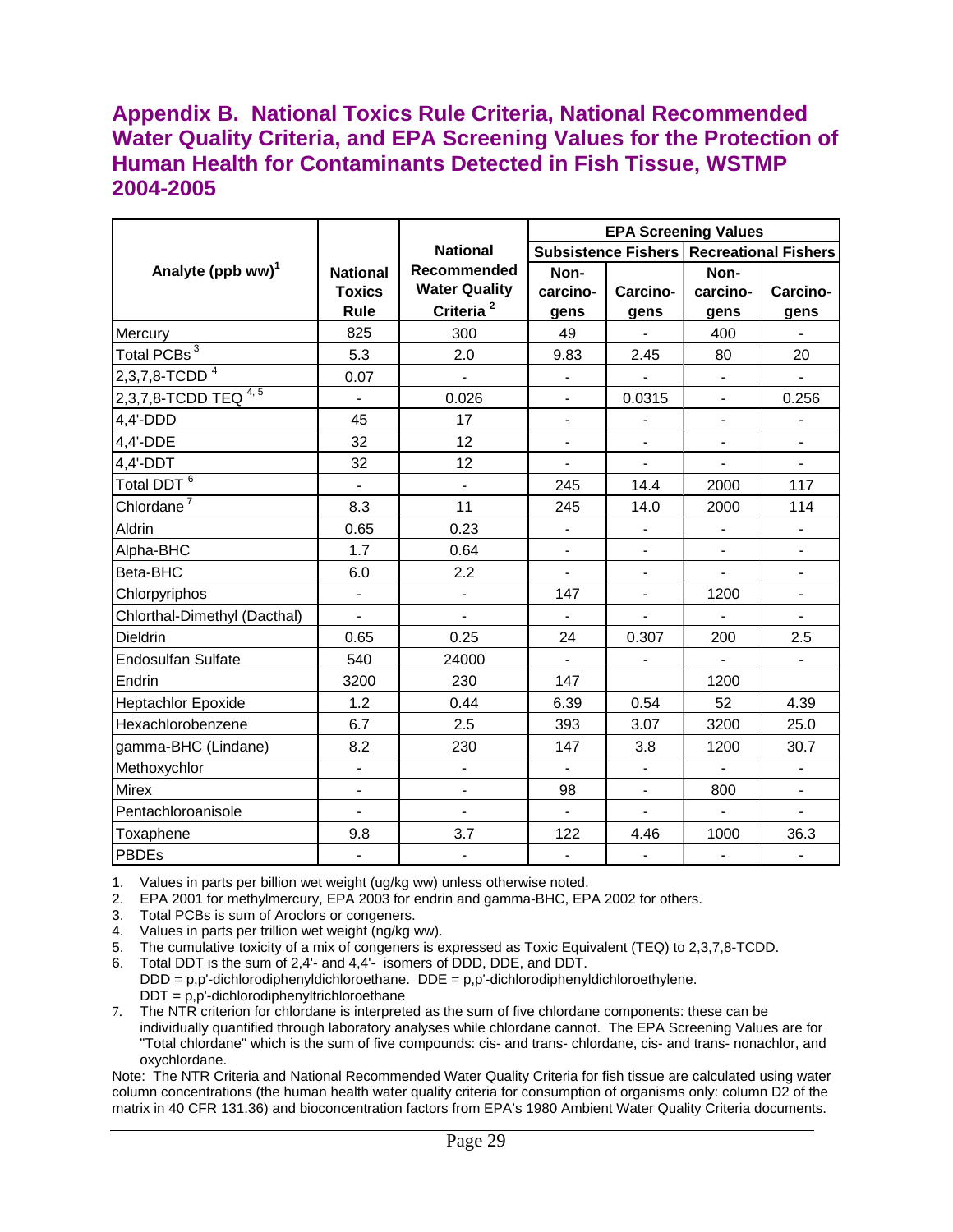# <span id="page-29-0"></span>**Appendix C. Data Evaluation by Ecology and DOH**

Several state and federal agencies collect and evaluate fish tissue data in Washington State. These include the Washington State Departments of Ecology, Health (DOH), and Fish and Wildlife; the U.S. Environmental Protection Agency; and the U.S. Geological Survey. Tissue data are evaluated differently by these agencies because their mandates and roles are varied. These multiple evaluations often lead to confusion and misunderstanding among agencies and the public on how fish tissue data are used and interpreted. Adding to potential confusion are the numerous criteria or screening values derived to provide guidance for determining the risks of consuming contaminated fish and protecting public health.

Most fish tissue contaminant data from Washington fish, regardless of who conducted the study, make their way to DOH for evaluation regarding the safety of consuming contaminated fish. The following is an overview of how Ecology and DOH evaluate fish tissue data to meet different needs.

For the WSTMP and many other Ecology studies, fish tissue data are evaluated primarily to determine two things (1) if Washington State water quality standards are being met, and (2) if potential risks to human health from consuming contaminated fish warrant further study and/or development of a fish consumption advisory. Ecology's role is to determine whether water quality standards are met and to begin the process to correct problems where standards are not met. DOH and local health departments are responsible for developing fish consumption advisories in Washington. There is some overlap in these evaluations because the water quality standards that fish tissue data are compared to were developed for the protection of human health.

#### Washington State Water Quality Standards

Washington's water quality standards criteria for toxic contaminants were issued to the state in EPA's 1992 National Toxics Rule (NTR) (40CFR131.36). The human health-based NTR criteria are designed to minimize the risk of effects occurring to humans from chronic (lifetime) exposure to substances through the ingestion of drinking water and consumption of fish obtained from surface waters. *The NTR criteria, if met, will generally ensure that public health concerns do not arise, and that fish advisories are not needed.* 

The NTR criteria are thresholds that, when exceeded, may lead to regulatory action. When water quality criteria are exceeded, the federal Clean Water Act requires that the waterbody be put on a list and that a water cleanup plan be developed for the pollutant causing the problem. This list is known as the 303(d) list, and the water cleanup plan results from a Total Maximum Daily Load (TMDL) study and public involvement process. Ecology uses the TMDL program to control sources of the particular pollutant in order to bring the waterbody back into compliance with the water quality standards.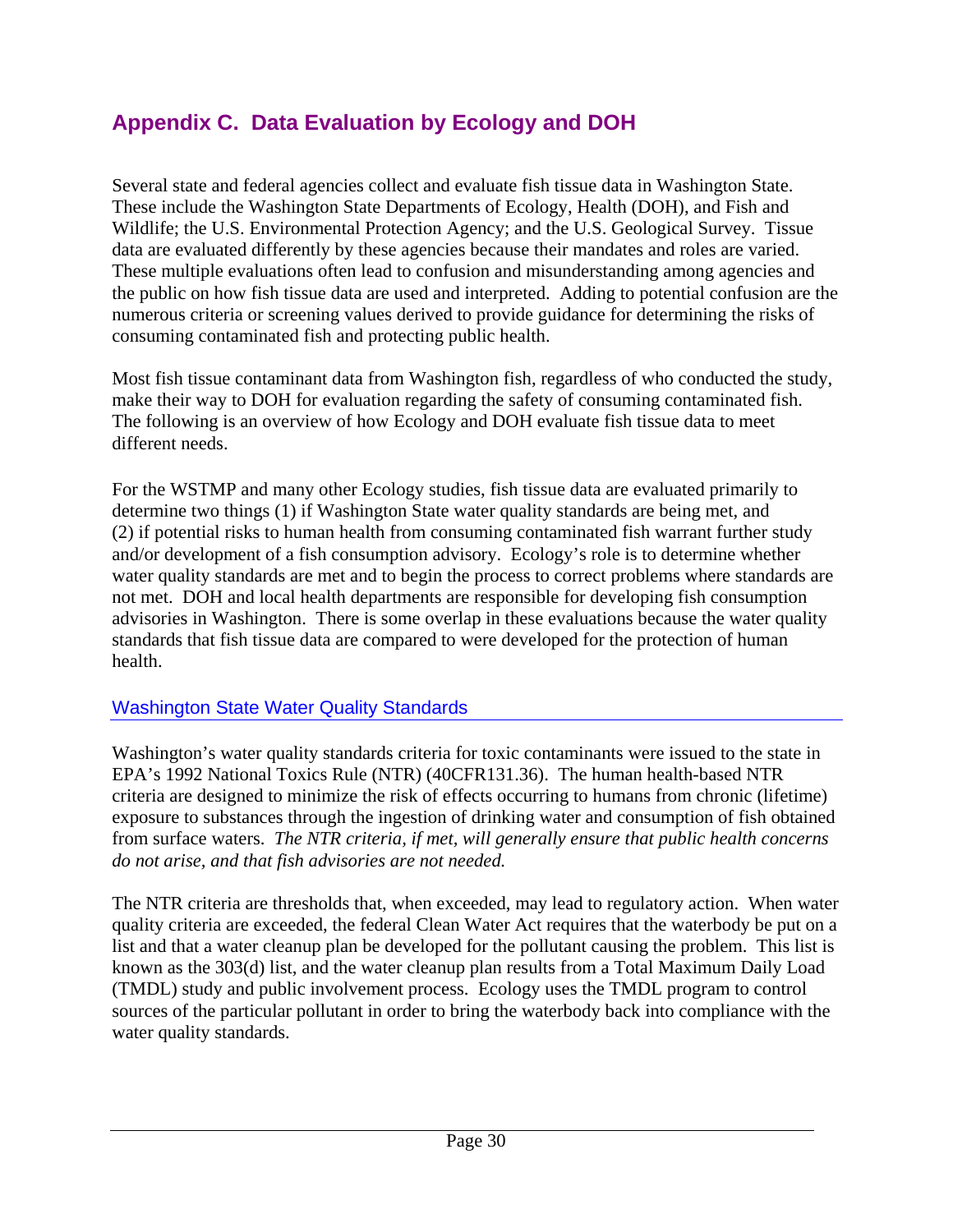### Risk Management Decisions

While DOH supports Ecology's use of the NTR criteria for identifying problems and controlling pollutant sources so that water quality will meet standards, DOH does not use the NTR criteria to establish fish consumption advisories (McBride, 2006). DOH uses an approach similar to that in EPA's *Guidance for Assessing Chemical Contaminant Data for use in Fish Advisories Vol. 1-4*  for assessing mercury, PCBs, and other contaminants (EPA, 2000). These guidance documents provide a framework from which states can evaluate fish tissue data to develop fish consumption advisories, based on sound science and established procedures in risk assessment, risk management, and risk communication. Neither the NTR criteria, nor the Screening Values found in the EPA guidance documents above, incorporate the varied risk management decisions essential to developing fish consumption advisories.

- **Risk Assessment** involves calculating allowable meal limits based on known fish contaminant concentrations. These calculations are conducted for both non-cancer and cancer endpoints using the appropriate Reference Dose (RfD) or Cancer Slope Factor (CSF), if available. These initial calculations are the starting point for evaluating contaminant data to determine whether a fish advisory is warranted. Additionally, known or estimated consumption rates help determine the potential magnitude of exposure and highlight the sensitive groups or populations that may exist due to elevated consumption rates.
- **Risk Management** includes (but is not limited to) consideration of contaminant background concentrations, reduction in contaminant concentrations through preparation and cooking techniques, known health benefits from fish consumption, contaminant concentrations or health risks associated with replacement foods, and cultural importance of fish. Other considerations are the possible health endpoints associated with a contaminant, the strength or weaknesses of the supporting toxicological or sampling data, and whether effects are transient or irreversible.
- **Risk Communication** is the outreach component of the fish advisory. The interpretation of the data from the risk assessment and risk management components drives how and when the fish advisory recommendations are issued to the public dependent on whether the message is targeted toward a sensitive group or a population or the general public. DOH's dual objective in messaging is how best to provide guidance to the public to increase fish consumption of fish low in contaminants to gain the benefits of eating fish while at the same time steering the public away from fish that have high levels of health-damaging contaminants.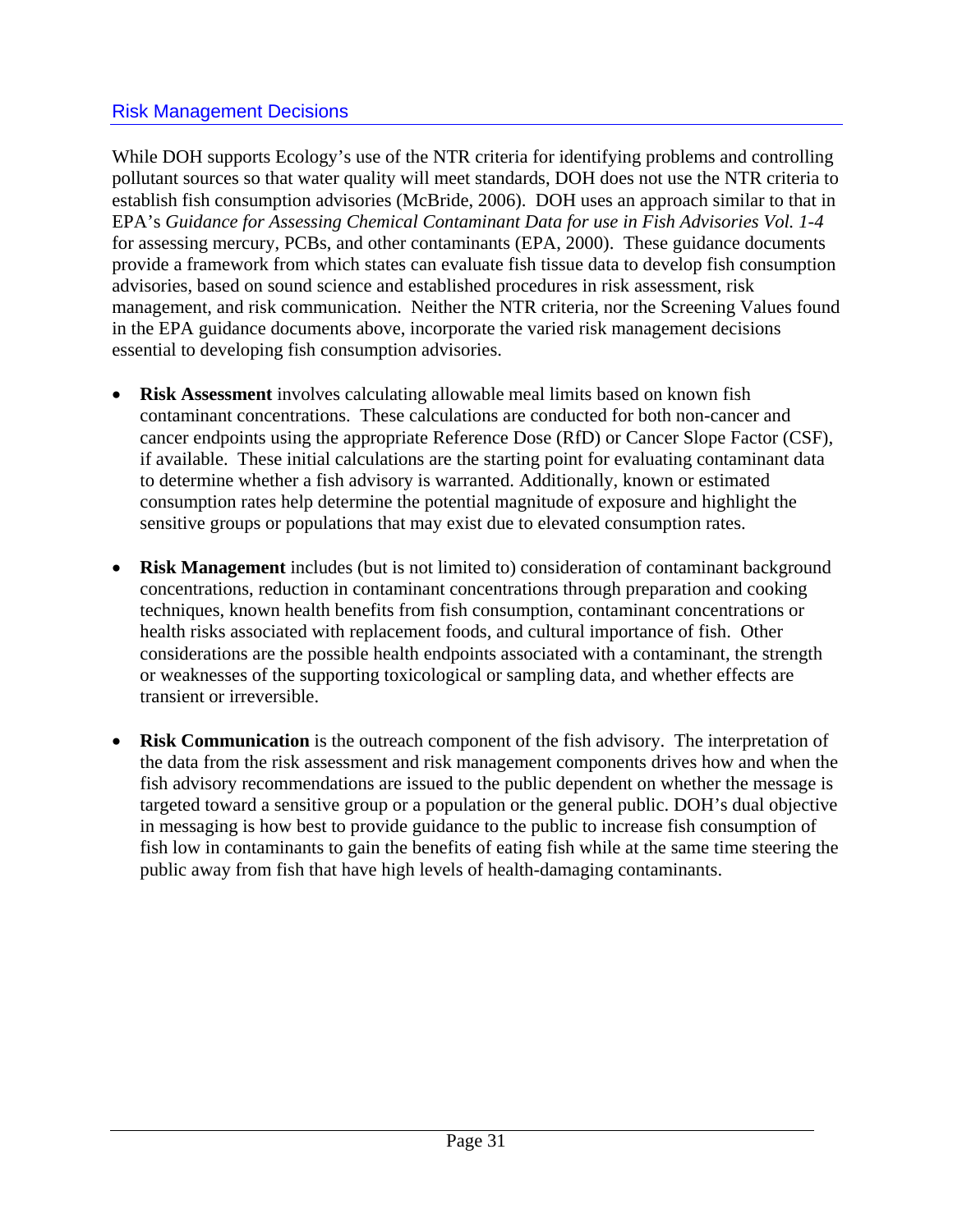# **Appendix D. Summary of Fish Tissue Sample Results**

<span id="page-31-0"></span>

| Site                                    | Species<br>Code | MEL Sample ID | WSTMP<br>Study<br>Year | Date<br>collect | aroclors<br>PCB<br>(ug/kg)<br>Total | $($ ug/kg $)$<br>Total PCB<br>congeners | LDDT (ug/kg)     | otal PBDE<br>(py/bn) |    | otal Chlordane<br>(by/bn) | TEQ<br>TCDD <sup>-</sup><br>12378 Tv<br>(ng/kg) | 2378 TCDD<br>(ng/kg) | Mercury (mg/kg)   | Lipid MEL (%) |                  | CL (%)<br>biq.      | Total Length<br><b>Jean</b><br>$\widehat{E}$ | Mean Weight (g) | Mean Age (years) |
|-----------------------------------------|-----------------|---------------|------------------------|-----------------|-------------------------------------|-----------------------------------------|------------------|----------------------|----|---------------------------|-------------------------------------------------|----------------------|-------------------|---------------|------------------|---------------------|----------------------------------------------|-----------------|------------------|
| Bead L                                  | <b>BUR</b>      | 05514700      | 2005                   | 10/26/05        | $5.0$ U                             |                                         | 1.4              | $6.2$ UJ             |    | $1.0$ U                   |                                                 |                      | 0.130             | 0.4           |                  |                     | 650                                          | 1846            | 5.6              |
| Bead L                                  | <b>KOK</b>      | 05514701      | 2005                   | 10/26/05        | 16                                  |                                         | 16               | 2.6                  |    | $0.95$ U                  |                                                 |                      | 0.030             | 1.7           |                  |                     | 267                                          | 178             | 3.0              |
| Bead L                                  | <b>NPM</b>      | 05514702      | 2005                   | 10/26/05        | 36                                  | 21                                      | 29               | 4.1                  |    | $0.99$ U                  | 1.04                                            | 0.134                | 0.260             | 8.2           |                  | 8.1                 | 503                                          | 1643            | 11.0             |
| Bead L                                  | <b>PEA</b>      | 05514703      | 2005                   | 10/26/05        | 5.7                                 |                                         | 2.5              | 0.29                 |    | $0.88$ U                  |                                                 |                      | 0.170             | 1.4           |                  |                     | 245                                          | 107             | 7.4              |
| <b>Black L</b>                          | <b>RBT</b>      | 05084284      | 2004                   | 9/16/04         | 9.1                                 |                                         | 1.1              | 4.8                  |    | 0.29                      |                                                 |                      | 0.100             | 1.9           |                  |                     | 292                                          | 229             | 1.9              |
| Cascade L, Orcas Is                     | <b>KOK</b>      | 05084286      | 2004                   | 9/30/04         | $4.8$ U                             |                                         | 0.53             | 1.6                  |    | $0.96$ U                  |                                                 |                      | 0.199             | 2.8           |                  |                     | 415                                          | 686             | 2.0              |
| Cascade L, Orcas Is                     | <b>KOK</b>      | 05084285      | 2004                   | 9/30/04         | $4.9$ U                             |                                         | 0.32             | 2.9                  |    | $0.97$ U                  |                                                 |                      | 0.241             | 5.3           |                  |                     | 205                                          | 87              | 1.0              |
| Cascade L, Orcas Is                     | LMB             | 05084287      | 2004                   | 9/29/04         | $4.7$ U                             |                                         | 0.33             | 0.39                 |    | $0.94$ U                  |                                                 |                      | 0.194             | 1.0           |                  |                     | 304                                          | 448             | 2.3              |
| Cascade L, Orcas Is                     | <b>RBT</b>      | 05084288      | 2004                   | 9/29/04         | $4.9$ U                             | 1.1                                     | 0.49             | 2.4                  | UJ | $0.94$ U                  |                                                 |                      | 0.201             | 0.7           |                  | 1.3                 | 303                                          | 280             | 1.1              |
| Chehalis R, nr Aberdeen                 | <b>CHK</b>      | 05084289      | 2004                   | 10/18/04        | 5.0                                 | 5.1                                     | 2.6              | 2.3                  |    | 0.76                      | 0.089                                           | $0.100$ U            | 0.049             | 3.6           |                  | 3.3                 | 910                                          | 7938            | 4.8              |
| Chehalis R, nr Satsop                   | <b>CTT</b>      | 05084280/4290 | 2004                   | 9/8/04          | $9.6 \, \text{m}$                   | $13 \mid m$                             | 8.9 <sub>m</sub> | 0.88                 |    | $0.36 \, \rm{m}$          | $0.099$ m                                       | $0.100$ U            | $0.054$ m         |               | 4.0 <sub>m</sub> | $5.6 \, \mathrm{m}$ | 330                                          | 376             | 3.0              |
| Chehalis R, nr Satsop                   | <b>NPM</b>      | 05084291      | 2004                   | 9/8/04          | 13                                  | 17                                      | 4.5              | 2.7                  |    | 0.49                      |                                                 |                      | 0.964             | 0.6           |                  | 1.4                 | 415                                          | 650             | 8.9              |
| Columbia R, abv Rock Is Dam             | <b>NPM</b>      | 05084292      | 2004                   | 11/2/04         | 52                                  | 88                                      | 415              | 11                   |    | 0.78                      | 0.442                                           | $0.100$ U            | 0.515             | 1.8           |                  | 2.0                 | 400                                          | 614             | 8.4              |
| Columbia R, abv Rock Is Dam             | PEA             | 05084293      | 2004                   | 11/2/04         | 15                                  |                                         | 151              | 6.2                  |    | 0.23                      |                                                 |                      | 0.110             | 2.3           |                  |                     | 257                                          | 159             | 4.0              |
| Columbia R, abv Rock Is Dam             | <b>WAL</b>      | 05084294      | 2004                   | 11/3/04         | 46                                  | 108                                     | 343              | 22                   |    | 0.84                      | 0.318                                           | $0.100$ U            | 0.644             | 2.6           |                  | 6.4                 | 652                                          | 3601            | 9.0              |
| Columbia R, blw Rocky Reach Dam         | <b>MWF</b>      | 05084295      | 2004                   | 11/3/04         | 36                                  | 75                                      | 112              | 10                   |    | 0.39                      | 0.550                                           | $0.100$ U            | 0.022             | 3.0           |                  | 3.3                 | 279                                          | 187             | 1.6              |
| Columbia R, blw Wanapum Dam             | <b>MWF</b>      | 05084296      | 2004                   | 11/4/04         | 54                                  | 91                                      | 406              | 50                   |    | 2.4                       | 0.652                                           | 0.150                | 0.042             | 6.9           |                  | 6.7                 | 355                                          | 472             | 3.3              |
| Columbia R, blw Wells Dam               | <b>MWF</b>      | 05084281/4297 | 2004                   | 10/28/04        | $71 \text{ m}$                      | $92 \, \mathrm{m}$                      | 430 m            | 40                   |    | $1.5 \text{ m}$           | $0.606 \, \rm{m}$                               | $0.115$ U            | $0.073 \, \rm{m}$ |               | 4.3 <sub>m</sub> | 5.4 <sub>cm</sub>   | 353                                          | 454             | 3.6              |
| Columbia R, near Cathlamet, RM 38-42    | <b>NPM</b>      | 06024738      | 2005                   | 8/30/05         | 76                                  | 46                                      | 32               | 17                   |    | 2.5                       | 0.345                                           | 0.110                | 0.596             | 2.0           |                  | 2.5                 | 466                                          | 956             | 9.2              |
| Columbia R, near Cathlamet, RM 38-42    | <b>PEA</b>      | 05524720      | 2005                   | 8/30/05         | 47                                  |                                         | 27               | 13                   |    | $1.0$ U                   |                                                 |                      | 0.140             | 1.6           |                  |                     | 275                                          | 189             | 6.4              |
| Columbia R, nr Beebe Br                 | <b>NPM</b>      | 05084298      | 2004                   | 10/26/04        | 31                                  | 65                                      | 509              | 18                   |    | 0.51                      |                                                 |                      | 0.456             | 2.4           |                  | 4.6                 | 431                                          | 766             | 7.4              |
| Columbia R, nr Beebe Br                 | <b>PEA</b>      | 05084299      | 2004                   | 10/26/04        | 14                                  |                                         | 197              | 4.4                  |    | 0.23                      |                                                 |                      | 0.130             | 1.4           |                  |                     | 259                                          | 155             | 4.3              |
| Cowlitz R, 8 mi N Castle Rock, RM 24-27 | <b>CTT</b>      | 05514704/4705 | 2005                   | 8/29/05         | $55\rm{m}$                          | $24 \, \mathrm{m}$                      | 29 <sub>m</sub>  | 5.0                  |    | $0.97$ U                  | $0.303 \, \text{m}$                             | $0.131$ m            | $0.087$ m         |               | 4.7 m            | $5.3 \text{ m}$     | 360                                          | 493             | 3.0              |
| Cowlitz R. 8 mi N Castle Rock, RM 24-27 | <b>MWF</b>      | 05514706      | 2005                   | 8/29/05         | 46                                  |                                         | 6.2              | 24                   |    | $0.88$ U                  |                                                 |                      | 0.205             | 6.8           |                  |                     | 441                                          | 859             | 5.6              |
| Cowlitz R, 8 mi N Castle Rock, RM 24-27 | <b>NPM</b>      | 05514707      | 2005                   | 8/29/05         | 92                                  | 56                                      | 21               | 18                   |    | $0.93$ U                  | 0.410                                           | 0.124                | 0.859             | 1.8           |                  | 1.7                 | 427                                          | 656             | 10.6             |
| Entiat R, abv Entiat Falls              | <b>RBT</b>      | 05084300      | 2004                   | 10/12/04        | $4.9$ U                             | 3.8                                     | 2.8              | 0.99                 |    | 0.22                      |                                                 |                      | 0.037             | 2.8           |                  | 5.0                 | 169                                          | 42              | 3.0              |
| Haven L                                 | <b>CTT</b>      | 06054771      | 2005                   | 11/29/05        | $5.0$ U                             |                                         | 1.3              | 2.5                  |    | $0.99$ U                  |                                                 |                      | 0.192             | 2.3           |                  |                     | 250                                          | 137             | 2.0              |
| Haven L                                 | LMB             | 06054770      | 2005                   | 11/29/05        | $4.7$ U                             |                                         | 1.3              | 2.3                  |    | $0.94$ U                  |                                                 |                      | 0.079             | 1.3           |                  |                     | 315                                          | 528             | 1.6              |
| Haven L                                 | <b>RBT</b>      | 06054769      | 2005                   | 11/29/05        | $5.0$ U                             | 6.3                                     | 1.2              | 1.1                  |    | $1.0$ U                   | 0.186                                           | 0.068                | 0.130             | 1.0           |                  | 1.1                 | 365                                          | 463             | 1.2              |
| Leland L                                | <b>BC</b>       | 06054752      | 2005                   | 9/14/05         | $4.7$ U                             |                                         | $0.95$ U         | 0.43                 |    | $0.95$ U                  |                                                 |                      | 0.120             | 0.8           |                  |                     | 227                                          | 185             | 2.0              |
| Leland L                                | <b>BG</b>       | 06054753      | 2005                   | 9/14/05         | $4.8$ U                             |                                         | $0.97$ U         | 6.0                  | UJ | $0.97$ U                  |                                                 |                      | 0.130             | 0.8           |                  |                     | 168                                          | 101             | 2.0              |
| Leland L                                | LMB             | 05514708      | 2005                   | 9/14/05         | 11                                  | 6.2                                     | 1.9              | 1.5                  |    | $0.96$ U                  | 0.181                                           | 0.122                | 0.834             | 0.9           |                  | 1.0                 | 481                                          | 1776            | 11.0             |
| Leland L                                | YP              | 06054754      | 2005                   | 9/14/05         | $4.9$ U                             |                                         | 0.98U            | $6.1$ UJ             |    | $0.98$ U                  |                                                 |                      | 0.196             | 0.5           |                  |                     | 217                                          | 131             | 2.2              |
| Liberty L                               | <b>SMB</b>      | 06054755/4756 | 2005                   | 10/11/05        | $24 \, \mathrm{m}$                  | 11                                      | 23 <sub>m</sub>  | 3.2                  | m  | $0.99$ m                  | 0.048                                           | 0.044                | $0.154 \, \rm{m}$ |               | 1.6 <sub>m</sub> | 1.7                 | 375                                          | 764             | 3.8              |
| Long L, 8 mi N of Othello               | <b>SMB</b>      | 05514709      | 2005                   | 8/24/05         | $4.9$ U                             |                                         | 3.0              | $6.1$ UJ             |    | $0.98$ U                  |                                                 |                      | 0.110             | 1.0           |                  |                     | 303                                          | 397             | 3.2              |
| Long L, 8 mi N of Othello               | WAL             | 05514710      | 2005                   | 8/24/05         | $4.5$ U                             |                                         | 9.6              | 0.34                 |    | $0.90$ U                  |                                                 |                      | 0.207             | 1.3           |                  |                     | 437                                          | 765             | 3.4              |
| Loon L                                  | LMB             | 06054757      | 2005                   | 10/26/05        | 16                                  | 11                                      | 5.7              | 1.7                  |    | $0.92$ U                  | 0.084                                           | 0.066                | 0.280             | 1.4           |                  | 2.0                 | 455                                          | 1767            | 10.2             |
| Mayfield Res.                           | LMB             | 05524721      | 2005                   | 9/15/05         | 5.5                                 | 3.4                                     | $0.97$ U         | 2.0                  |    | $0.97$ U                  | $0.050$ UJ                                      | $0.030$ UJ           | 0.242             | 0.9           |                  | 1.0                 | 328                                          | 610             | 4.2              |
| Mayfield Res.                           | <b>NPM</b>      | 05524722      | 2005                   | 9/15/05         | 8.9                                 | 5.0                                     | 2.5              | 2.3                  |    | $0.98$ U                  | 0.009                                           | $0.030$ UJ           | 0.474             | 1.5           |                  | 1.7                 | 312                                          | 244             | 6.4              |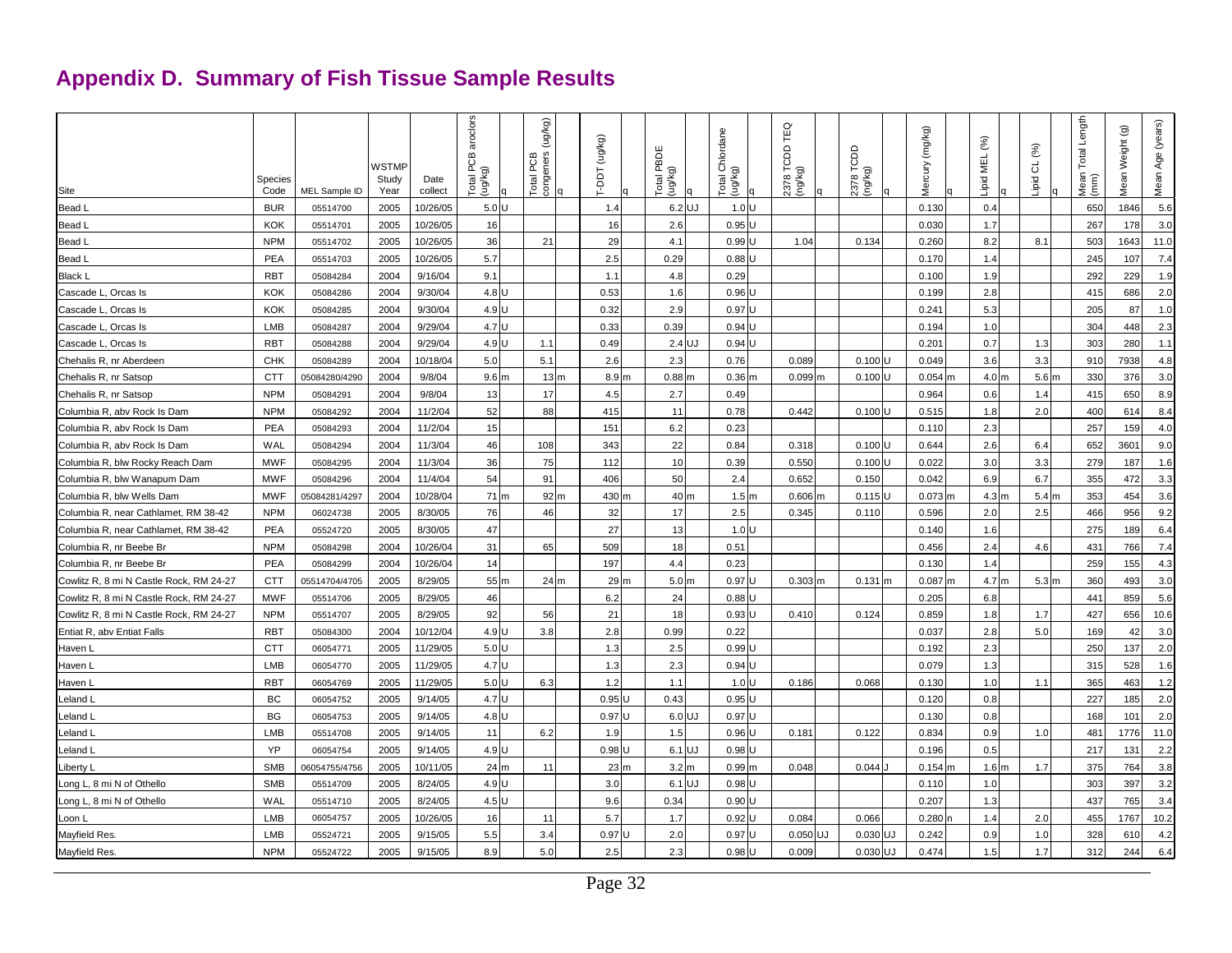|                                         |            |               |       |          |                  |                                                       |          |                       |                  | TEQ                  |                      |                 |               |                |            |            |                 |                     |
|-----------------------------------------|------------|---------------|-------|----------|------------------|-------------------------------------------------------|----------|-----------------------|------------------|----------------------|----------------------|-----------------|---------------|----------------|------------|------------|-----------------|---------------------|
|                                         |            |               |       |          | aroclors (ug/kg) |                                                       | (0.90)   |                       | Total Chlordane  |                      |                      | Mercury (mg/kg) |               | (%)            |            |            | Mean Weight (g) |                     |
|                                         |            |               | WSTMP |          |                  |                                                       |          |                       |                  |                      |                      |                 |               | $\overline{d}$ |            |            |                 |                     |
|                                         | Species    |               | Study | Date     | Total PCB        | Total PCB<br>congeners<br><u>(uo/kɑ</u> )<br><u>o</u> | $T-DDT$  | Total PBDE<br>(ug/kg) | (hy/bn)          | 2378 TCDD<br>(ng/kg) | 2378 TCDD<br>(ng/kg) |                 | Lipid MEL (%) | Lipid          | Mean Total | ength (mm) |                 | Mean Age<br>(years) |
| Site                                    | Code       | MEL Sample ID | Year  | collect  |                  |                                                       |          |                       |                  |                      |                      |                 |               | la             |            |            |                 |                     |
| Mayfield Res.                           | YP         | 05524723      | 2005  | 9/15/05  | $5.0$ U          |                                                       | 1.0 U    | 0.38                  | 1.0              |                      |                      | 0.084           | 0.5           |                |            | 237        | 164             | 4.0                 |
| <b>Merwin Lake</b>                      | <b>KOK</b> | 06054758      | 2005  | 11/1/05  | $5.0$ U          |                                                       | 1.5      | 5.7                   | 1.0              |                      |                      | 0.078           | 1.5           |                |            | 370        | 487             | 2.0                 |
| Merwin Lake                             | <b>NPM</b> | 06054759      | 2005  | 11/1/05  | 20               | 10 <sup>1</sup>                                       | 4.9      | 5.6                   | 0.95             | 0.219                | 0.059                | 0.373           | 2.1           | 1.4            |            | 436        | 919             | 6.8                 |
| Methow R, 2 mi SE of Winthrop, RM 47-49 | <b>CTT</b> | 05524724      | 2005  | 10/20/05 | $4.9$ U          | 1.9                                                   | 9.2      | 2.6                   | $0.98$ U         | 0.304                | 0.097                | 0.028           | 2.4           | 2.0            |            | 291        | 241             | 4.2                 |
| Methow R, 2 mi SE of Winthrop, RM 47-49 | <b>MWF</b> | 06024740      | 2005  | 10/20/05 | $4.9$ U          | 1.3                                                   | 1.4      | 11                    | $0.99$ U         | 0.214                | 0.083                | 0.037           | 3.9           | 2.5            |            | 358        | 505             | 4.8                 |
| Mountain L, Orcas Is (natural repro)    | <b>KOK</b> | 05084301      | 2004  | 9/29/04  | $4.8$ U          | 10 <sup>1</sup>                                       | 3.4      | 0.75                  | 0.47             | 0.627                | $0.100$ U            | 0.076           | 3.7           | 3.8            |            | 271        | 179             | 3.1                 |
| Northwestern Lake                       | <b>RBT</b> | 06054760      | 2005  | 11/2/05  | 8.7              | 5.7                                                   | 3.7      | 0.76                  | $0.98$ U         | 0.133                | $0.046$ J            | 0.295           | 1.7           | 0.9            |            | 349        | 426             | 2.4                 |
| Ozette L                                | <b>CTT</b> | 05084302      | 2004  | 10/6/04  | $4.8$ U          |                                                       | 0.21     | $6.0$ UJ              | $0.96$ U         |                      |                      | 0.279           | 1.7           |                |            | 273        | 171             | 3.7                 |
| Ozette L                                | LMB        | 05084303      | 2004  | 10/6/04  | $4.9$ U          |                                                       | $0.98$ U | $6.1$ UJ              | $0.98$ U         |                      |                      | 0.910           | 0.7           |                |            | 371        | 840             | 4.4                 |
| Ozette L                                | <b>NPM</b> | 05084304      | 2004  | 10/6/04  | $5.0$ U          | 0.9                                                   | 0.57     | R                     | $1.0$ U          | 0.195                | $0.100$ U            | 0.724           | 0.9           | 3.0            |            | 371        | 464             | 7.2                 |
| Ozette L                                | YP         | 05084305      | 2004  | 10/6/04  | $4.7$ U          |                                                       | $0.95$ U | $5.9$ UJ              | $0.95$ U         |                      |                      | 0.240           | 0.5           |                |            | 211        | 108             | 2.0                 |
| Palouse R, Lower                        | <b>NPM</b> | 05514711      | 2005  | 6/23/05  | 20               | 11                                                    | 44       | 7.5                   | $0.97$ U         | 0.128                | 0.033                | 0.749 p         | 2.0           | 1.9            |            | 458        | 940             | 7.0                 |
| Palouse R, Middle                       | <b>SMB</b> | 05514712      | 2005  | 6/6/05   | $5.0$ U          |                                                       | 7.6      | 3.8                   | $0.99$ U         |                      |                      | 0.120 p         | 0.5           |                |            | 178        | 72              | 2.0                 |
| Palouse R, North Fork                   | <b>NPM</b> | 05514713      | 2005  | 6/9/05   | 22               |                                                       | 80       | 6.9                   | $0.94$ U         | 0.101                | $0.030$ UJ           |                 | 2.9           | 3.0            |            | 351        | 419             | 7.1                 |
| Palouse R, South Fork                   | <b>NPM</b> | 05514714      | 2005  | 5/24/05  | 109              | 35                                                    | 57       | 42                    | $0.97$ U         | 0.211                | 0.055                | 0.465 p         | 1.1           | 0.4            |            | 354        | 442             | 9.8                 |
| Pend Oreille R, south end               | <b>NPM</b> | 05084319      | 2004  | 8/18/04  | 38               | 34                                                    | 8.1      | 11                    | 0.53             |                      |                      | 0.825           | 2.5           | 4.8            |            | 391        | 758             | 12.1                |
| <b>Potholes Res</b>                     | <b>LWF</b> | 06024741      | 2005  | 10/25/05 | 17               | 6.0                                                   | 60       | 1.9                   | 6.7              | 0.326                | 0.153                | 0.046           | 17            | 18             |            | 576        | 2524            | 6.2                 |
| <b>Potholes Res</b>                     | <b>SMB</b> | 06024742      | 2005  | 10/26/05 | $4.4$ U          |                                                       | 4.3      | 0.62                  | $0.88$ U         |                      |                      | 0.118 n         | 1.9           |                |            | 451        | 1386            | 5.8                 |
| <b>Potholes Res</b>                     | <b>WAL</b> | 06024743      | 2005  | 10/25/05 | 5.2              |                                                       | 18       | 0.46                  | $1.0$ U          |                      |                      | 0.170           | 1.7           |                |            | 578        | 1999            | 4.2                 |
| Queets R                                | <b>CHK</b> | 05084306      | 2004  | 10/18/04 | 5.6              | 4.7                                                   | 2.6      | 0.28                  | 1.3              | 0.233                | $0.100$ U            | 0.041           | 2.8           | 4.7            |            | 932        | 7983            | 4.8                 |
| Quinault R                              | CHK        | 05084307      | 2004  | 10/18/04 | 6.3              | 4.4                                                   | 3.5      | 0.42                  | 1.7              | 0.218                | $0.100$ U            | 0.030           | 3.5           | 4.9            |            | 868        | 7892            | 4.0                 |
| Rock L                                  | <b>BNT</b> | 05524725      | 2005  | 8/23/05  | $4.9$ U          |                                                       | 8.5      | 0.60                  | 0.97             |                      |                      | 0.021           | 4.2           |                |            | 259        | 187             | 1.0                 |
| Rock L                                  | LMB        | 05524726      | 2005  | 8/23/05  | $4.9$ U          |                                                       | 2.7      | 0.58                  | 0.98             |                      |                      | 0.044           | 1.0           |                |            | 272        | 346             | 2.8                 |
| Rock L                                  | YP         | 05524727      | 2005  | 8/24/05  | $4.7$ U          |                                                       | 7.9      | 0.44                  | 0.94             |                      |                      | 0.160           | 0.8           |                |            | 316        | 499             | 6.0                 |
| Rowland I                               | BG         | 06054761      | 2005  | 9/7/05   | $4.9$ U          |                                                       | $0.98$ U | $6.1$ UJ              | $0.98$ U         |                      |                      | 0.044           | 0.6           |                |            | 175        | 106             | 3.1                 |
| Rowland L                               | LMB        | 06054762      | 2005  | 9/7/05   | $4.9$ U          |                                                       | 3.6      | 1.1                   | $0.98$ U         |                      |                      | 0.120           | 0.8           |                |            | 370        | 740             | 3.6                 |
| Rowland L                               | YP         | 06054763      | 2005  | 9/7/05   | $4.9$ U          |                                                       | $0.98$ U | $6.1$ UJ              | $0.98$ U         |                      |                      | 0.036           | 0.7           |                |            | 218        | 119             | 2.5                 |
| Sacajawea L @ Longview                  | GC         | 05514715      | 2005  | 9/14/05  | 30               |                                                       | 2.2      | 0.56                  | $1.0$ U          |                      |                      | $0.017$ U       | 1.2           |                |            | 447        | 1249            | 1.0                 |
| Sacajawea L @ Longview                  | LMB        | 06024744      | 2005  | 9/14/05  | 29               | 17                                                    | 2.3      | 0.86                  | $0.95$ U         | 0.068                | 0.049                | 0.059           | 1.0           | 0.5            |            | 342        | 692             | 2.0                 |
| Silver L, near Castle Rck               | BG         | 06054764      | 2005  | 9/22/05  | $4.8$ U          |                                                       | $0.96$ U | 0.28                  | $0.96$ U         |                      |                      | 0.020           | 1.7           |                |            | 164        | 95              | 2.0                 |
| Silver L, near Castle Rck               | <b>CCP</b> | 05514716      | 2005  | 9/22/05  | 6.8              | 5.6                                                   | 1.3      | 0.33                  | 0.94             | 0.130                | 0.083                | 0.043           | 2.0           | 1.8            |            | 521        | 2313            | 4.8                 |
| Silver L, near Castle Rck               | LMB        | 06054765      | 2005  | 9/22/05  | $4.8$ U          | 2.7                                                   | 1.4      | 0.34                  | 0.95             | 0.094                | $0.030$ UJ           | 0.079 n         | 0.7           | 0.8            |            | 352        | 695             | 3.6                 |
| Skagit R, nr Burlington                 | <b>CTT</b> | 05084308      | 2004  | 10/4/04  | 36               | 22                                                    | 7.3      | 14                    | 0.69             | 0.220                | $0.100$ U            | 0.140           | 3.1           | 6.3            |            | 370        | 501             | 4.0                 |
| Skagit R, nr Burlington                 | <b>MWF</b> | 05084309      | 2004  | 10/5/04  | 19               | 12                                                    | 6.1      | 7.8                   | 0.62             | 0.299                | $0.100$ U            | 0.076           | 1.4           | 6.5            |            | 245        | 103             | 2.5                 |
| Skagit R, nr Burlington                 | PEA        | 05084310      | 2004  | 10/5/04  | $4.9$ U          |                                                       | 3.0      | 2.6                   | 0.99             |                      |                      | 0.241           | 1.6           |                |            | 250        | 151             | 6.2                 |
| Snake R, at Central Ferry (L Bryan)     | CC         | 05084311      | 2004  | 12/1/04  | 148              | 65                                                    | 389      | 14                    | 9.9              | 1.12                 | 0.370                | 0.283           | 13            | 11             |            | 565        | 1842            | 12.0                |
| Snake R, at Central Ferry (L Bryan)     | LMB        | 05084312      | 2004  | 12/1/04  | 11               |                                                       | 9.3      | 0.47                  | $1.0$ U          |                      |                      | 0.092           | 0.7           |                |            | 295        | 399             | 2.1                 |
| Snake R, at Central Ferry (L Bryan)     | PEA        | 05084313      | 2004  | 12/1/04  | 10               |                                                       | 29       | 2.1                   | 0.91             |                      |                      | 0.264           | 2.2           |                |            | 284        | 186             | 5.1                 |
| Snake R, at Central Ferry (L Bryan)     | YP         | 05084314      | 2004  | 12/1/04  | 5.0 <sub>U</sub> |                                                       | 5.9      | $6.2$ UJ              | 1.0 <sub>U</sub> |                      |                      | 0.196           | 0.5           |                |            | 258        | 232             | 3.3                 |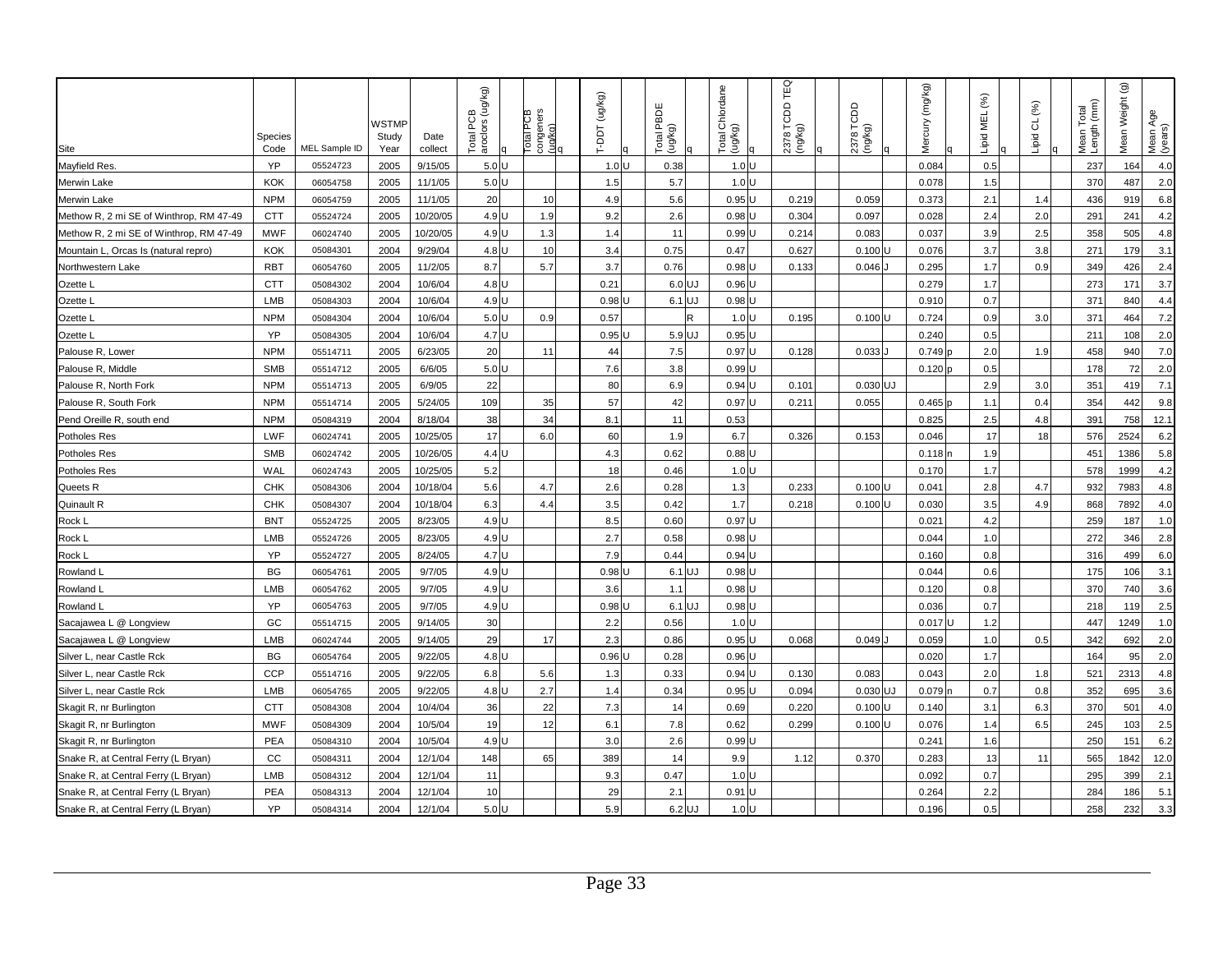|                                                                                                                                                                                                                                                                                                                                                                         |                                                                                                                           |               |                               |                 | aroclors            | (nq/kg)                |                   | DDT (ug/kg)     |                      | Chlordane              | TEQ<br>TCDD       | TCDD            | (mg/kg)            | (%)<br><b>MEL</b> |                 | (%)              | Length<br>Total |     | Mean Age (years)<br>Mean Weight (g) |
|-------------------------------------------------------------------------------------------------------------------------------------------------------------------------------------------------------------------------------------------------------------------------------------------------------------------------------------------------------------------------|---------------------------------------------------------------------------------------------------------------------------|---------------|-------------------------------|-----------------|---------------------|------------------------|-------------------|-----------------|----------------------|------------------------|-------------------|-----------------|--------------------|-------------------|-----------------|------------------|-----------------|-----|-------------------------------------|
| Site                                                                                                                                                                                                                                                                                                                                                                    | Species<br>Code                                                                                                           | MEL Sample ID | <b>WSTMP</b><br>Study<br>Year | Date<br>collect | otal PCB<br>(ug/kg) | Total PCB<br>congeners |                   |                 | otal PBDE<br>(ug/kg) | (ug/kg)<br><b>lepo</b> | (ng/kg)<br>2378   | (ng/kg)<br>2378 | <b>Mercury</b>     | piq               |                 | ರ<br>Lipid       | <b>Jean</b>     | (mm |                                     |
| Snake R, blw Lower Monumental Dam                                                                                                                                                                                                                                                                                                                                       | cc                                                                                                                        | 05084283/4315 | 2004                          | 11/8/04         | $111 \text{ m}$     | 165                    |                   | 373 m           | $26 \mid m$          | 9.1                    | 1.11              | 0.520           | $0.347 \, \rm{m}$  | $7.2 \text{ m}$   |                 | 7.3              |                 | 491 | 11.5<br>1162                        |
| Snake R, ds Clarkston at Chief Timothy park                                                                                                                                                                                                                                                                                                                             | LMB                                                                                                                       | 05084316      | 2004                          | 11/30/04        | $4.2$ U             |                        |                   | 22              | 1.8                  | $0.85$ U               |                   |                 | 0.140              | 0.7               |                 |                  |                 | 283 | 346<br>1.9                          |
| Snake R, ds Clarkston at Chief Timothy park                                                                                                                                                                                                                                                                                                                             | <b>MWF</b>                                                                                                                | 05084317      | 2004                          | 11/29/04        | 106                 |                        | 70                | 38              | 9.4                  | 0.98                   | 0.413             | $0.100$ U       | 0.120              | 2.0               |                 | 1.4              |                 | 299 | 2.5<br>231                          |
| Snake R, ds Clarkston at Chief Timothy park                                                                                                                                                                                                                                                                                                                             | <b>PEA</b>                                                                                                                | 05084318      | 2004                          | 11/30/04        | 26                  |                        |                   | 86              | 12                   | 0.47                   |                   |                 | 0.296              | 1.9               |                 |                  |                 | 273 | 155<br>4.3                          |
| Snake R, ups Ice Harbor Dam, RM 11-12                                                                                                                                                                                                                                                                                                                                   | CCP                                                                                                                       | 06024751      | 2005                          | 11/14/05        | 115                 |                        | 65                | 146             | 30                   | 5.1                    | 0.417             | 0.100           | 0.180              | 5.4               |                 | 1.7              |                 | 675 | 4207<br>13.6                        |
| Snake R, ups Ice Harbor Dam, RM 11-12                                                                                                                                                                                                                                                                                                                                   | PEA                                                                                                                       | 05524731      | 2005                          | 11/14/05        | 43                  |                        |                   | 22              | 2.5                  | $0.98$ U               |                   |                 | 0.190              | 1.8               |                 |                  |                 | 286 | 5.4<br>4207                         |
| Snake R, ups Ice Harbor Dam, RM 11-12                                                                                                                                                                                                                                                                                                                                   | YP                                                                                                                        | 05524730      | 2005                          | 11/14/05        | $4.9$ U             |                        |                   | 6.7             | 0.60                 | $0.99$ U               |                   |                 | 0.045              | 0.6               |                 |                  |                 | 204 | 94<br>1.2                           |
| Snohomish R, ups Snohomish, RM 15-18                                                                                                                                                                                                                                                                                                                                    | <b>CTT</b>                                                                                                                | 05524728      | 2005                          | 9/1/05          | 42                  |                        | 32                | 4.7             | 26                   | 0.99                   | 0.304             | 0.097           | 0.120              | 3.6               |                 | 6.2              |                 | 375 | 526<br>3.4                          |
| Snohomish R, ups Snohomish, RM 15-18                                                                                                                                                                                                                                                                                                                                    | <b>MWF</b>                                                                                                                | 06024749/4745 | 2005                          | 9/1/05          | $20 \, \text{m}$    |                        | $9.5 \, \text{m}$ | $3.2 \text{ m}$ | 32 <sub>m</sub>      | $0.98$ U               | $0.243 \, \rm{m}$ | $0.077$ m       | $0.076$ m          |                   | $4.1 \text{ m}$ | 3.5 <sub>m</sub> |                 | 304 | 3.8<br>268                          |
| Snohomish R, ups Snohomish, RM 15-18                                                                                                                                                                                                                                                                                                                                    | <b>NPM</b>                                                                                                                | 06024746      | 2005                          | 9/1/05          | 48                  |                        | 30                | 3.7             | 12                   | 1.5                    | 0.100             | 0.077           | 0.696              | 2.5               |                 | 1.8              |                 | 332 | 372<br>4.4                          |
| Spokane R nr Monroe St., RM 75.2                                                                                                                                                                                                                                                                                                                                        | <b>RBT</b>                                                                                                                | 05524735      | 2005                          | 9/28/05         | $120$ s             |                        |                   |                 | $30$ s               |                        | 0.248             | 0.032           |                    | 1.5               |                 | 1.8              |                 | 358 | 433<br>3.0                          |
| Spokane R nr Ninemile, RM 64.0                                                                                                                                                                                                                                                                                                                                          | <b>MWF</b>                                                                                                                | 05524736      | 2005                          | 9/29/05         | $129$ s             |                        |                   |                 | $1136$ s             |                        | 0.809             | 0.083           |                    | 3.4               |                 | 2.3              |                 | 335 | 337<br>4.7                          |
| Spokane R nr Plante Ferry, RM 85.0                                                                                                                                                                                                                                                                                                                                      | <b>RBT</b>                                                                                                                | 05524737      | 2005                          | 8/23/05         | $58$ s              |                        |                   |                 | $102$ s              |                        | 0.448             | 0.096           |                    | 3.4               |                 | 2.2              |                 | 400 | 625<br>2.7                          |
| Stan Coffin L                                                                                                                                                                                                                                                                                                                                                           | CC                                                                                                                        | 06054766      | 2005                          | 9/6/05          | $4.6$ U             | 2.4                    |                   | 7.2             | 0.55                 | $0.92$ U               | 0.175             | 0.082           | 0.029              | 3.5               |                 | 5.1              |                 | 548 | 1589<br>6.6                         |
| Stan Coffin L                                                                                                                                                                                                                                                                                                                                                           | LMB                                                                                                                       | 06054767      | 2005                          | 9/6/05          | $5.0$ U             |                        |                   | 1.8             | $6.2$ UJ             | $2.0$ U                |                   |                 | 0.150              | 0.7               |                 |                  |                 | 349 | 732<br>5.0                          |
| Stan Coffin L                                                                                                                                                                                                                                                                                                                                                           | YP                                                                                                                        | 06054768      | 2005                          | 9/6/05          | $4.9$ U             |                        |                   | $0.99$ U        | $6.2$ UJ             | $0.99$ U               |                   |                 | 0.042              | 0.4               |                 |                  |                 | 187 | 76<br>2.6                           |
| Washington L                                                                                                                                                                                                                                                                                                                                                            | <b>CCP</b>                                                                                                                | 05524717      | 2005                          | 6/28/05         | 1339                | 611                    |                   | 418             | 54                   | 68                     | 11.9              | 1.93            | 0.160              | 9.0               |                 | 11               |                 | 698 | 17.0<br>5559                        |
| Washington L                                                                                                                                                                                                                                                                                                                                                            | <b>NPM</b>                                                                                                                | 05524734      | 2005                          | 3/9/05          | 375w                | 241                    |                   | 103w            | $61 \text{lw}$       | 37w                    | 5.75              | 0.684           | $0.531$ w          | 3.8               |                 | 4.8              |                 | 430 | 5.7<br>917                          |
| Washington L, North                                                                                                                                                                                                                                                                                                                                                     | <b>CTT</b>                                                                                                                | 05524732      | 2005                          | 3/3/05          | 233w                | 292                    |                   | 117w            | $64 \vert w$         | 37w                    | 4.64              | 0.741           | $0.277$ w          | 3.8               |                 | 4.2              |                 | 433 | 934<br>3.4                          |
| Washington L, South                                                                                                                                                                                                                                                                                                                                                     | <b>CTT</b>                                                                                                                | 05524733      | 2005                          | 3/1/05          | 370w                | 384                    |                   | 115w            | $102\mathrm{lw}$     | 66 w                   | 4.88              | 0.876           | $0.308\mathrm{lw}$ | 3.1               |                 | 5.9              |                 | 437 | 4.0<br>1027                         |
| Wenatchee R, nr Leavenworth                                                                                                                                                                                                                                                                                                                                             | <b>MWF</b>                                                                                                                | 05084320      | 2004                          | 11/18/03        | 1300                | 1632                   |                   | 43              | 7.2                  | $3.4$ UJ               | 0.315             | 0.100           | 0.028              | 3.0               |                 | 3.3              |                 | 271 | 2.4<br>182                          |
| Wenatchee R, nr Wenatchee                                                                                                                                                                                                                                                                                                                                               | <b>MWF</b>                                                                                                                | 05084321      | 2004                          | 11/18/03        | 542                 |                        |                   | 378             | 40                   | 0.32                   |                   |                 | 0.050              | 3.9               |                 |                  |                 | 297 | 226<br>3.4                          |
| Whatcom L                                                                                                                                                                                                                                                                                                                                                               | <b>CTT</b>                                                                                                                | 06024747      | 2005                          | 10/12/05        | 40                  |                        | 23                | 7.2             | 13                   | 6.2                    | 0.563             | 0.156           | 0.364              | 2.8               |                 | 2.7              |                 | 401 | 4.2<br>615                          |
| Whatcom L                                                                                                                                                                                                                                                                                                                                                               | <b>PEA</b>                                                                                                                | 05524729      | 2005                          | 10/12/05        | 18                  |                        |                   | 3.7             | 1.9                  | 1.6                    |                   |                 | 0.245              | 2.1               |                 |                  |                 | 266 | 183<br>10.8                         |
| Whatcom L                                                                                                                                                                                                                                                                                                                                                               | <b>SMB</b>                                                                                                                | 06024750      | 2005                          | 10/12/05        | 29                  |                        |                   | 2.3             | 5.4                  | 4.2                    |                   |                 | 0.425              | 2.4               |                 |                  |                 | 417 | 1178<br>6.0                         |
| Whatcom L                                                                                                                                                                                                                                                                                                                                                               | YP                                                                                                                        | 06024748      | 2005                          | 10/12/05        | $4.9$ U             |                        |                   | 0.97 U          | 0.17                 | $0.97$ U               |                   |                 | 0.423              | 0.5               |                 |                  |                 | 331 | 496<br>6.2                          |
| <b>Data Qualifiers and Notes</b>                                                                                                                                                                                                                                                                                                                                        |                                                                                                                           |               |                               |                 |                     |                        |                   |                 |                      |                        |                   |                 |                    |                   |                 |                  |                 |     |                                     |
| $U =$ The analyte was not detected at or above the reported value.                                                                                                                                                                                                                                                                                                      |                                                                                                                           |               |                               |                 |                     |                        |                   |                 |                      |                        |                   |                 |                    |                   |                 |                  |                 |     |                                     |
| UJ = The analyte was not detected at or above the reported estimated result.                                                                                                                                                                                                                                                                                            |                                                                                                                           |               |                               |                 |                     |                        |                   |                 |                      |                        |                   |                 |                    |                   |                 |                  |                 |     |                                     |
| $R =$ Rejected (due to poor data quality and apparent spurious value of 31.62 ppb)                                                                                                                                                                                                                                                                                      |                                                                                                                           |               |                               |                 |                     |                        |                   |                 |                      |                        |                   |                 |                    |                   |                 |                  |                 |     |                                     |
| m = mean value from analyses of field duplicates where two results are available. Where analysis was not done on only one sample, that sample result is given. Where both values were non-detect, the highest value was used.<br>qualified as a non-detect (U, UJ), the reported value was used in determining the mean value.                                          |                                                                                                                           |               |                               |                 |                     |                        |                   |                 |                      |                        |                   |                 |                    |                   |                 |                  |                 |     |                                     |
|                                                                                                                                                                                                                                                                                                                                                                         | n = mean value of 10 individuals: individual fish results from Mercury Trends in Fish project, (C. Furl, in preparation). |               |                               |                 |                     |                        |                   |                 |                      |                        |                   |                 |                    |                   |                 |                  |                 |     |                                     |
| s = values from Spokane R study by Serdar and Johnson, ECY pub # 06-03-025. Values are means from multiple samples from other study that were combined to make a WSTMP sample for contract lab analyses of PCB congeners and P                                                                                                                                          |                                                                                                                           |               |                               |                 |                     |                        |                   |                 |                      |                        |                   |                 |                    |                   |                 |                  |                 |     |                                     |
| p = values from Palouse R study by Johnson et al (in preparation). Values are from corresponding sample or from means from multiple samples from other study that were combined to make a WSTMP sample for contract lab analys<br>PCDD/Fs. Value for sample 05514711 is based on result from analyses of 4 of 7 fish used. All fish were of same size and weight range. |                                                                                                                           |               |                               |                 |                     |                        |                   |                 |                      |                        |                   |                 |                    |                   |                 |                  |                 |     |                                     |
| w = values from Lake Washington study by DOH (in preparation). Values are means from multiple samples from other study that were combined to make a WSTMP sample for contract lab analyses of PCB congeners and PCDD/Fs.                                                                                                                                                |                                                                                                                           |               |                               |                 |                     |                        |                   |                 |                      |                        |                   |                 |                    |                   |                 |                  |                 |     |                                     |
| For completeness, included values for some parameters that were analyzed by MEL for different studies: Spokane R, Palouse R, Lake Washington. These are qualified as "s","p", or "w", and are explained above.                                                                                                                                                          |                                                                                                                           |               |                               |                 |                     |                        |                   |                 |                      |                        |                   |                 |                    |                   |                 |                  |                 |     |                                     |

Size and age data were obtained from studies that shared fish: 303d Ver. Studies (Wenatchee, Pend Oreille) and Lake WA DOH study, Spokane, and Palouse studies.

Species Codes: BC = Black crappie, BG = Bluegill, BNT = Brown trout, BUR = Burbot, CC = Channel catfish, CCP = Common carp, CHK = Chinook salmon, CTT = Cutthroat trout, GCP = Grass carp, KOK = Kokanee salmon, LMB = Largemo